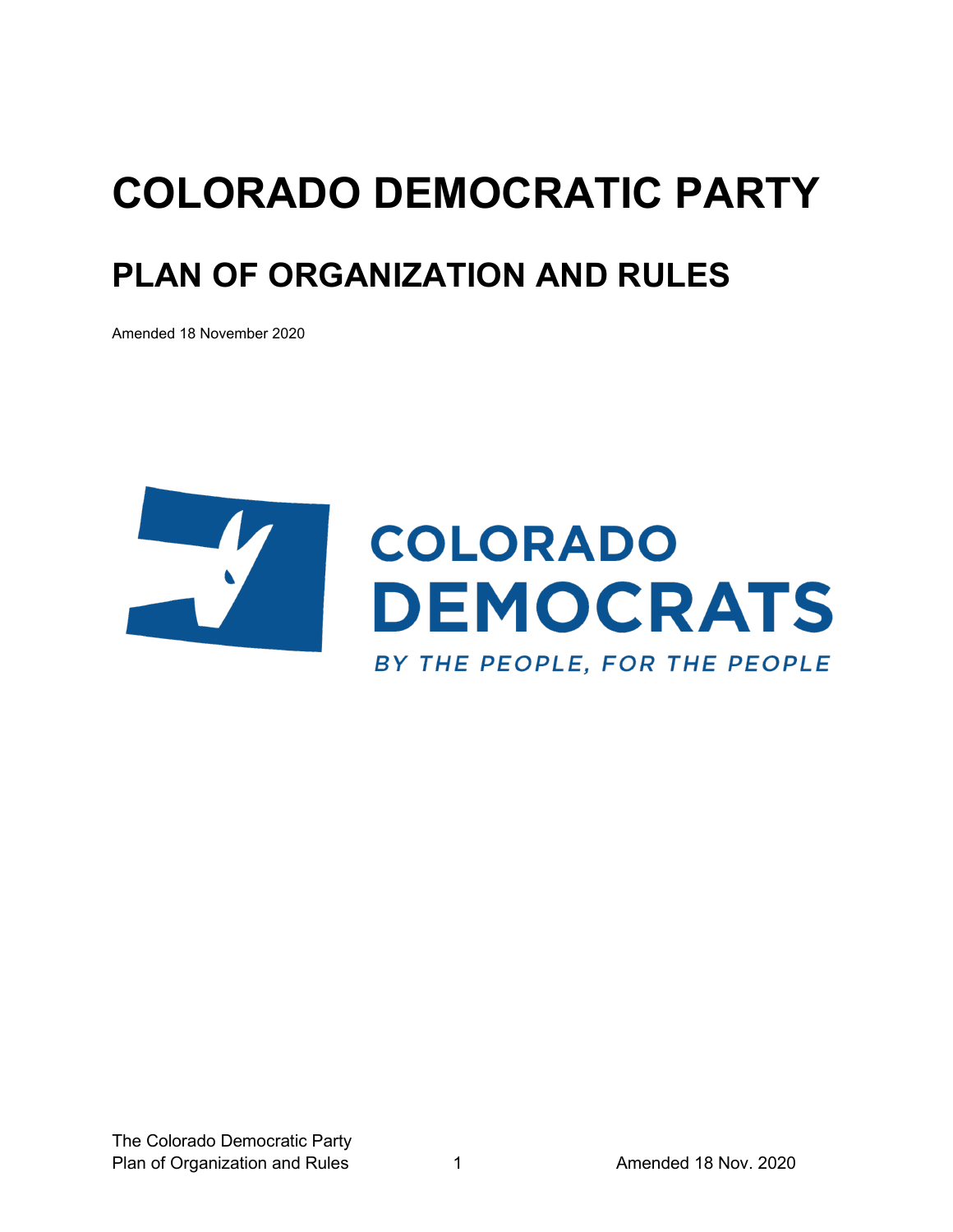# Contents

| PLAN OF ORGANIZATION AND THE RULES OF THE DEMOCRATIC PARTY OF |  |
|---------------------------------------------------------------|--|
|                                                               |  |
|                                                               |  |
|                                                               |  |
|                                                               |  |
|                                                               |  |
|                                                               |  |
|                                                               |  |
|                                                               |  |
|                                                               |  |
|                                                               |  |
|                                                               |  |
|                                                               |  |
|                                                               |  |
|                                                               |  |
|                                                               |  |
|                                                               |  |
|                                                               |  |
|                                                               |  |
|                                                               |  |
|                                                               |  |
|                                                               |  |
|                                                               |  |
|                                                               |  |
|                                                               |  |
|                                                               |  |
|                                                               |  |
|                                                               |  |
|                                                               |  |
|                                                               |  |
|                                                               |  |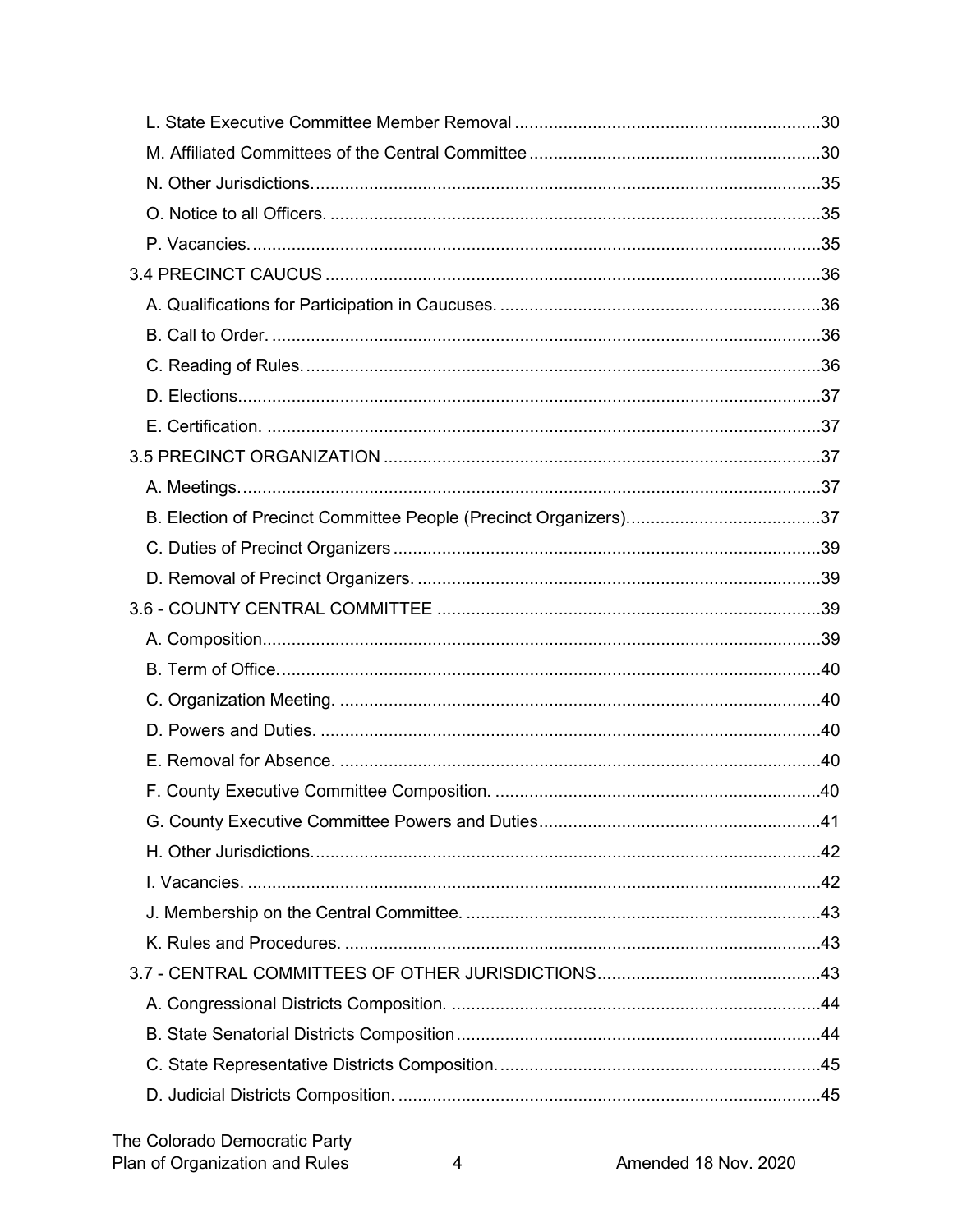| 4.3 - MEETINGS OF THE STATE ASSEMBLIES AND CONVENTIONS53 |  |
|----------------------------------------------------------|--|
|                                                          |  |
|                                                          |  |
|                                                          |  |
|                                                          |  |
|                                                          |  |
|                                                          |  |
|                                                          |  |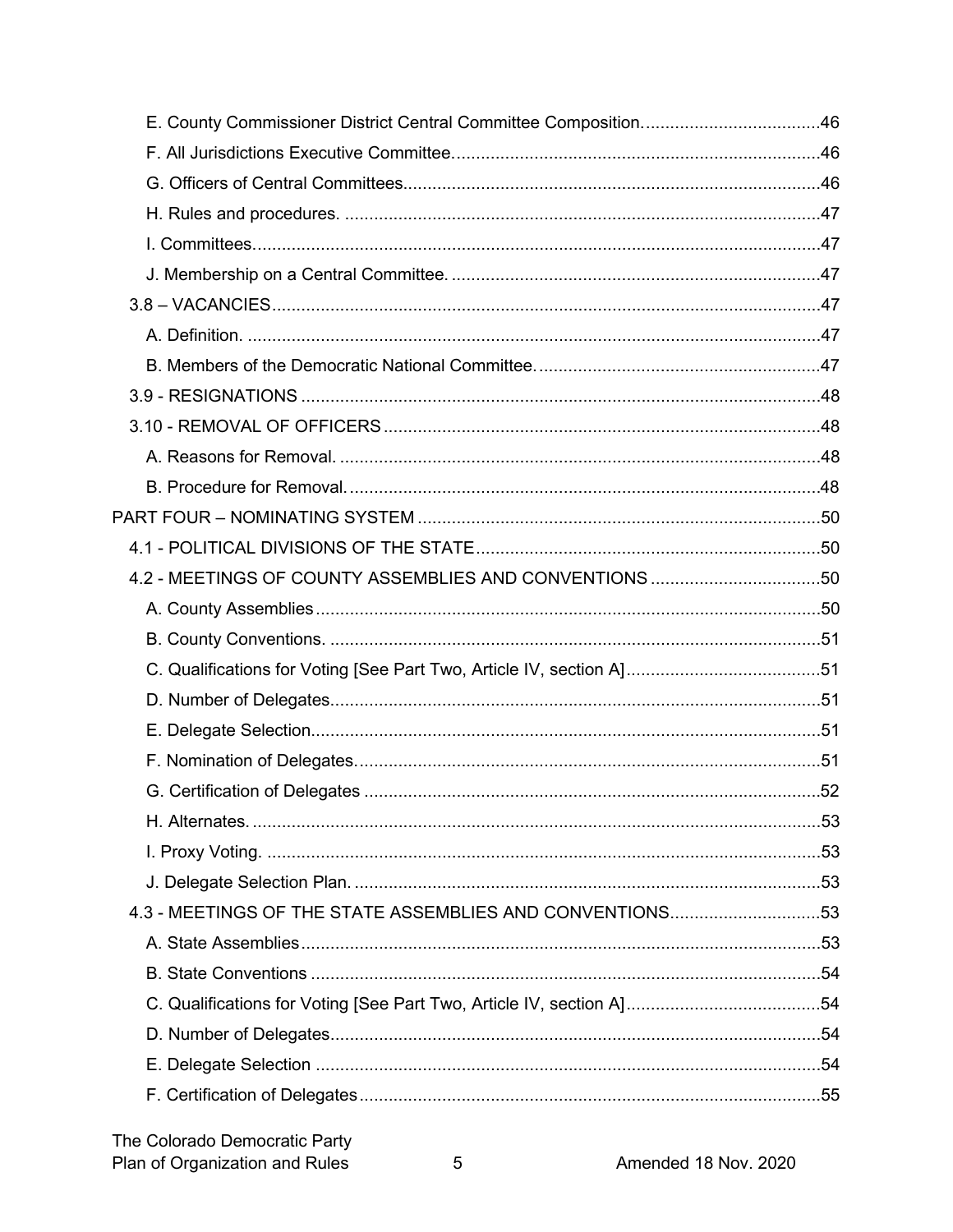| 4.4 - MEETINGS OF ASSEMBLIES AND CONVENTIONS OF OTHER JURISDICTIONS56  |  |
|------------------------------------------------------------------------|--|
|                                                                        |  |
|                                                                        |  |
| C. Judicial, State Senate, State Representative, District Assemblies57 |  |
|                                                                        |  |
|                                                                        |  |
|                                                                        |  |
|                                                                        |  |
|                                                                        |  |
|                                                                        |  |
|                                                                        |  |
|                                                                        |  |
|                                                                        |  |
|                                                                        |  |
|                                                                        |  |
|                                                                        |  |
|                                                                        |  |
|                                                                        |  |
|                                                                        |  |
|                                                                        |  |
|                                                                        |  |
|                                                                        |  |
|                                                                        |  |
|                                                                        |  |
|                                                                        |  |
|                                                                        |  |
|                                                                        |  |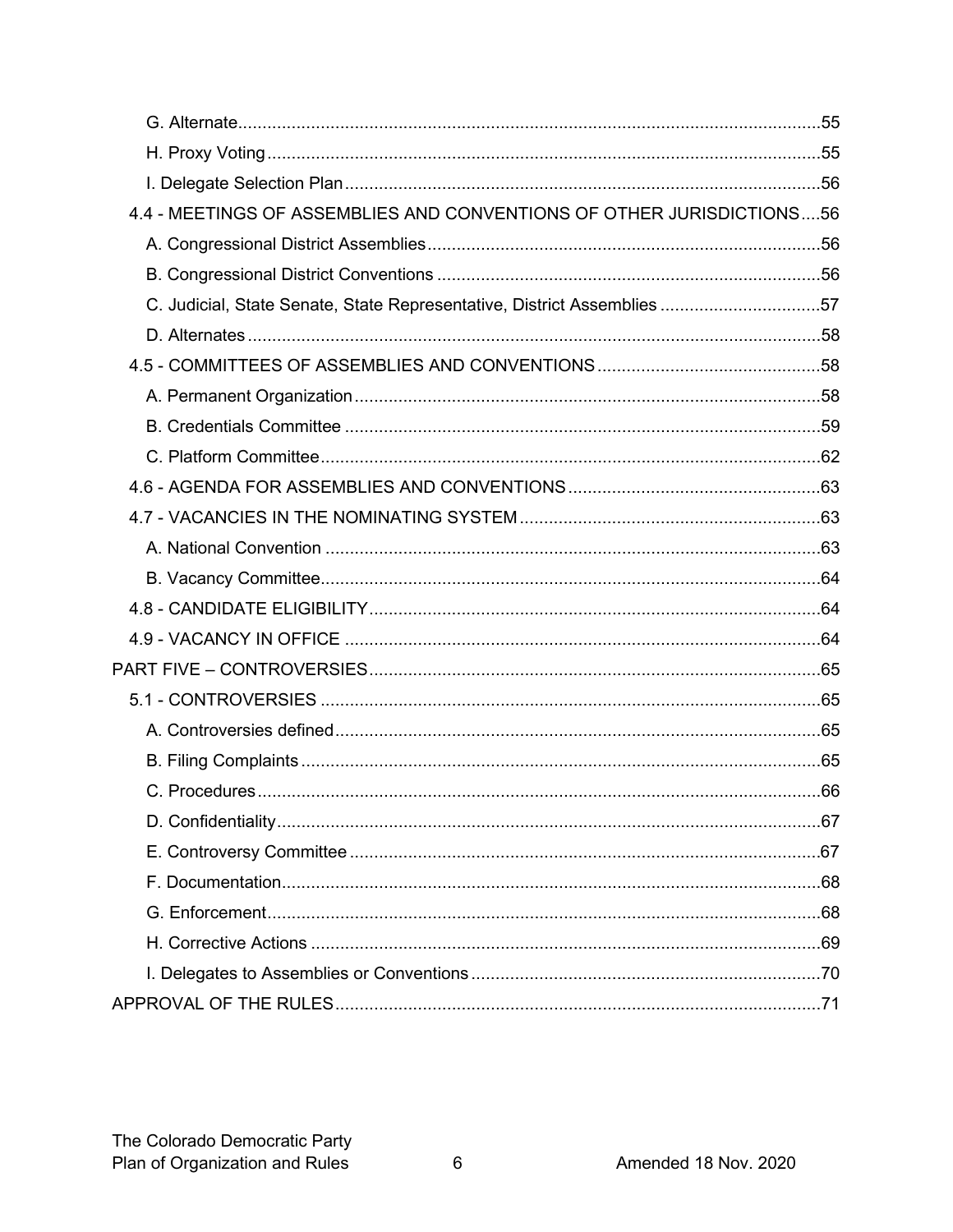# <span id="page-6-0"></span>**PLAN OF ORGANIZATION AND THE RULES OF THE DEMOCRATIC PARTY OF COLORADO**

# <span id="page-6-1"></span>**PREAMBLE**

We, the Democrats of the State of Colorado, do establish this Plan of Organization and the Rules of the Democratic Party of Colorado (the Rules) in order to: elect Democrats to public office; enhance an understanding of the political process and of the Democratic Party among our members; provide an effective and representative party organization; sustain the human and constitutional rights of all persons; provide a mechanism for making our political institutions responsive and accountable to the aims and needs of our Citizens; promote individual freedom in the framework of a just society and political freedom in the framework of a meaningful participation by all citizens.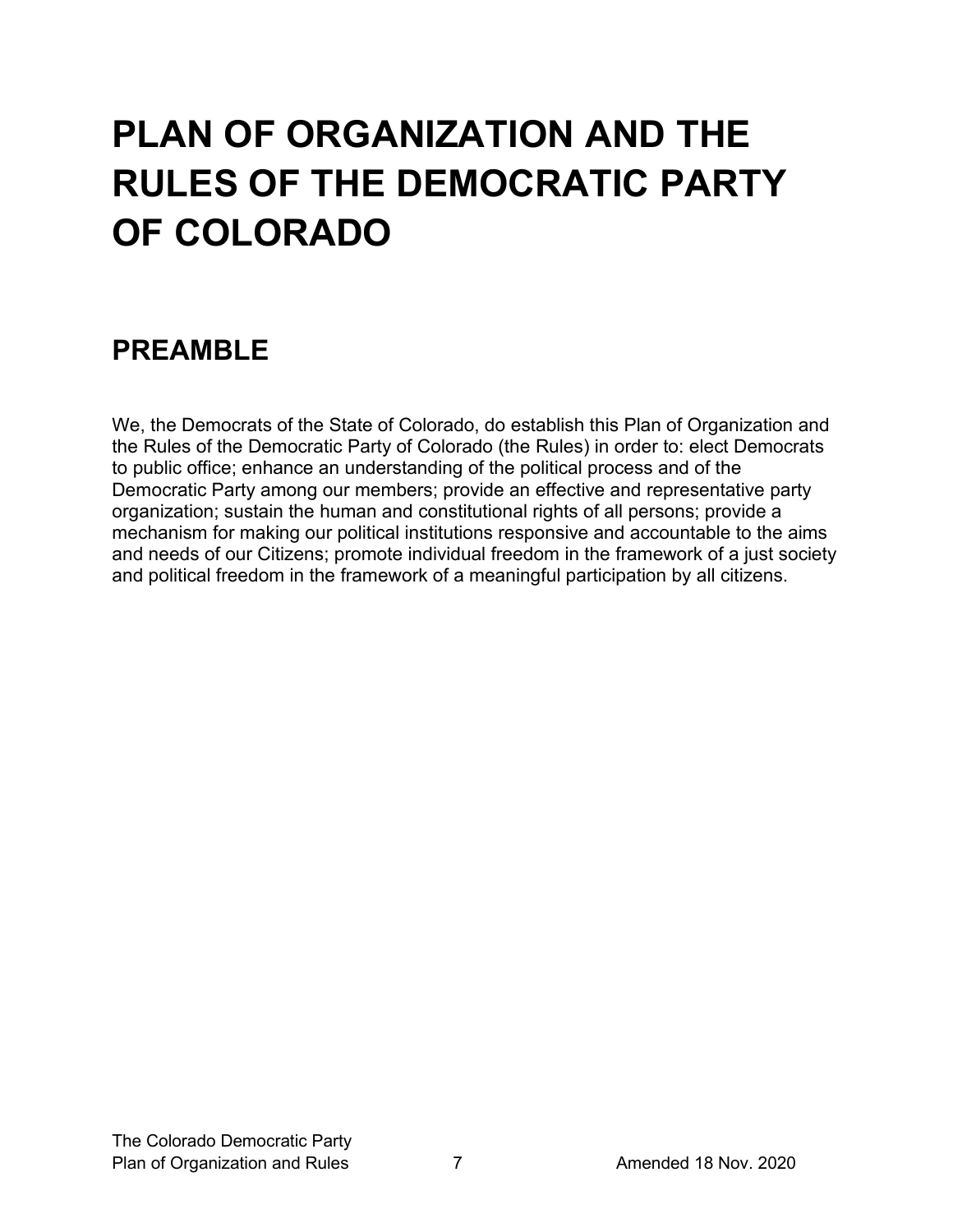# <span id="page-7-0"></span>**PART ONE - PRINCIPLES**

# <span id="page-7-1"></span>**1.1 - NAME**

# <span id="page-7-2"></span>**A. The Name**

The legal name of the organization shall be the Democratic Party of Colorado, hereinafter referred to as the Party, Colorado Democratic Party, or CDP.

# <span id="page-7-3"></span>**B. Use of Party Name**

No person, groups of persons, or organization shall use the name or address of a political party, in any manner, unless the person, groups of persons, or organization has received permission to use the name or address from the executive committee of the political party. The chair of the State Central Committee may, on the Chair's own motion, take cognizance of any contest or dispute over the use of the Party name, or any attempted use of the Party name, or the use of the word "Democratic" by any assembly, voter, or set of voters, which, in the chair's judgment, may not be entitled to it. The chair may take such action, as the Chair deems necessary to resolve disputes concerning the use of the Party name and shall, make a report of such disputes and actions at the next meeting of the State Central Committee. [C.R.S. 1-3-106](https://codes.findlaw.com/co/title-1-elections/co-rev-st-sect-1-3-106.html) and [C.R.S. 1-3-108](https://codes.findlaw.com/co/title-1-elections/co-rev-st-sect-1-3-108.html)

# <span id="page-7-4"></span>**C. Party Endorsements**

The use of the word "Democratic" shall not be used in any endorsement of any candidate or issue in an election without permission, in writing, from the State Chair. The various statewide organizations using the Party name shall not make a public endorsement of a candidate or issue in any election giving the impression that the Democratic Party is the endorsing organization. The endorsement of a candidate(s) in a partisan or nonpartisan election by any official organization, e.g. County, Representative or Senate Central Committee, using the Democratic Party name shall not occur, including the endorsement of one Democratic candidate over another, except through the action of a Central Committee or in accordance with the official nomination and assembly procedures.

If an official Democratic organization provides party information to a Democratic candidate for election, this same information should be made available to other Democratic candidates in the same election.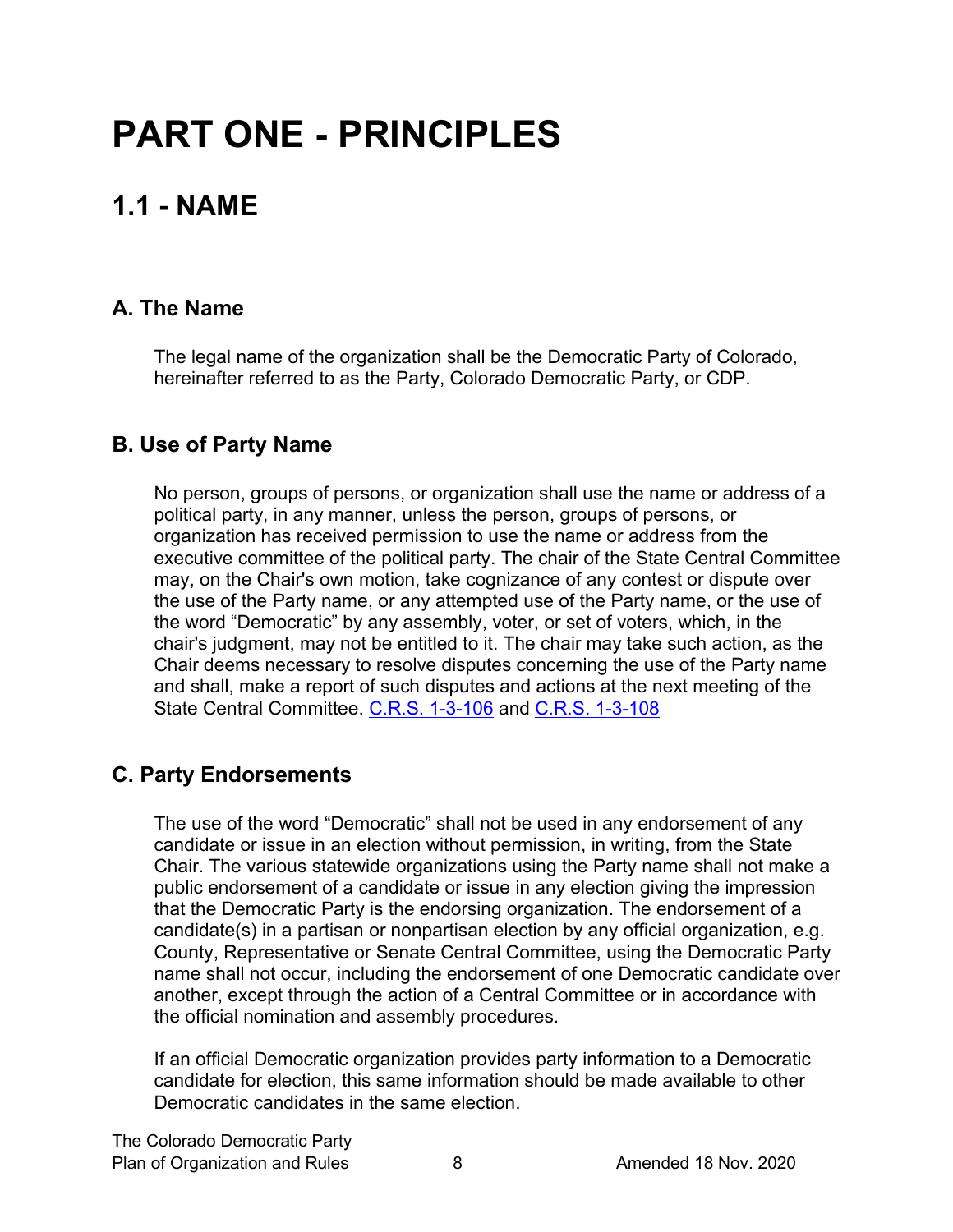Any organization that violates this section of the Rules shall be barred from further use of the Party name in the name of their organization. Any person responsible for violations under this Section of the Rules shall be barred from holding any party office for a period of two years from the date of the violation.

# <span id="page-8-0"></span>**1.2 - AUTHORITY**

From the time of its convening until the time of its final adjournment, the state assembly shall exercise all powers given to the Party. The state assembly shall be the "convention" mentioned in Colorado Law as the body with "final authority" to govern and pass upon controversies of the Party. At all other times the governing body of the Party shall be the State Central Committee, with full powers of the state assembly. The State Executive Committee shall, between meetings of the State Central Committee, exercise powers as delegated to it by the State Central Committee and these rules, including the resolution of controversies. The state chair shall carry out the mandate of the state central and/or the State Executive Committee. [C.R.S. 1-3-105,](https://codes.findlaw.com/co/title-1-elections/co-rev-st-sect-1-3-105.html) [C.R.S. 1-3-106](https://codes.findlaw.com/co/title-1-elections/co-rev-st-sect-1-3-106.html)

# <span id="page-8-1"></span>**1.3 - PARTY PRINCIPLES**

# <span id="page-8-2"></span>**A. Party Membership**

The Party shall be open to all who desire to support the Party, who wish to be known as Democrats and who are not members of any other registered political Party. The forms of participation are subject to state statutes and these Rules.

# <span id="page-8-3"></span>**B. Non-Discrimination**

Discrimination on the basis of race, gender, age, color, national origin, religion, ethnic identity, sexual orientation, gender identity, economic status or presumed ability in the conduct of the Party activities at all levels of the Party is prohibited.

# <span id="page-8-4"></span>**C. Reference to Gender**

All written documents issued from the Party shall be worded in such fashion as to eliminate the presumption of any one gender in either speaker or listener, or one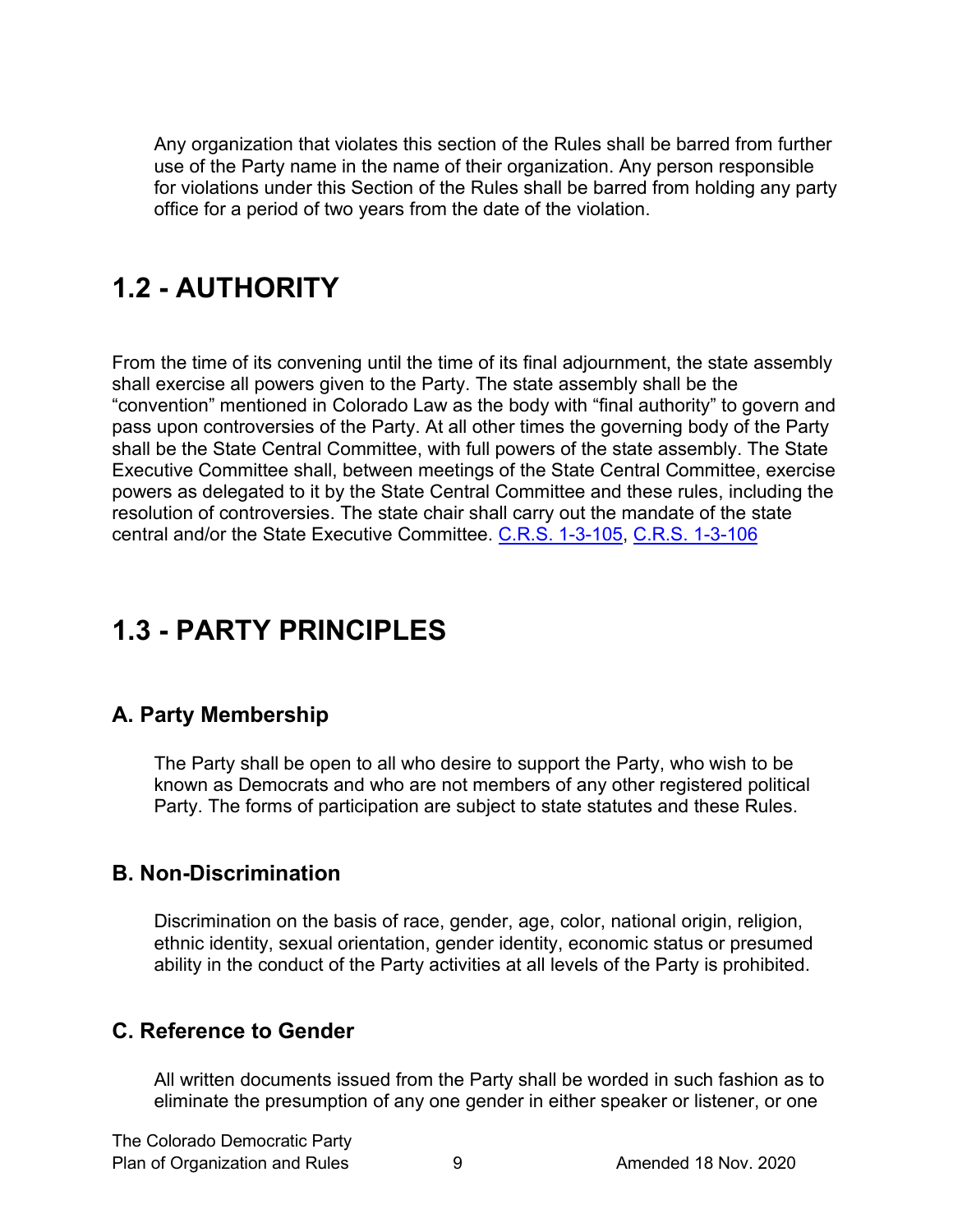acting or one listening. All members of the Party will strive to eliminate gendercharged language from oral communication.

# <span id="page-9-0"></span>**D. Affirmative Action Outreach**

In order to create full participation by all Democrats in the Party, the Party shall adopt and implement affirmative action programs with specific goals and timetables for achieving results. The Party values the participation of all its diverse members and recognizes that diversity is our strength as Democrats. All members of the Party shall take reasonable steps to foster participation at all levels of the Party and in all Party affairs of traditionally underrepresented groups, such as ethnic, racial minorities, women, youth, poor, gay, lesbian, bisexual, transgender, and differently-abled in such numbers as nearly as practicable.

**1. Goal.** The goal of such affirmative action shall be to create such participation in delegate election processes and in party organizations at all levels of the aforementioned groups as indicated by their presence in the Democratic electorate.

**2. Quotas.** This goal shall not be accomplished either directly or indirectly by the Party's imposition of mandatory quotas at any level of the delegate selection process or in any other party affairs.

**3. Equal Division.** The concept of equal division between delegates or committee persons based upon gender shall not be used as a mandatory quota. Rather, equal division and the actions to support it are the practical implementation of valuing diversity and assuring the largest pool of ideas, people and solutions to further Party goals.

**4. Administration and Enforcement.** The State Outreach Commission shall administer and enforce the state affirmative action/outreach plan. [See 3.3.M.1.]

# <span id="page-9-1"></span>**E. Open Meetings**

All meetings at all levels of the Party are open, however, only registered Democrats or persons authorized by the chair of any meeting may address meetings at all levels of the Party. The Chair has the authority to remove anyone who is being disruptive. Only persons authorized by the Chair may record any meeting.

# <span id="page-9-2"></span>**F. Fair Reflection**

Delegates and, if applicable, alternates to all Party assemblies and conventions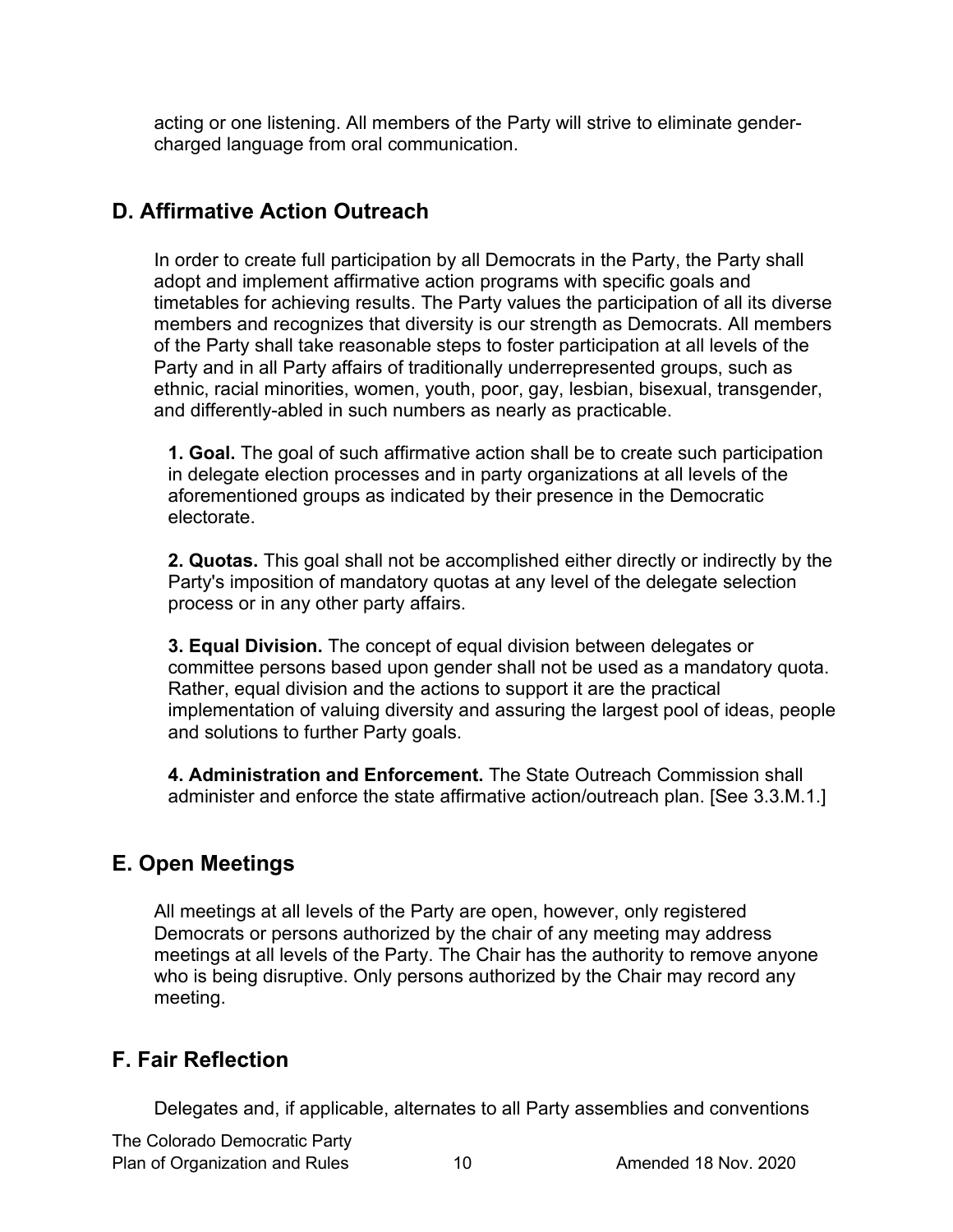shall be chosen in a manner which fairly reflects the division of candidate preference, including uncommitted, expressed by those participating in the nominating process including the representation of minority and divergent views. Delegates to conventions shall be allocated to presidential candidate preferences in a fashion that fairly reflects the proportion of votes each candidate received in the Colorado Presidential Primary. Delegates to assemblies shall be allocated in a fashion that fairly reflects the preferences expressed in a poll based on the highest contested race in the state or district for which the assembly is being held.

# <span id="page-10-0"></span>**G. Ethical Standards**

The Party shall encourage and support the Code of Conduct Policy and the Neutrality Policy that embody substantive rules of ethical guidance for public officials and employees, candidates for public office, and party officials. All candidates for the Party nomination for any office shall sign a Fair Campaign Practices Code affirmation which shall be submitted with the candidate's letter of intent to pursue the Party nomination. Failure to submit a signed document shall be reported to the appropriate assembly or convention prior to the vote on the candidate's nomination.

## <span id="page-10-1"></span>**H. Assessments**

No delegate to any assembly or convention, nor any candidate for Party or public office shall be required to pay any assessment or to make a financial contribution as a condition of becoming or serving as a delegate or office holder.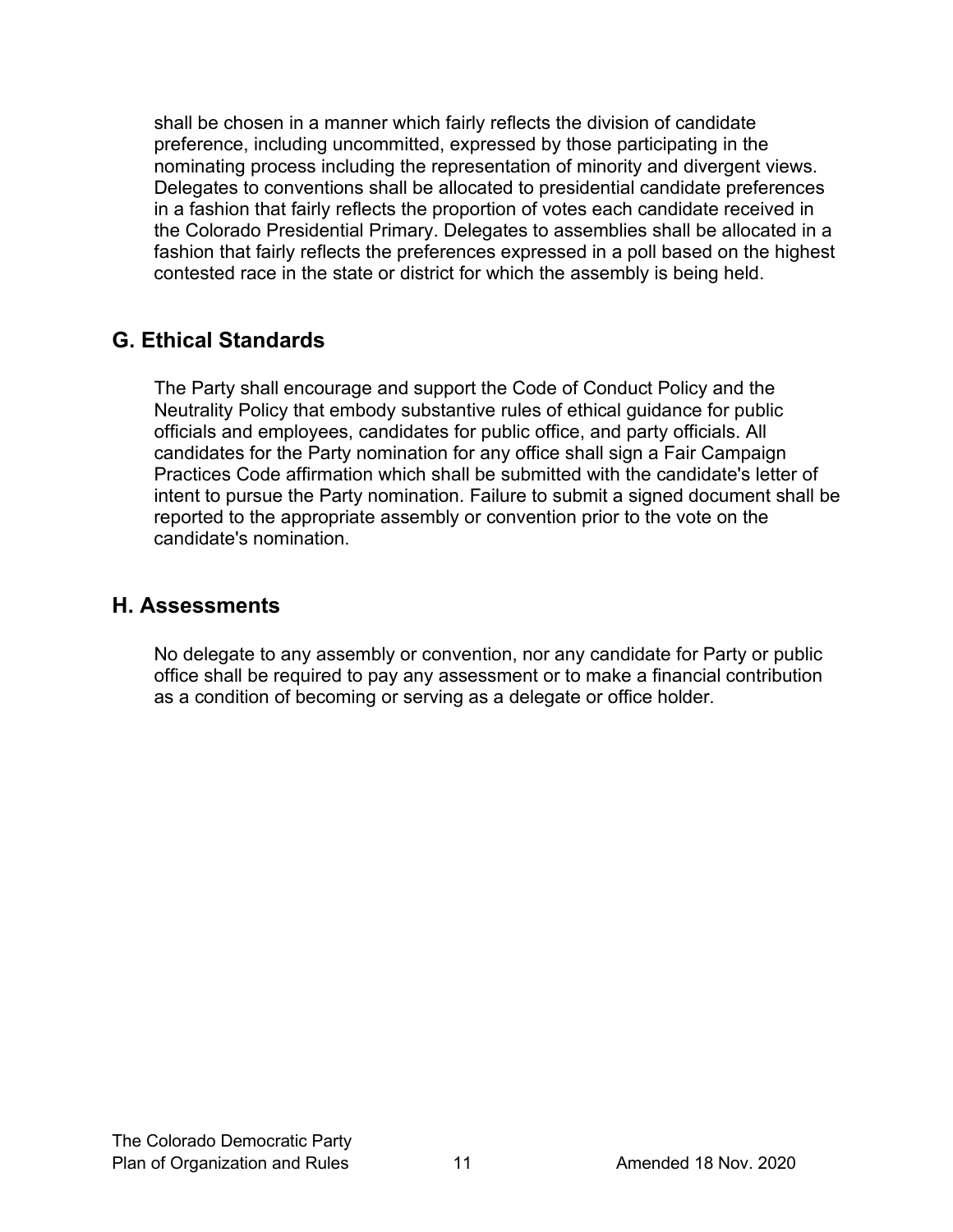# <span id="page-11-0"></span>**PART TWO – POLICIES AND PROCEDURES**

# <span id="page-11-1"></span>**2.1 - POLICIES**

**A.** The state chair shall be responsible for informing members of the State Central Committee and the news media of resolutions and recommendations of the appointments committee, the legislation committee, the resolutions committee, and the platform committee.

**B.** The chair shall convene periodic meetings with the Democratic leaders of the Colorado general assembly and with the Democratic members of the Colorado Congressional delegation in order to translate the views of the Party on substantive issues into public policy and to inspire and mobilize vigorous public and Party support of all major legislation which implements the Party platform and process, and to challenge or expose the errors or inadequacies of any Republican elected official on the state or national level

**C.** The committees which will develop and propose the policies and platforms of the Party shall be the:

- 1. Resolutions Committee of the State Central Committee.
- 2. Platform Committee of the State Assembly.
- 3. Appointments Committee of the State Central Committee.
- 4. Legislation Committee of the State Central Committee.

# <span id="page-11-2"></span>**2.2 - NOTICE**

The time and place for all meetings, assemblies, and conventions at all levels of the Party shall be publicized fully and in such a manner as to assure at least 10 days' notice to all interested persons. Such meetings shall be held whenever possible in public places accessible to all party members and large enough to accommodate all interested persons.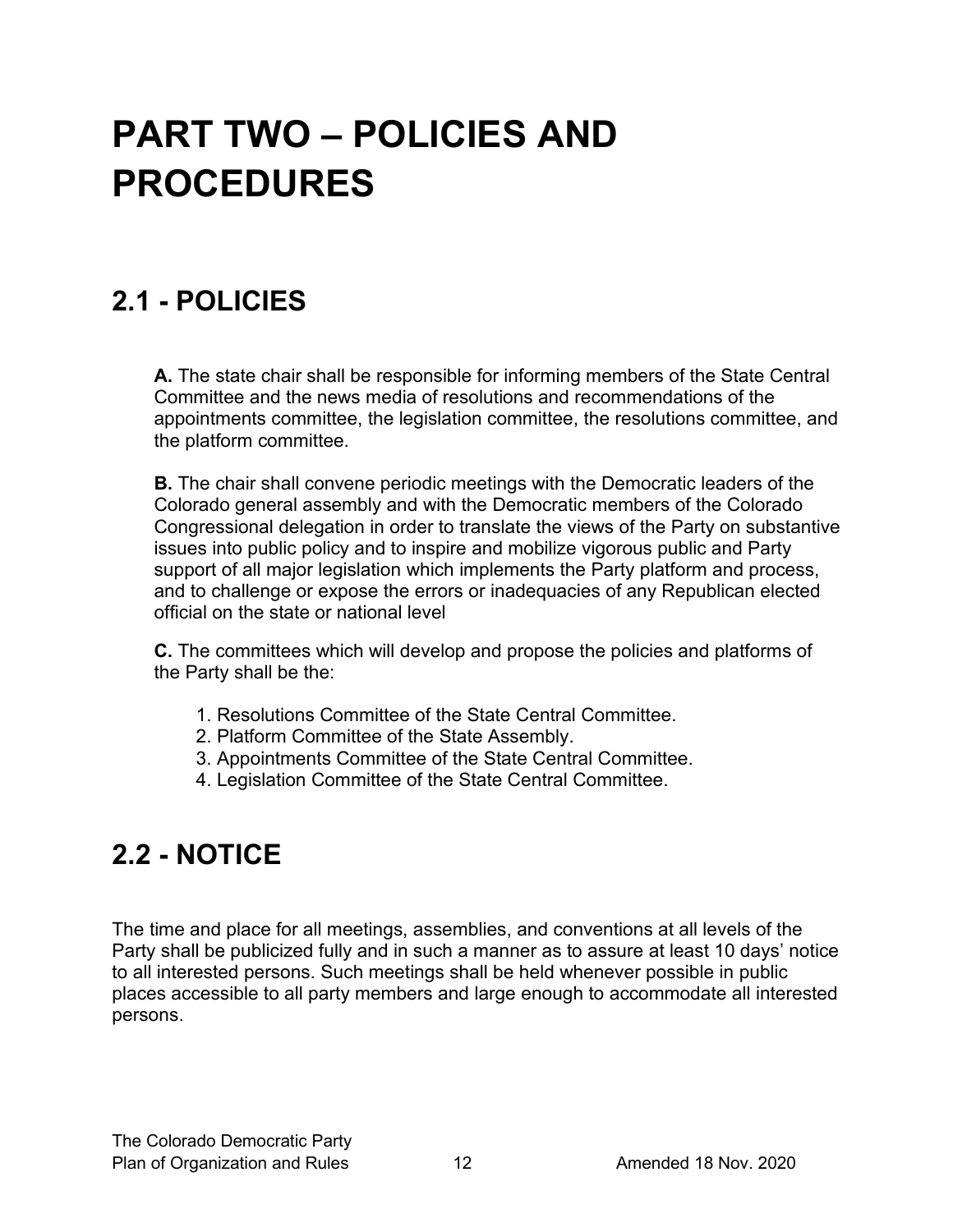# <span id="page-12-0"></span>**A. Central Committee System**

All chairs of central committees when calling a meeting of the central committee or of an executive committee shall give notice of the time and place 10 days or more before the meeting to all those entitled to be present. Notice shall be a written communication sent by any reasonable means and posted for public view. Failure of intended recipients to receive the notice shall not invalidate a meeting. This provision does not apply to nominating assemblies or conventions.

# <span id="page-12-1"></span>**B. Nominating System.**

#### **1. Precinct Caucus**

At least 10 days before each precinct caucus the state chair shall publish in the official party website, and release to the media generally, a clear and concise statement of precinct caucus rules and procedures and requirements for participation in precinct caucuses and in the assembly and convention process.

#### **2. Assemblies and Conventions**

The call for any and all assemblies and conventions shall state the time and place with particularity and shall be published on the official party website and released to the media generally or in a newspaper of general circulation in the area served by the assembly or convention at least 10 days before the date of the assembly or convention. The chair of the central committee shall provide the call to all delegates and alternates at least 10 days prior to the meeting of the assembly or convention.

### **3. Candidates for Public Office**

Notice of the candidacy of any person desiring to have their name presented to any assembly for designation as a candidate at any primary election shall be given to the chair of the appropriate committee at least 10 days prior to the first assembly where there is a preference poll for the office they are seeking. The chair of the appropriate committee shall make such notices of candidacy available to all interested persons and the media.

If prior to the nominating assembly, a candidate chooses to enter the assembly process, or is nominated from the floor it would require a majority vote of the nominating assembly to consider the nomination.

.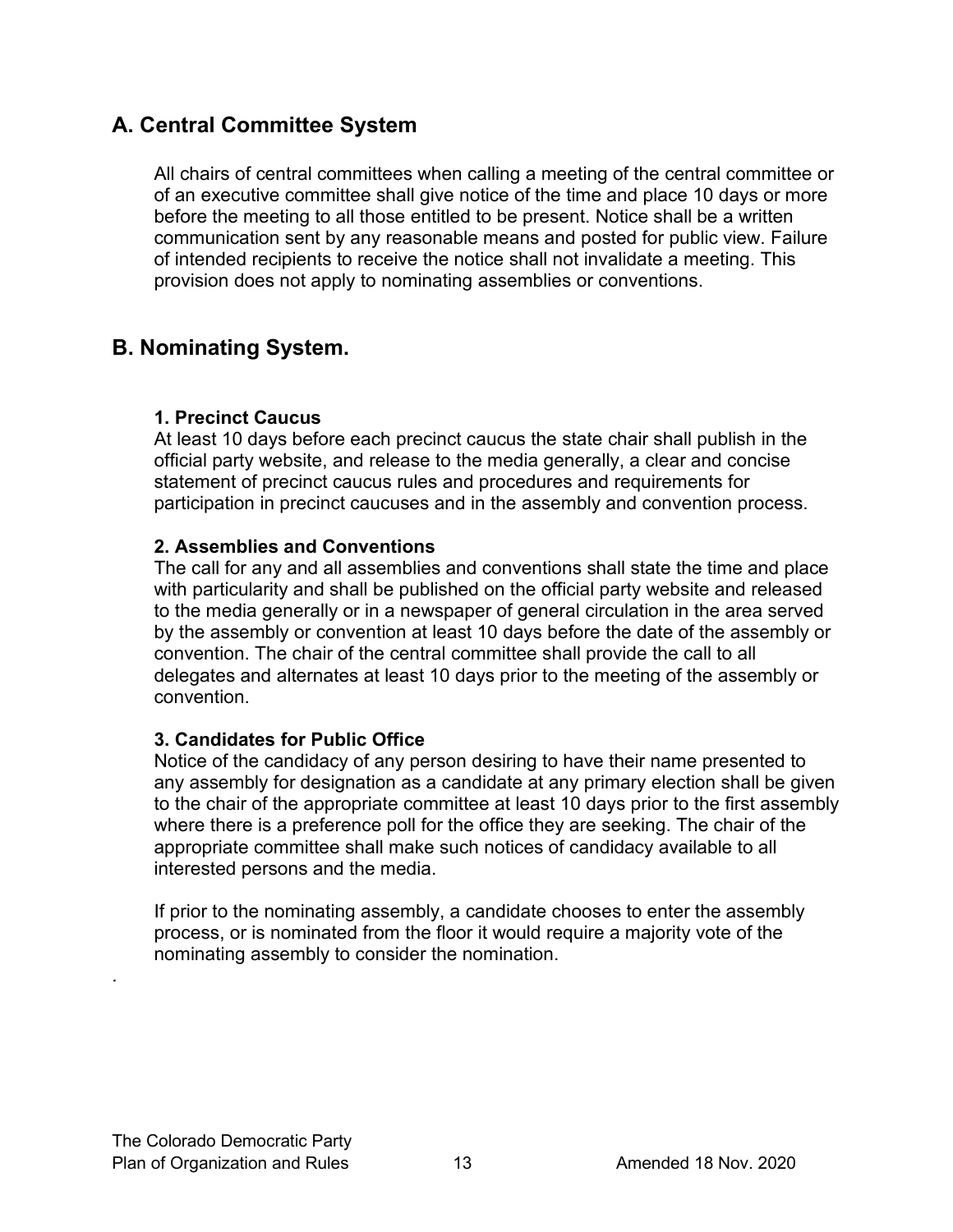# <span id="page-13-0"></span>**2.3 – REMOTE MEETINGS**

# <span id="page-13-1"></span>**A. Remote Meetings.**

The State Party, County Parties, Congressional District Officers, Senate District, Judicial District and House District officers may offer remote or virtual meeting participation in place of physical meetings or in conjunction with physical meetings.

**1.** Participation in meetings held under the central committee system may be by electronic means if the officers calling the meeting make the necessary arrangements subject to the State Party procedures.

**2.** Participants in a remote meeting shall be afforded the opportunity to participate, as practicable, in the same manner as delegates or committee members who are participating in person.

# <span id="page-13-2"></span>**B. Remote Voting.**

The State Party, County Parties, Congressional District Officers, Senate District, Judicial District and House District officers may allow electronic or remote voting subject to the State Party procedures.

# <span id="page-13-3"></span>**2.4 – VOTING AND ELECTIONS**

# <span id="page-13-4"></span>**A. Majority and plurality votes.**

Unless otherwise provided in these rules, DNC rules or state law, all issues and elections with a single winner shall be decided by majority vote; issues and elections with two or more winners will be decided by the highest vote totals.

# <span id="page-13-5"></span>**B. Exhaustive voting.**

In single winner majority vote elections where there are more than 2 candidates, if at the end of each round of voting there is no candidate with a simple majority, the candidate with the lowest vote total shall be removed from the ballot for the next round of voting. This process shall continue until one candidate reaches a simple majority and is declared the winner. Once the voting starts for an office, no additional candidates will be added to that ballot.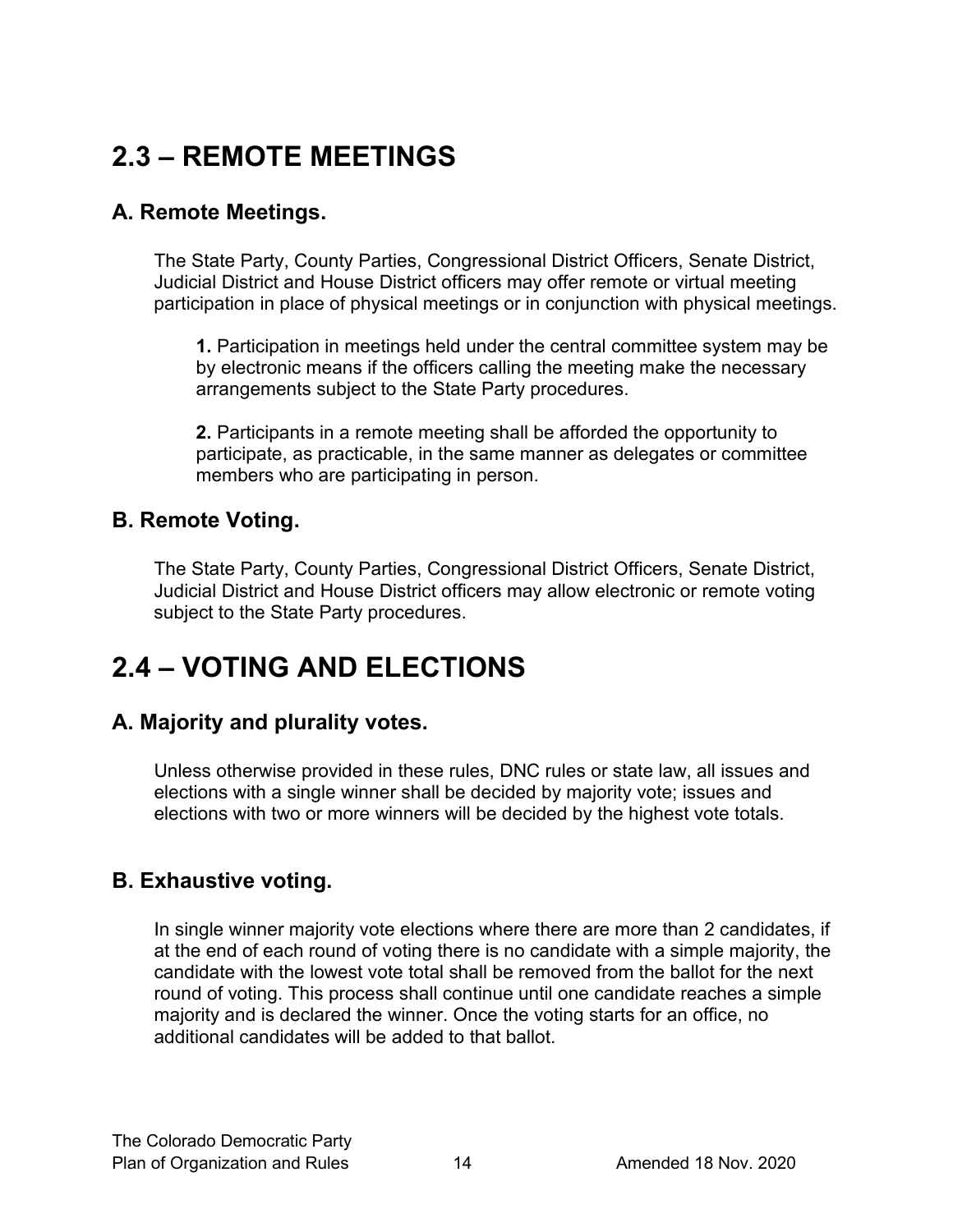# <span id="page-14-0"></span>**C.Alternative forms of voting.**

County or district officers may choose to use an alternative form of voting upon approval by the State Party officers. The county or district officers must submit a proposal with instructions to the committee on how to mark the ballots. The submitting officers must also demonstrate sufficient understanding of the vote counting process through their proposal to instill confidence. Approval by the State Party officers must be obtained before issuing the meeting call. Alternative forms of voting can only be used for internal party elections and cannot be used to designate candidates for the primary ballot.

# <span id="page-14-1"></span>**D.Remote voting.**

For meetings involving remote participation or both in-person and remote participation, the meeting administrators shall provide voting procedures that are substantially compatible with and comparable to those for in-person meetings. All remote participation plans must include a way to verify the identity of who is participating and a record of all votes taken.

# <span id="page-14-2"></span>**E.Tie votes.**

For any election required under these rules which results in a tie between two or more candidates, the winner shall be determined by lot.

# <span id="page-14-3"></span>**F.Prohibition of the unit rule.**

Voting by the unit rule, whereby a delegate or committee member is required to cast a vote contrary to her/his expressed preference, is prohibited in all assemblies, conventions, and meetings.

# <span id="page-14-4"></span>**G.Voting.**

#### **1.Precinct caucus.**

At precinct caucuses, voting shall be open unless a secret ballot is requested by anyone eligible to vote.

#### **2. Assemblies, conventions, central committee system and all other meetings.**

Voting shall be open. Ballots, if any, shall be signed or otherwise identifiably marked by the person voting to be valid.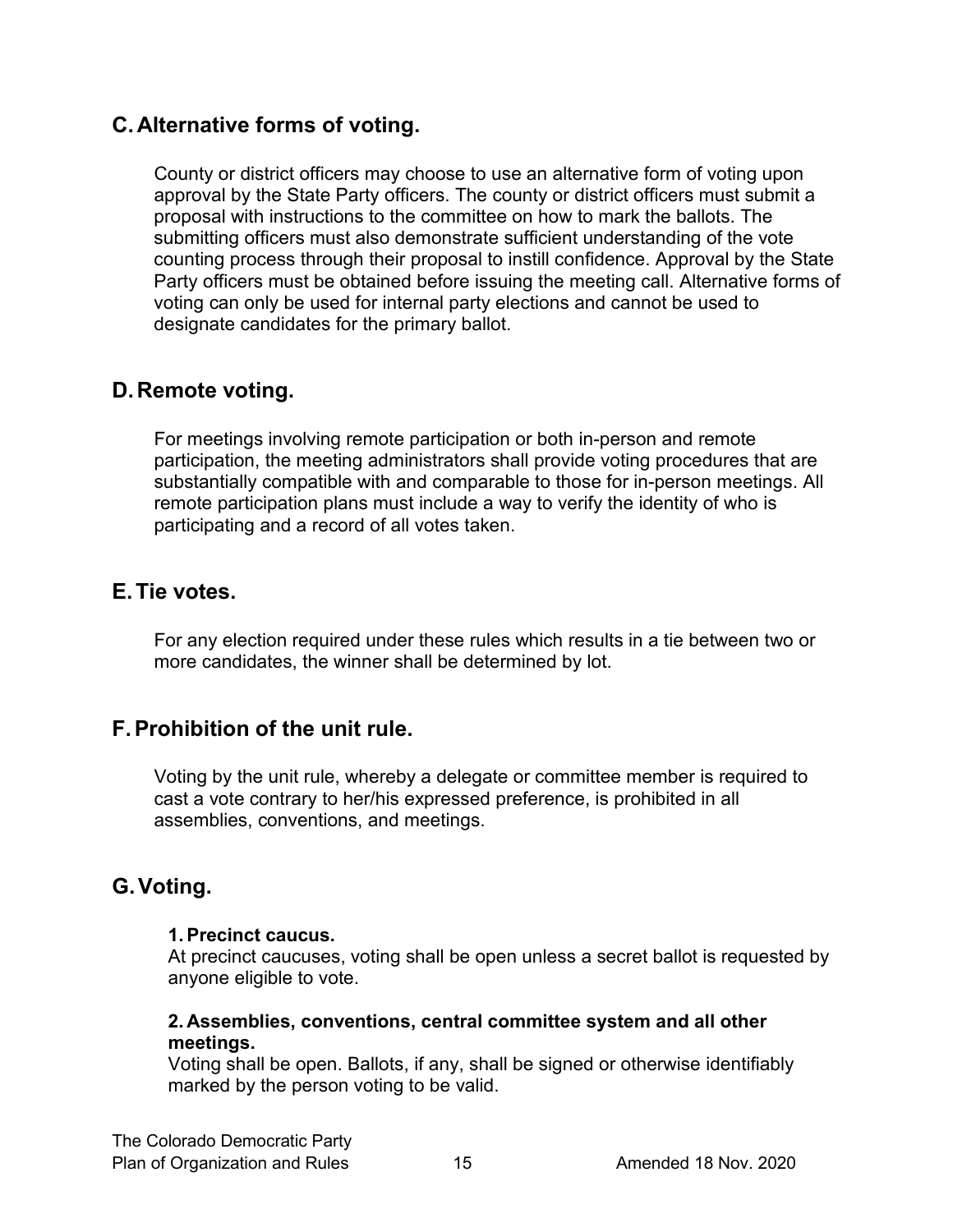#### **3.Procedure.**

The State Party Chair shall promulgate procedures and regulations for ballot design, distribution and counting for all voting methods that can be used for party elections.

## <span id="page-15-0"></span>**H. Retention and review of ballots**

**1.** Ballots must be sealed and retained in a secure location by the chair of the district, county or state that is voting, or that person's designee.

**2.**Ballots shall be retained for a minimum of 45 days unless a challenge is timely raised, in which case the ballots are to be retained until the challenge is finally resolved.

**3.** The State Party Chair may retain custody of the ballots if a challenge is deemed valid or a complaint is submitted within the timeframe outlined by State Party rules and upon written request by the State Party Chair to the chair of the district, county or state that is voting, or that person's designee.

**4.**Ballots shall not be copied, photographed or otherwise physically or electronically copied or transmitted to others unless authorized in writing by the State Party officers. Final totals of all votes may be transmitted to others.

**5.** The ballots of elected party representatives may be reviewed by members of the Party district that elected those party representatives. Request(s) to review a ballot shall be made in writing, within 30 days of the vote involved, to the State Party Chair. The State Party Chair shall determine, or refer the matter to a designee or a committee which shall determine, issues of standing, jurisdiction and procedure.

### <span id="page-15-1"></span>**I. Proxies.**

A proxy is an authorization, in writing, for one person to act for, and in place of, another at a meeting of a committee, assembly or convention.

**1.** For the purpose of establishing a quorum, proxies shall be counted.

**2.** Substitutes must be Democratic electors residing in (1) the county in which a member resides or (2) the Congressional district in which the member resides, or (3) if no substitute elector is available from the same county or Congressional district in which the member resides, a substitute may be selected who resides in the state of Colorado.

**3.** No person may carry more than one (1) proxy.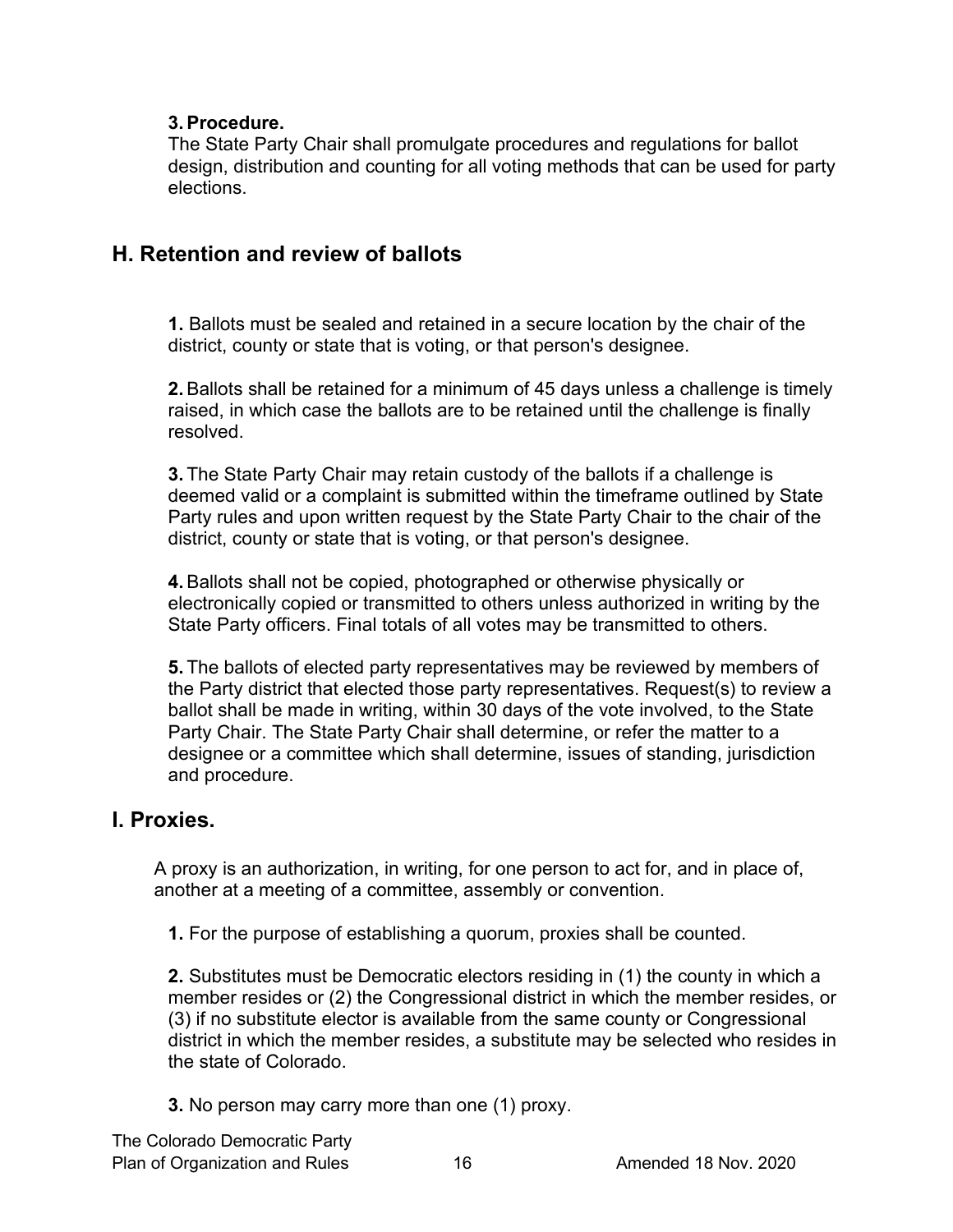**4.** The person giving the proxy may make written instructions on how the proxy is to be voted and the instructions shall be honored.

**5.** Proxies are not ballots and must be assigned and voted before being counted as a vote.

**6.** No proxy voting shall be permitted in any caucus.

**7.** County party rules adopted by the county central committee may further restrict but not expand proxy voting rights. County party rules cannot contradict any of the State Party rules.

**8.** Unless otherwise indicated on the proxy itself or elsewhere in these rules, a proxy is presumed to be general, uninstructed and transferable.

**9.** The holding of multiple offices shall not entitle a person to more than one vote. [C.R.S. 1-3-103 \(1\)\(b\)\(I\)](https://codes.findlaw.com/co/title-1-elections/co-rev-st-sect-1-3-103.html)

**10.** Central Committee System

#### **a. Central Committee Meetings.**

Members of a central committee may deputize, by signed proxy, substitutes to act for them at any meetings, except where prohibited. Such substitutes must be Democratic electors.

#### **b. Executive Committee and Other Meetings.**

Any elected member of an executive committee or any member of any other committee may cast one vote and not more than one proxy. A proxy holder who is not a member shall vote only one proxy.

### <span id="page-16-0"></span>**J. Alternates**

.

There are no alternates to the state central and State Executive Committee.

# <span id="page-16-1"></span>**K. Reporting Unit**

The reporting unit for state and Congressional assemblies and conventions shall be the state or Congressional district. Where applicable, the Credentials Committee of the state or Congressional district shall have the responsibility for keeping attendance, assigning proxy votes where needed, and counting ballots.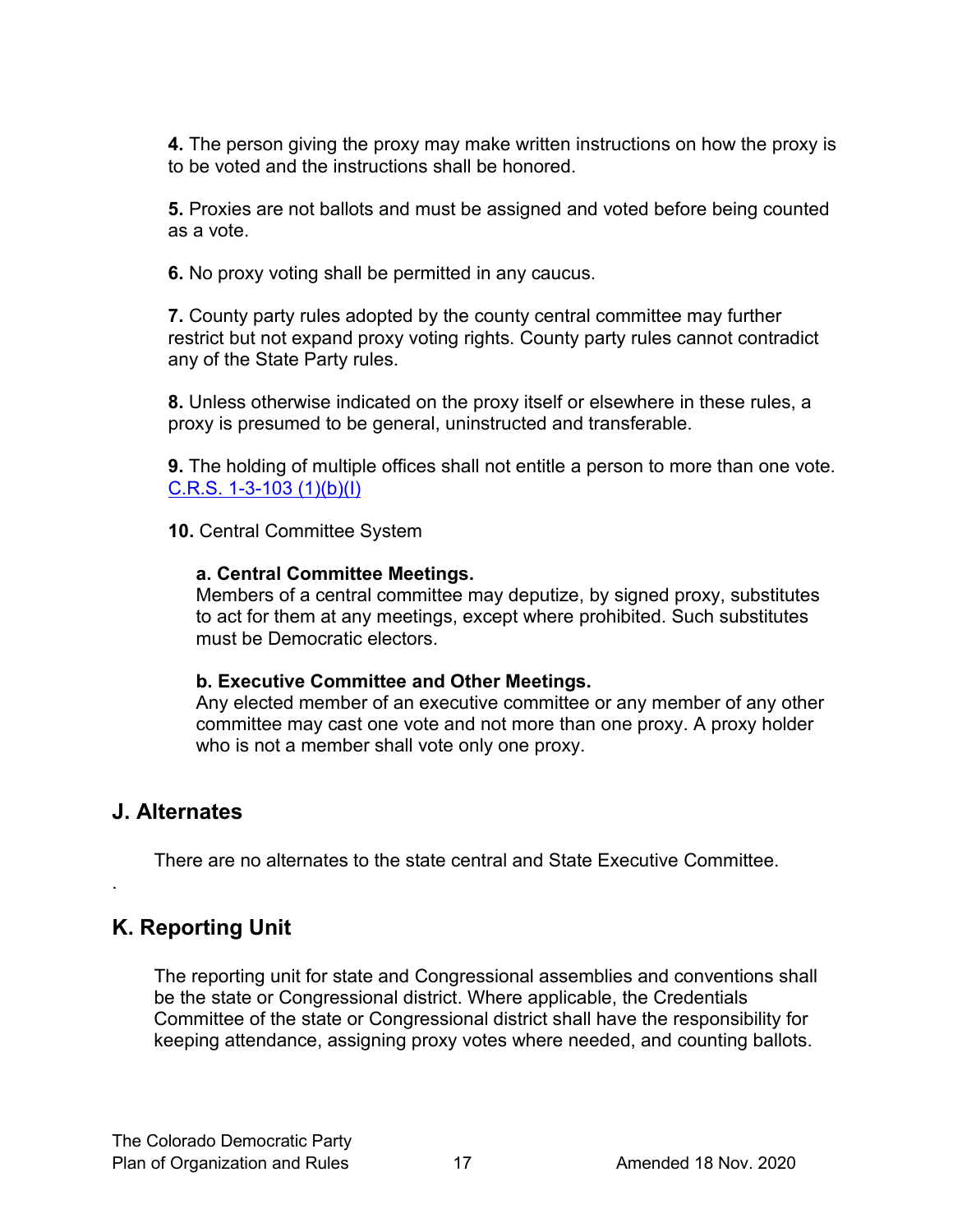# <span id="page-17-0"></span>**L. Quorum**

The quorum of a meeting of any body is the number competent to transact business, as provided below. For the purposes of this section, "elected officials" shall mean individuals who hold a position within the Central and/or Executive Committee solely by virtue of their public (non-party) office; specifically, this shall include the President and Vice President of the United States, United States Senators, Members of Congress, Governor, Lieutenant Governor, Secretary of State, State Treasurer, Attorney General, members of the State Board of Education, members of the Board of Regents, District Attorneys, State Senators, State Representatives, and elected county public officials, where applicable. Quorum is all members present, whether in person, by proxy or remotely except as otherwise noted.

#### **1. Central Committee System.**

#### **a. Central Committee Meeting**

Forty percent of the whole number of members shall constitute a quorum for any central committee meeting. The "whole number of members" shall not include elected officials, except that an elected official shall be included in the "whole number of members" when present, either in person, via proxy or remotely.

#### **b. Executive Committee**

Forty percent of the whole number of members shall constitute a quorum for any executive committee meeting. The "whole number of members" shall not include elected officials, except that an elected official shall be included in the "whole number of members" when present, either in person, via proxy or remotely.

#### **c. Committees and Commissions**

Forty percent of the whole number of members of committees or commissions formed under the authority of Part 3.3.M of these rules shall constitute a quorum for meetings of such committees or commissions.

#### **2. Nominating System.**

The nominating system shall consist of all assemblies and conventions; meetings of associated standing committees including credentials, permanent organization, and platform; committees to fill a vacancy in nomination; and committees to fill a vacancy in office.

#### **a. Assemblies and Conventions**

Forty percent of the full membership of the Assembly or Convention present in person or by proxy of elected delegates shall be a quorum for the purpose of commencing business. A majority of the delegates in attendance at the commencement of business shall be sufficient to carry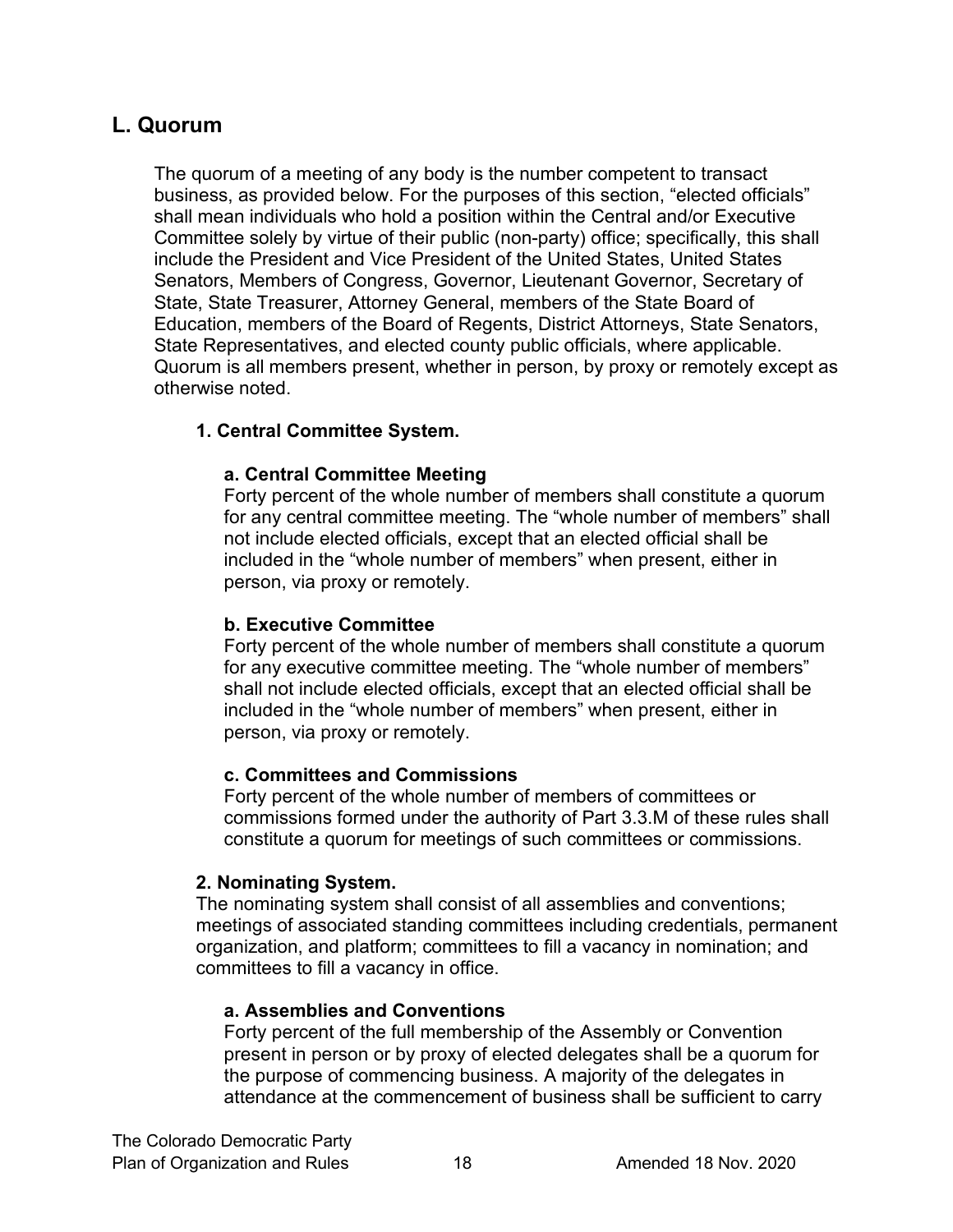on business.

#### **b. Nomination Committees**

A majority of the voting members shall constitute a quorum for the purposes of commencing business. A majority of the members in attendance at the commencement of business shall be sufficient to carry on business.

#### **c. Associated Standing Committees**

Standing committees, including credentials, permanent organization and platform, shall establish a quorum consisting of not less than one fifth of the voting membership of the committee. Twenty (20) percent (one-fifth) of the voting membership of the committee shall not include elected officials, except that an elected official shall be included in the voting membership when present, either in person, via proxy or remotely.

#### **d. Vacancy in Office Committees**

Committees to fill a vacancy in office shall establish a quorum consisting of not less than one half the voting membership of the vacancy committee. [C.R.S. 1-12-203 \(3\)\(a\);](https://codes.findlaw.com/co/title-1-elections/co-rev-st-sect-1-12-203.html) [1-12-206 \(1\)](https://codes.findlaw.com/co/title-1-elections/co-rev-st-sect-1-12-206.html)

#### **3. Precinct Caucus**

The quorum at a precinct caucus shall be the number of eligible participants present.

#### **4. Special Considerations**

Colorado Revised Statutes or these party rules covering a specific matter of business may provide for a quorum related to that matter of business.

# <span id="page-18-0"></span>**M. Minority Reports.**

A minority report shall be presented at any meeting, assembly or convention upon a favorable vote of ten percent or more of the members or delegates of the meeting, assembly or convention.

# <span id="page-18-1"></span>**2.5 - PUBLICATION OF THE RULES**

These Rules shall be printed in English and Spanish and made available at minimal or no cost to the recipient.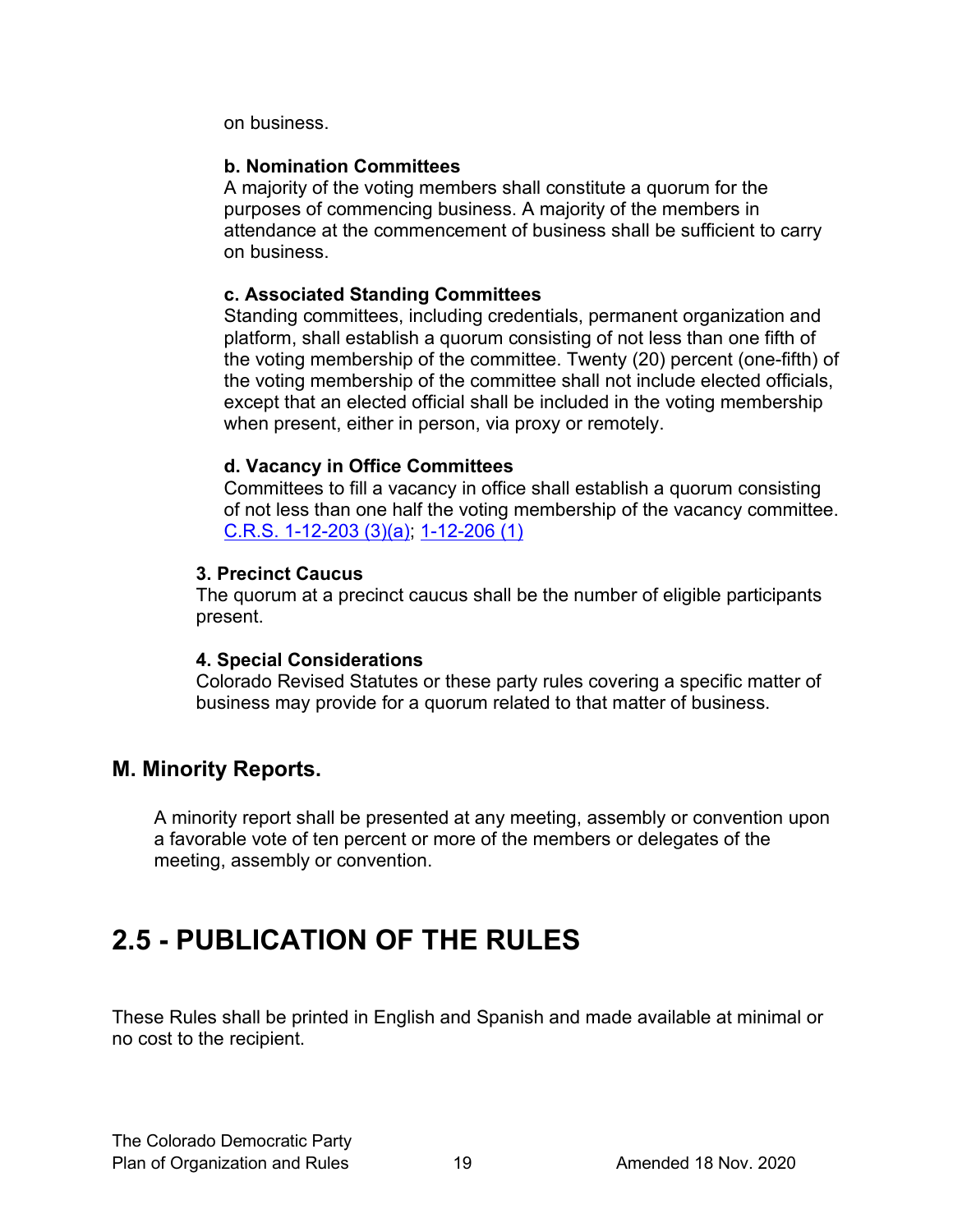# <span id="page-19-0"></span>**2.6 - FILING OF THE RULES**

A copy of these Rules shall be filed with the Secretary of the State of Colorado no later than the first Monday in February in each even-numbered year and, if filed prior to that date, these Rules may be amended until that date. Failure to file by the deadline shall mean that the rules as last filed with the Secretary of State continue to apply. [C.R.S. 1-](https://codes.findlaw.com/co/title-1-elections/co-rev-st-sect-1-3-103.html) [3-103 \(9\)](https://codes.findlaw.com/co/title-1-elections/co-rev-st-sect-1-3-103.html)

# <span id="page-19-1"></span>**2.7 - AMENDMENT TO THE RULES**

In any odd-numbered year, these Rules may be altered or amended by a majority of those voting during any State Central Committee meeting. In any even numbered year, these Rules may be altered or amended by a majority of those voting during any State Central Committee meeting held no later than the first Monday in February. A quorum must be present. Ten days prior notice of such changes must be given to the members of the committee. All proposed amendments to these Rules shall be submitted to the rules committee for review at least thirty days prior to the meeting of the central committee at which the proposed amendments are to be considered. A statutory change affecting these Rules shall automatically amend these Rules, unless within six months of the statutory change the State Central Committee shall act to retain the original rule of the Party.

# <span id="page-19-2"></span>**2.8 - OTHER PROCEDURES**

Any procedure, which is not prescribed in or governed by these Rules, shall be governed by the current edition of Robert's Rules of Order Newly Revised.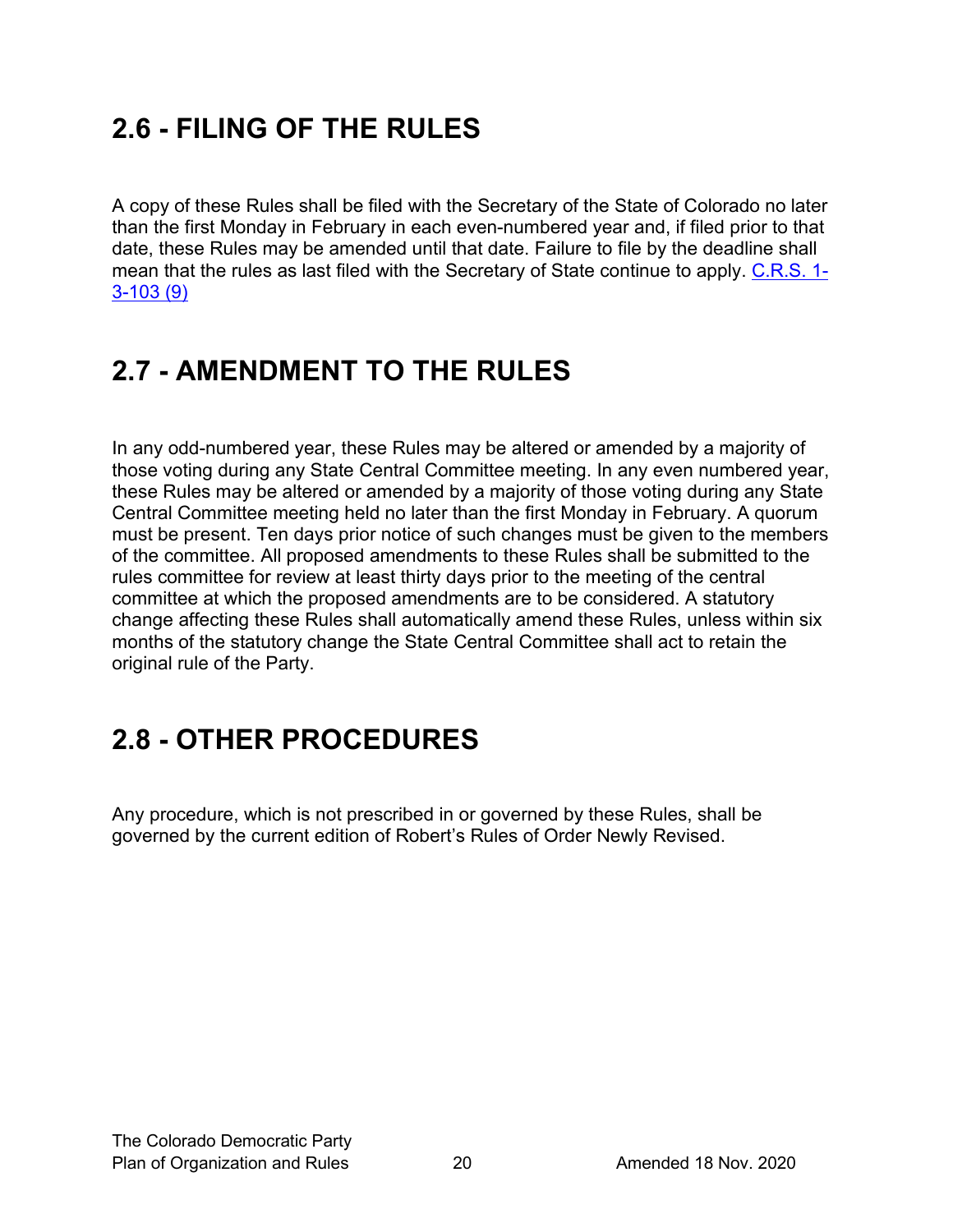# <span id="page-20-0"></span>**PART 3 - CENTRAL COMMITTEE SYSTEM**

# <span id="page-20-1"></span>**3.1 - POLITICAL DIVISIONS OF THE STATE**

For the purpose of internal organization the Colorado Democratic Party shall be divided into the following levels: the State as a whole, Counties, Congressional Districts, Judicial Districts, State Senatorial and State Representative Districts, precincts and election districts (each of which shall be geographically the same as such political units now or hereafter established by law).

# <span id="page-20-2"></span>**3.2 - STATEWIDE INITIATIVES**

An Initiative is a group of registered Democrats whose members join together to organize their respective communities into the Colorado Democratic Party for activities, goals and purposes consistent with the overall activities, goals and purposes of the Colorado Democratic Party.

# <span id="page-20-3"></span>**A. Recognition Procedure**

An application to establish an Initiative is submitted to the State Central Committee for official recognition. The state chair may grant provisional status to an Initiative subject to action by the State Central Committee at its next meeting.

#### **1. Application**

A proposed Initiative may submit a petition signed by a minimum of 25 current members of the State Central Committee. Such petition shall be submitted at least 30 days prior to the meeting of the State Central Committee at which it is considered. A proposed Initiative may submit no more than two application petitions for recognition within any two-year period between biennial reorganization meetings.

### **2. Supporting Documents**

Each application petition must be accompanied by the supporting documents. **a.** A current roster showing at least 25 registered Democrats residing in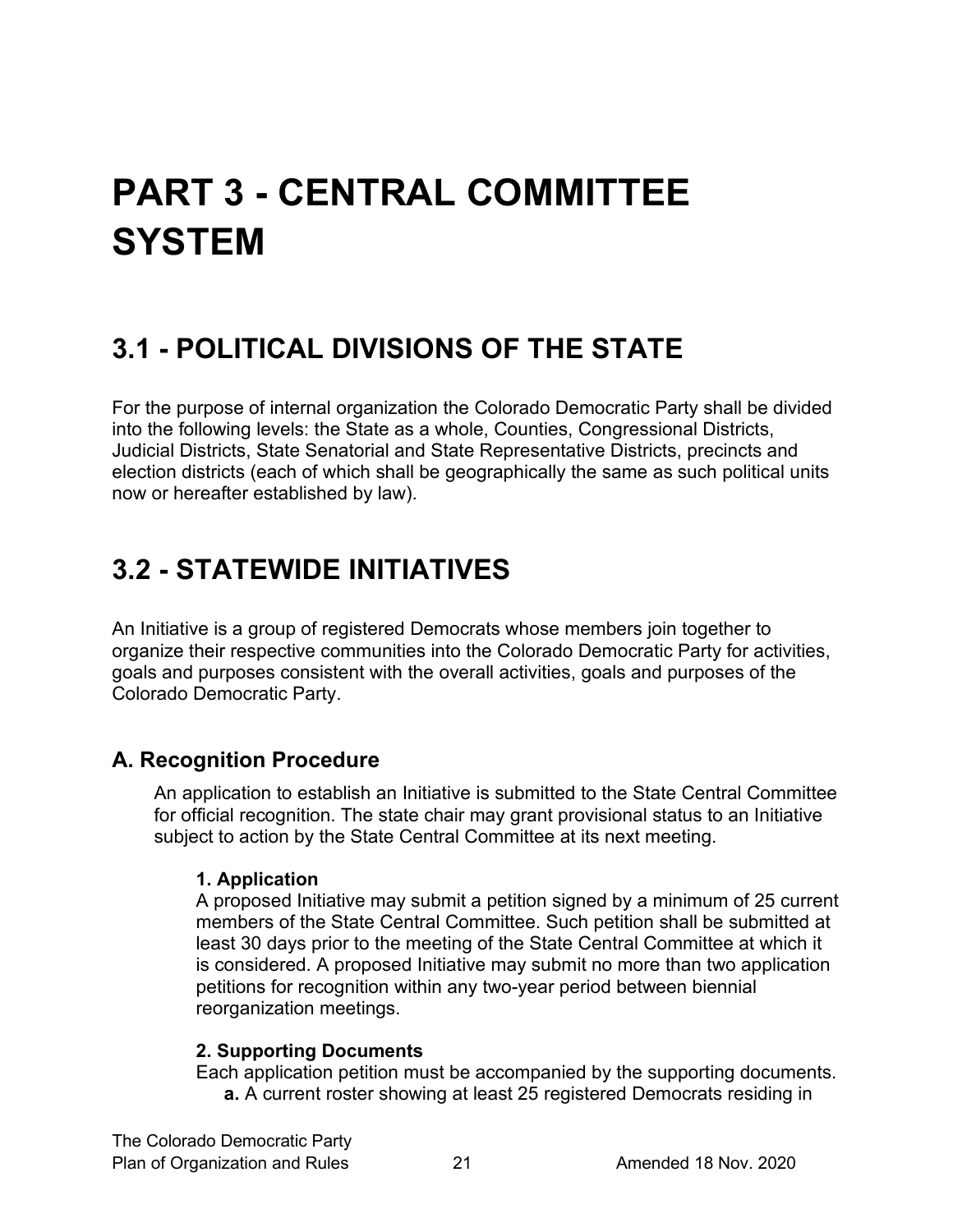Colorado are enrolled as members.

**b.** Either adopted by-laws or proposed bylaws that include the following:

**i.** A requirement that members be registered as Democrats.

**ii.** A statement of purpose of the Initiative to elect Democrats and to strengthen the Colorado Democratic Party.

**iii.** The bylaws shall not conflict with, or be in contradiction to, the rules and by-laws of the Colorado Democratic Party or of the Democratic National Committee

**iv.** As a subsidiary unit of the Colorado Democratic Party, the Initiative will be governed by the rules and by-laws of the Colorado Democratic Party as well as its own by-laws

**v.** The Initiative will operate within the state and federal campaign regulations applicable to the Colorado Democratic Party.

**vi.** The Initiative will not separately endorse any candidate for public office. Such endorsement is the responsibility of the State Central **Committee** 

**vii.** The Initiative will not provide support to candidates other than members of the Democratic Party.

#### **3. State Committee Membership**

Upon a vote of the State Central Committee recognizing the Initiative, the chair of the Initiative, or the Chair's representative shall be a member of the State Central Committee, State Executive Committee and State Outreach Commission with one vote on each committee.

#### <span id="page-21-0"></span>**B. Revocation**

Recognized Initiative status may be revoked by a vote of the State Central Committee for reasons including, but not limited to, failure to comply with the rules and by-laws of the Colorado Democratic Party

### <span id="page-21-1"></span>**C. Benefits of Recognized Initiative Status**

At such time as an Initiative is officially recognized as an Initiative of the Colorado Democratic Party, the Initiative shall be entitled to further normal benefits:

**1.** Posting of meeting announcements on the Colorado Democratic Party website.

**2.** Meeting time, meeting space and tabling at State Central Committee meetings at no charge to the Initiative where space is available or provided at no charge to other Democratic organizations.

**3.** Opportunity to report from the floor at State Central Committee meetings.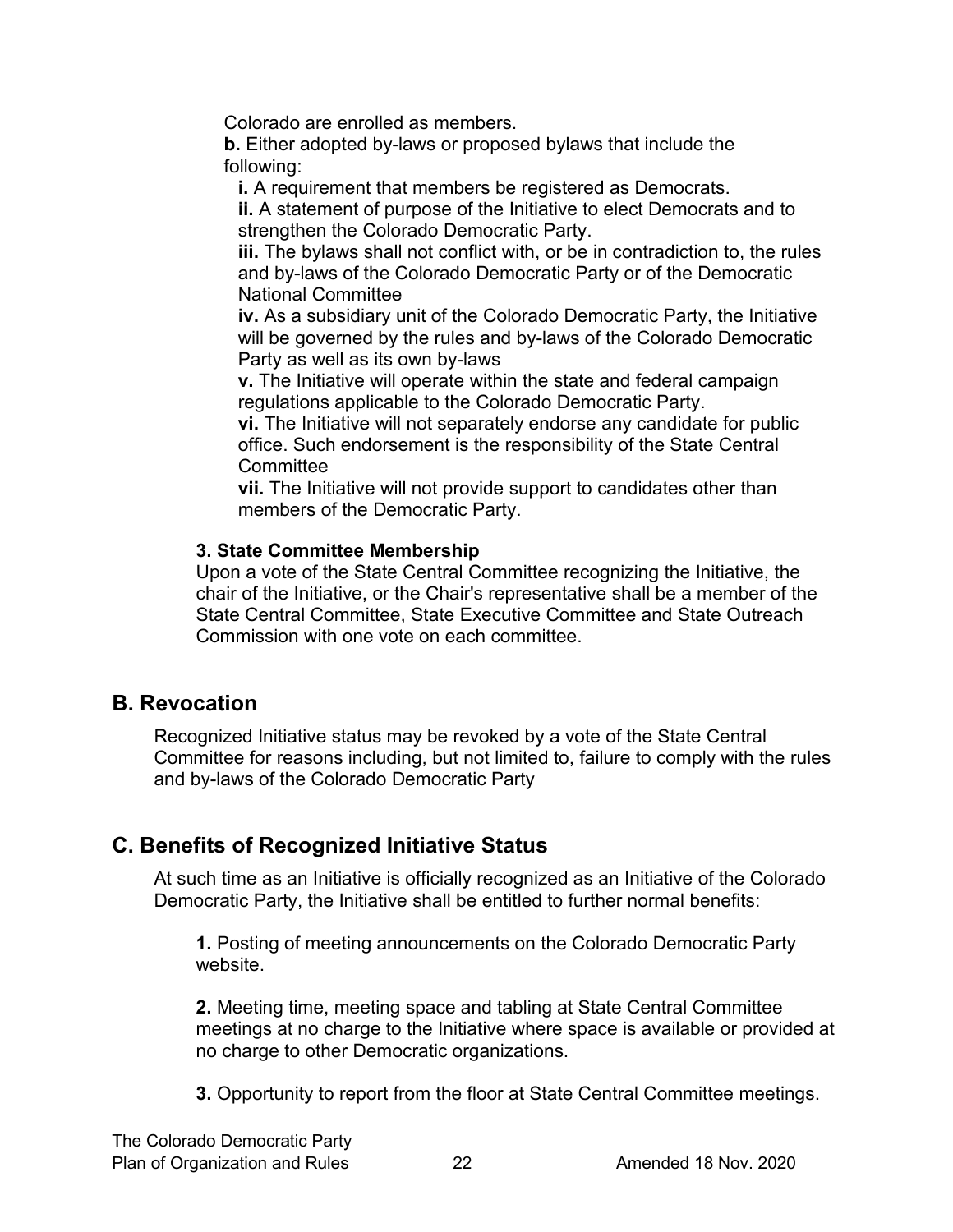**4.** Initiatives may collect dues for membership purposes.

**5.** Although an Initiative may identify itself as an Initiative recognized by the Colorado Democratic Party, such recognition shall in no way entitle an Initiative to speak on behalf of the Colorado Democratic Party as a whole, and the Initiative shall take care that no such impression is given in activities or statements.

# <span id="page-22-0"></span>**D. Financial Diligence**

The Initiative is a unit of the Colorado Democratic Party, therefore, financial records and custody of funds shall be with the State Party treasurer or State Party staff in compliance with federal and state reporting regulations. The Colorado Democratic Party will not use the Initiative's funds without the written authorization of the chair of the Initiative in a manner established by mutual agreement. Any county Initiative must report all income and expenses as part of the required county party finance reports.

# <span id="page-22-1"></span>**3.3 - STATE CENTRAL COMMITTEE**

# <span id="page-22-2"></span>**A. Composition**

**1.** The State Central Committee shall be composed of the chair, first vice chair, second vice chair, secretary, and the treasurer of the State Party and such other officers as the State Central Committee shall from time to time authorize; the chair and vice chair of the county committees, together with the Democratic President or Vice President if residing in Colorado, United States Senators, Representatives in Congress, Governor, Lieutenant Governor, Secretary of State, State Treasurer, Attorney General, members of the State Board of Education, members of the Board of Regents, District Attorneys, State Senators, State Representatives, National Committee persons, and Congressional District chairs and vice chairs. In addition, there will be a representative from each of the recognized initiatives in good standing. Two additional members shall be allowed from each county for every 10,000 votes or major fraction thereof cast in each county for the Democratic candidate for governor or President, whichever is greater, at either of the last two general elections. The additional members shall be elected by the county central committee at its organizational meeting in a manner provided by the county central committee. [C.R.S. 1-3-102](https://codes.findlaw.com/co/title-1-elections/co-rev-st-sect-1-3-102.html)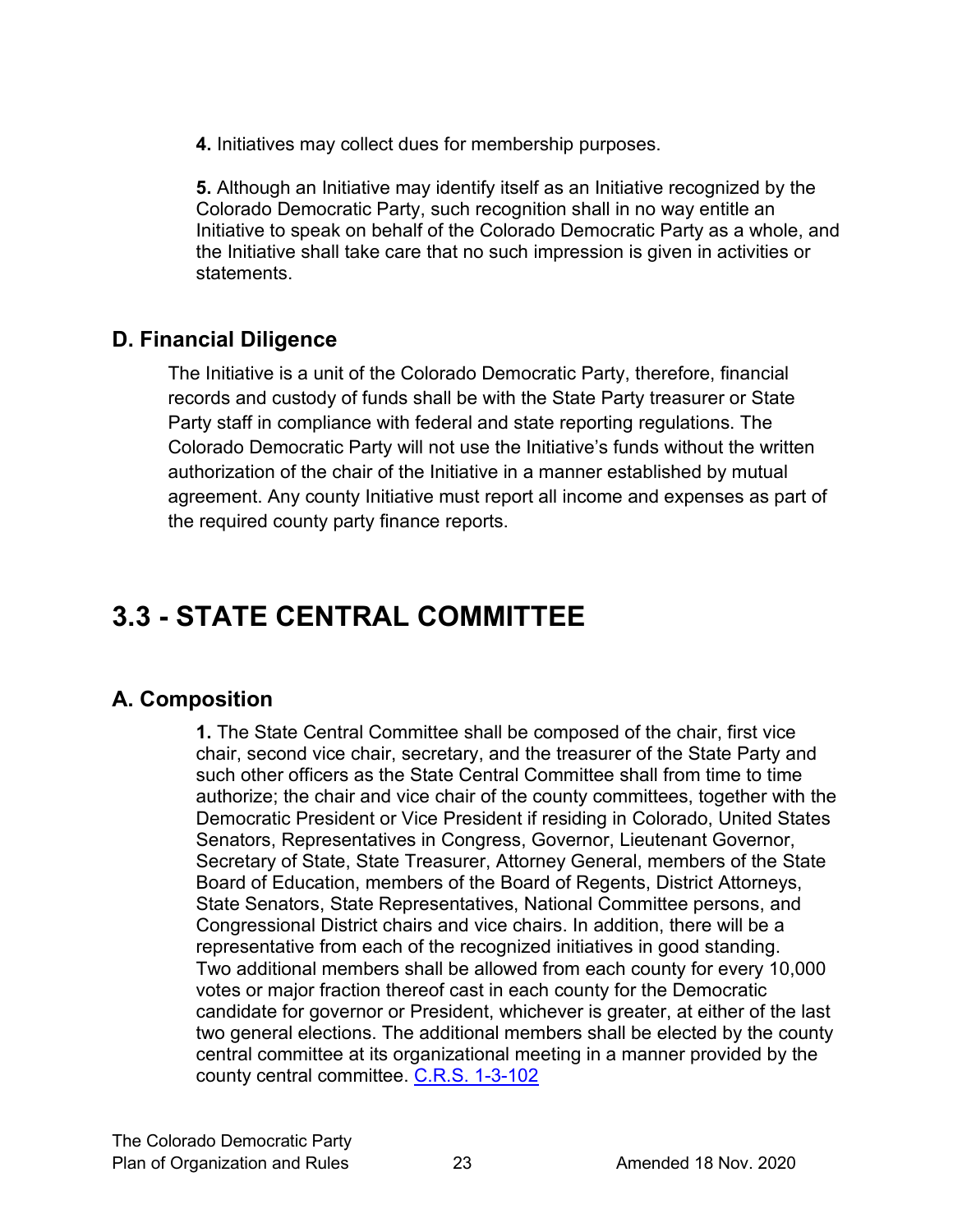**2.** In order to comply with the Charter of the National Democratic Party, Article IX Section 16, the chair shall appoint such additional members to the State Central Committee as are necessary in order to make the membership of that body as equally divided as practicable according to gender. Public elected official members of the State Central Committee shall not be counted in determining the number of additional members to be appointed. Nonbinary individuals shall not be counted in determining the number of additional members to be appointed. Said appointments shall be made within thirty days after the State Party biennial organizational meeting. In making such appointments the chair shall take into account the affirmative action principles of the Party [Part 1.3.D] and shall promote geographic distribution of these members. Should the Charter of the National Democratic Party change its provisions in this regard, this paragraph shall become invalid.

#### **3. Proxies**

To ensure full participation in the State Central Committee process, members who are unable to attend a State Central Committee meeting may vote by proxy. Proxies must be made in writing. Proxies must be assigned before they can be voted. Proxies must be assigned to a credentialed member of the State Central Committee, or another registered Democrat from the same county or Congressional district as the original member. Once assigned, proxies may be reassigned only by the appropriate credentials committee. All proxy assignments and reassignments must be registered with the appropriate credentials committee at the meeting for which the proxy is to be exercised. All proxy instructions made by the original member will carry forward to any re-assignment of the proxy. Proxies may be uninstructed. No person may carry more than one (1) proxy at any meeting.

# <span id="page-23-0"></span>**B. Term of Office**

**1.** The term of office of members of the State Central Committee shall begin on the date of their election and shall be for a period of two years or until their successors shall have been elected.

**2.** Such members appointed by the chair to balance the sex division of the State Central Committee shall serve at the pleasure of the chair, provided such members may be removed by the chair only upon 30 days public notice. All such appointments shall automatically terminate at the adjournment of the next State Central Committee reorganization meeting held after their appointment, provided such members may not be removed by the chair within thirty days prior to the state biennial reorganization meeting. Removal shall require the following notice: (1) written notice to the appointee removed, and (2) on the Party website with notice sent to remaining central committee members.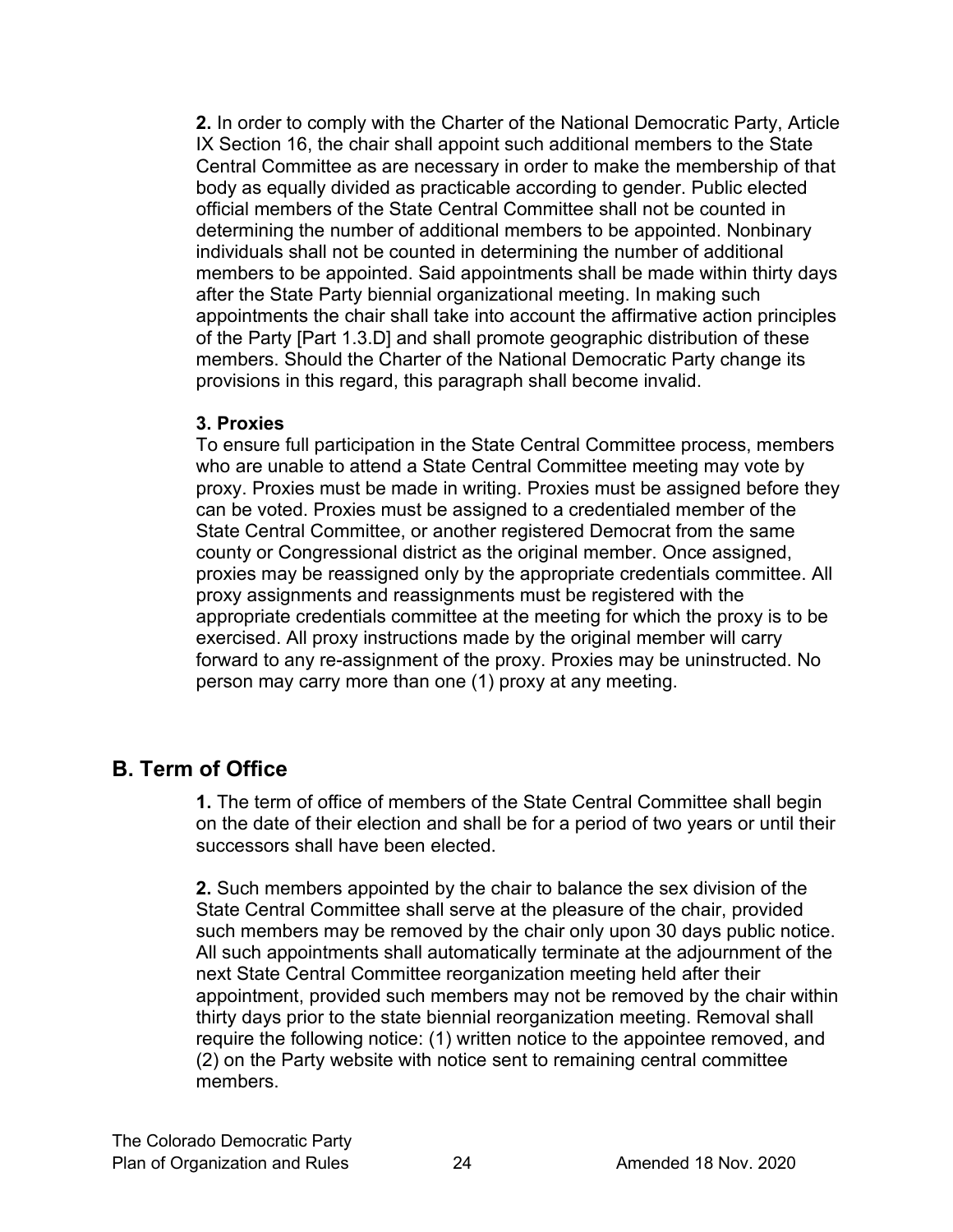# <span id="page-24-0"></span>**C. Organizational Meeting**

Between February 15 and April 1 of odd-numbered years the incumbent state chair shall call a meeting of the new State Central Committee. The chair shall give notice of the time and place of said meeting at least 10 days before the meeting to all persons entitled to be present. The chair shall call the meeting to order and preside until a new chair of the State Central Committee shall have been elected. The first order of business after the roll call shall be the election of a new chair. At the meeting there shall also be elected a first vice chair, a second vice chair, a secretary and a treasurer, and may also elect other officers as approved by the State Central Committee. Within 10 days after the organizational meeting of the State Central Committee, the chair and secretary shall file with the Secretary of State of Colorado a full and complete roll of the membership of the State Central Committee, together with the addresses of the officers elected. [C.R.S. 1-3-103](https://codes.findlaw.com/co/title-1-elections/co-rev-st-sect-1-3-103.html)   $(1)(d)(2)(b)$ 

# <span id="page-24-1"></span>**D. Duties and Powers**

#### **1. Authority**

The State Central Committee shall have all the powers from time to time reposed in it by law or by these Rules, and shall be the supreme governing body of the Party except during the sessions of the state assembly. The central committee may suspend the Rules for a specific purpose, except for removal of officers by a two-thirds vote of the members in attendance.

#### **2. Meetings**

The State Central Committee shall meet at the call of the chair at least once a year. Upon the written request of ten percent or more of the members of the State Central Committee, filed with the chair, it shall be the duty of the chair within 15 days from the receipt of such request to issue a call for a meeting of the State Central Committee. The date of such a meeting shall be fixed by the chair not later than 30 days nor earlier than 15 days from the date of the call. The chair shall cause meetings of the state central and State Executive Committees to be rotated among the various sections of the state insofar as is practicable.

#### **3. Set Time and Place of Assemblies**

The State Central Committee shall fix the time and place of the meetings of the state assemblies, and state conventions in presidential years, all in sufficient time to comply with election laws and these Rules. The State Central Committee may delegate its power to set the time and place for assemblies and conventions to the chair or the executive committee.

#### **4. Disputes**

The State Central Committee shall decide all party disputes under its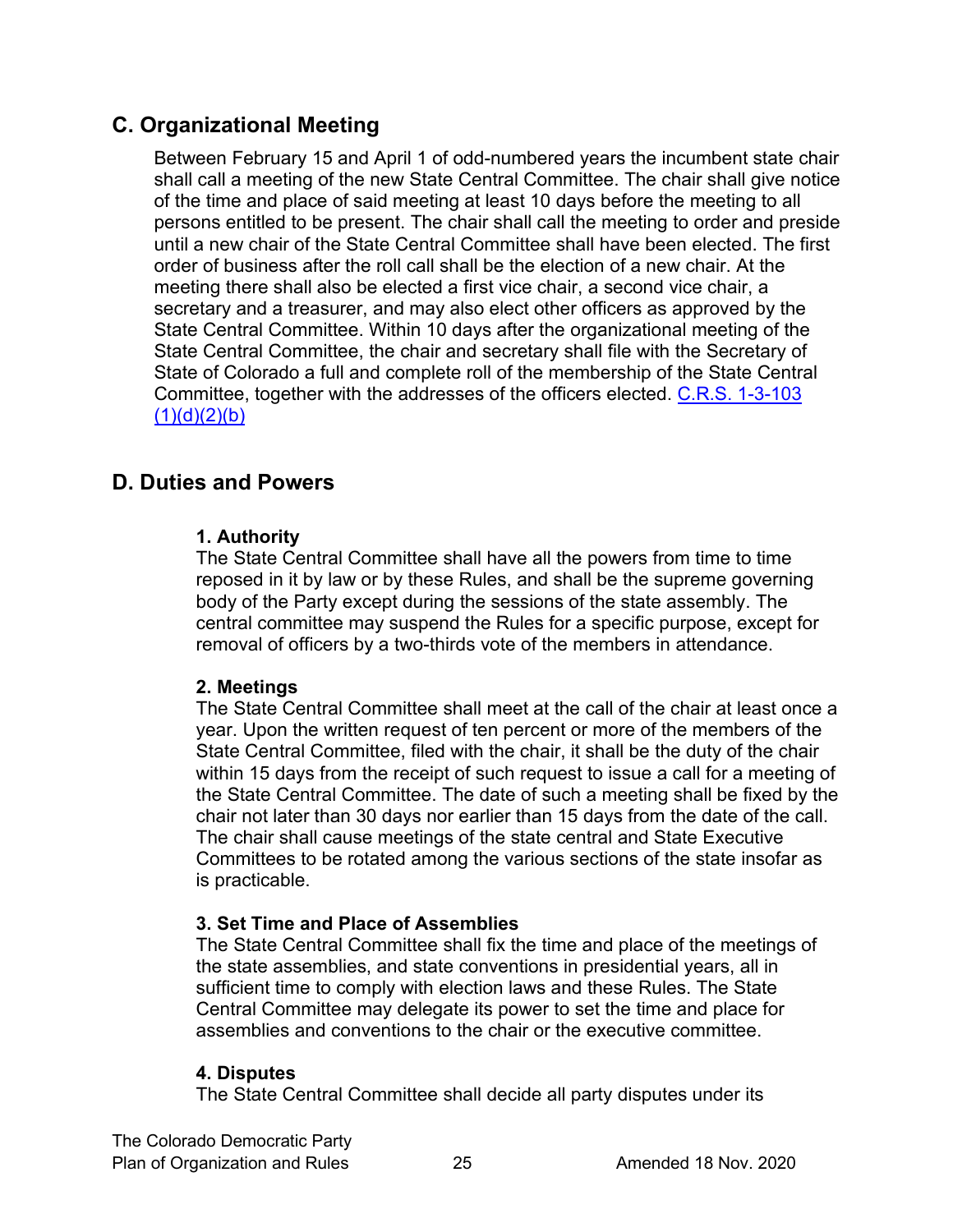jurisdiction. [C.R.S. 1-3-106 \(1\)](https://codes.findlaw.com/co/title-1-elections/co-rev-st-sect-1-3-106.html)

#### **5. Delegate Selection Plans**

The central committee shall adopt delegate selection requirements and procedures for all conventions, assemblies and conferences upon recommendation of the chair.

# <span id="page-25-0"></span>**E. Officers of the Central Committee**

The chair, first vice chair, second vice chair, secretary, and treasurer of the Party shall be the chair, first vice chair, second vice chair, secretary, and treasurer of the State Central Committee. These officers and any other officers authorized by the State Central Committee shall be elected at the organizational meeting of the State Central Committee held between February 15 and April 1 of odd numbered years. Candidates seeking statewide party offices shall provide written notice to the State Party Chair and Secretary of their intent to seek office 21 days prior to the organizational meeting which will be held to elect such officers. Candidate information shall be made available to members of the State Central Committee, via the State Party web site or other appropriate media. Notwithstanding this rule, nominations for a statewide party office shall be accepted from the floor at the time of the elections at the organizational meeting.

#### **1. Chair**

#### **a. Duties**

The chair shall be the chief executive officer of the State Party, and a member of the Democratic National Committee pursuant to its rules. The chair, after consultation with the first vice chair, may appoint an executive director and a finance director subject to confirmation by the executive committee. The chair may appoint other personnel to manage the business and financial affairs of the Party subject to confirmation by the executive committee. The chair shall have financial authority to administer the budget as approved by the executive committee. The chair may provide for employment of any office personnel deemed necessary.

#### **b. Meetings and Call**

The chair shall issue the call to all state central and executive committee meetings. There shall be at least two executive committee meetings and at least one State Central Committee meeting in each calendar year. The chair shall issue the call for all State Party assemblies and conventions.

### **c. Presiding Officer**

The chair shall be the presiding officer of executive and central committee meetings and a member of all committees within the Party. The chair shall have the deciding vote in executive and State Central Committees in the event of a tie vote and shall not otherwise vote at any meeting of the state central or executive committees.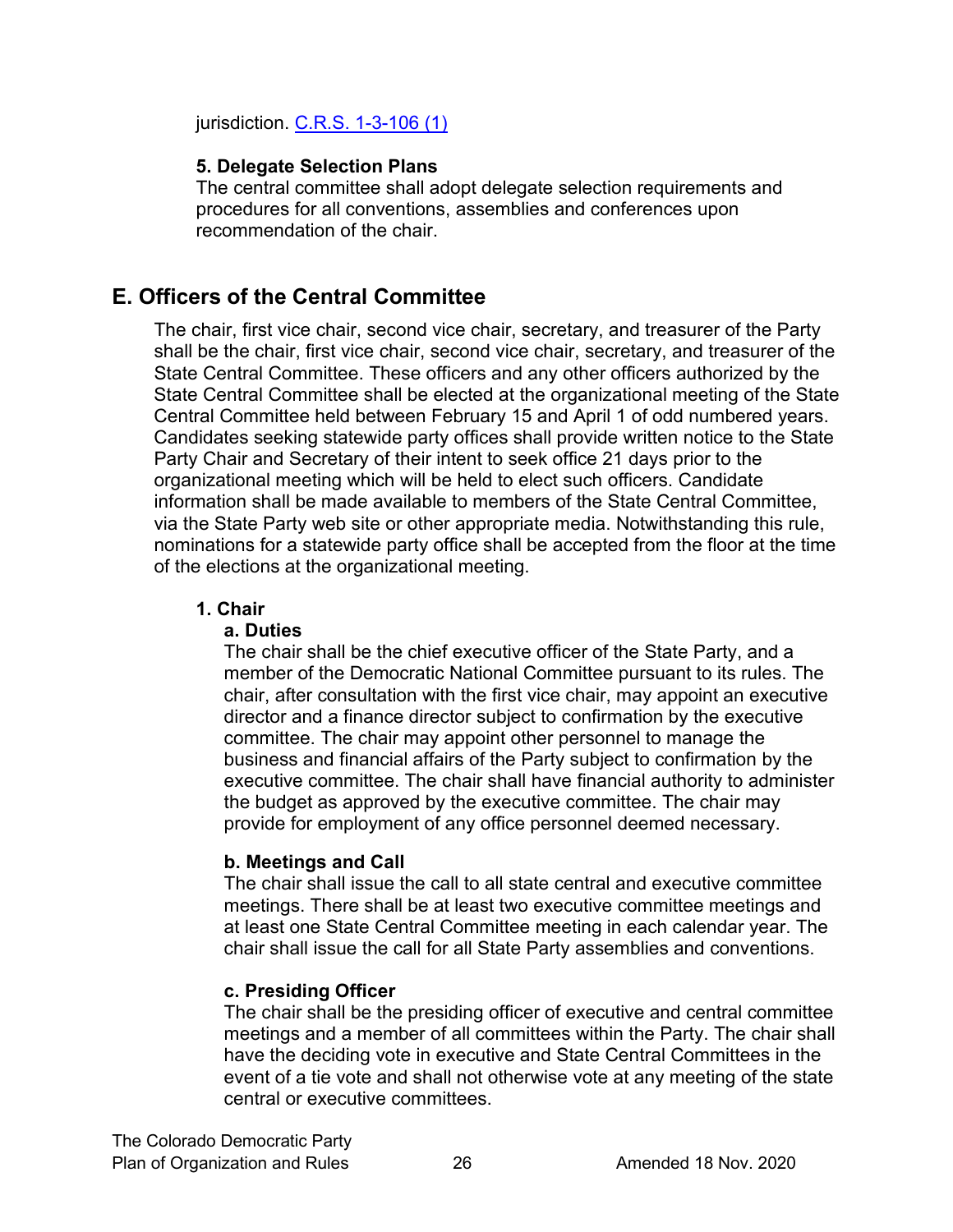#### **d. Campaigns**

The chair, with the advice of the executive committee, shall oversee all state campaigns.

#### **2. First Vice Chair**

The first vice chair shall do everything necessary to assist the chair in carrying out the duties of the chair. In addition, the first vice chair shall provide leadership for organizational activities and for political education. In the absence of the chair, the first vice chair shall preside over all meetings and exercise all authority of the chair. The first vice chair shall be of a different gender from the chair, and shall be a member of the Democratic National Committee, pursuant to the rules of the DNC.

#### **3. Second Vice Chair**

The second vice chair shall do everything necessary to assist the chair in carrying out the duties of the chair. In the absence of the chair and first vice chair, the second vice chair shall preside over all meetings and exercise all authority of the chair.

#### **4. Secretary**

The secretary shall keep minutes of all meetings of the State Central Committee and State Executive Committee. The secretary shall keep all records sent to the State Central Committee by the county, district and precinct committees. The secretary shall keep copies of the minutes supplied by any other committees of the State Central Committee. The secretary shall be responsible for keeping the official list of the current membership of the committees of the Party. The secretary shall perform such duties as requested by the chair of the State Central Committee, as well as such other duties as are usually associated with the office of the secretary. State headquarters staff shall assist the secretary.

#### **5. Treasurer**

The treasurer shall have custody of the funds of the Party and shall render written accounts of receipts and disbursements to each meeting of the state central and executive committees. The treasurer shall also make a full report for the handling of Party funds and shall be under sufficient bond, the amount to be determined by the executive committee. An audit by a certified public accountant of all financial records and transactions of the Party shall be made at least once every two years, and at other times as may be requested by either the State Central Committee or executive committee. The treasurer shall prepare and file all financial reports as required by law.

# <span id="page-26-0"></span>**F. Membership on the Central Committee**

Membership on the central committee is not a necessary qualification to serve on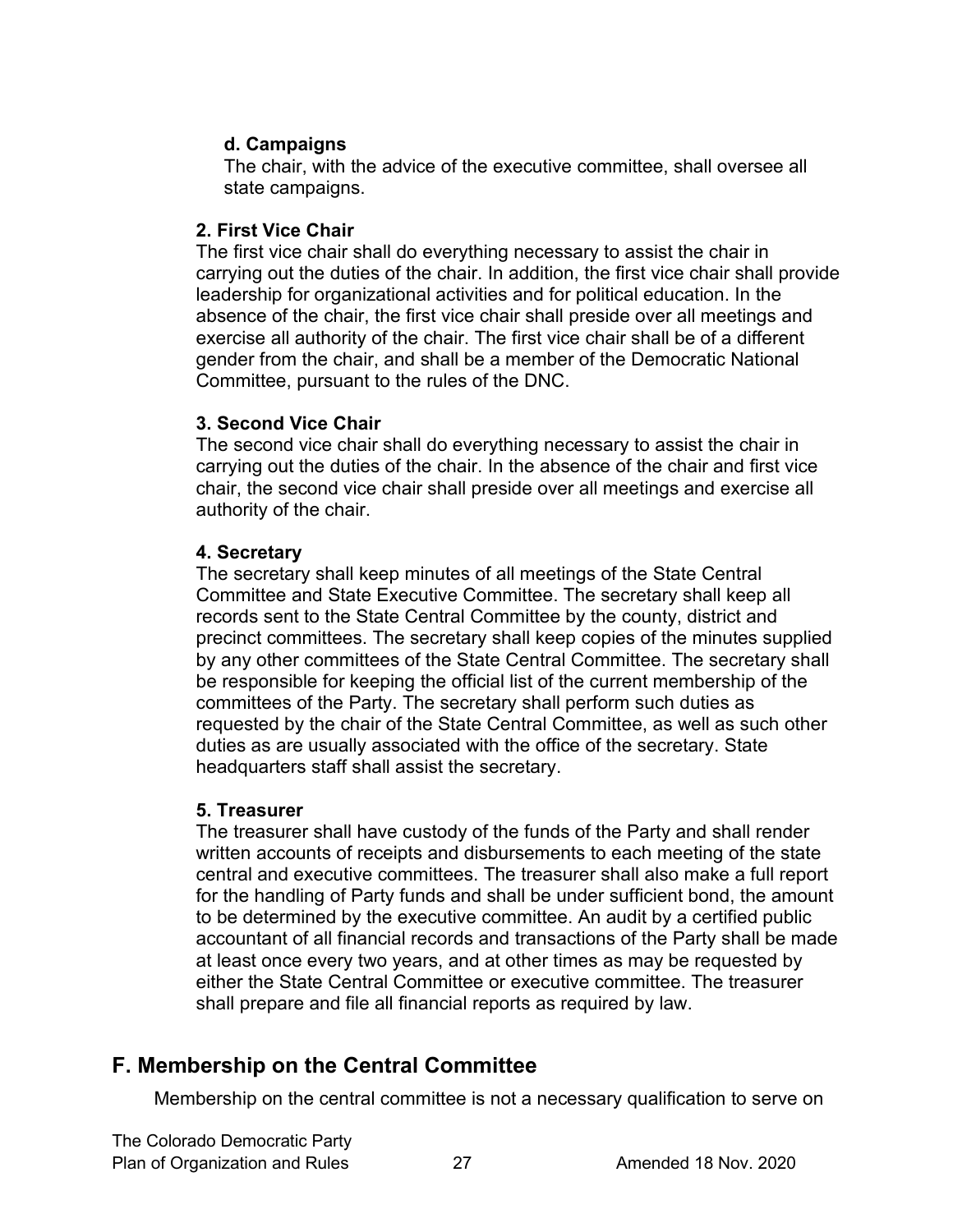any executive committee, or as an officer of any committee or, as a lawful appointee to the central committee, although executive committee members, officers and appointees may serve as members on a central committee by virtue of their offices, if so provided, or by election.

# <span id="page-27-0"></span>**G. Member Removal**

When a member has failed to attend three successive meetings of the State Central Committee without being excused, the chair may recommend to the State Central Committee that the member be dropped and such seat declared vacant. If the central committee concurs by a majority vote, the seat shall be vacant.

# <span id="page-27-1"></span>**H. Executive Committee of the State Central Committee**

The executive committee shall consist of the chair, first vice chair, second vice chair, secretary, the treasurer of the State Party, and any other officers authorized by the State Central Committee, national committee persons, the Congressional districts chairs and vice chairs, and members from counties and groups of counties whose representation shall be based on the vote cast in that county for the Party's candidate for president or governor in the last preceding general election. In addition, there will be a representative from each recognized initiative in good standing. [C.R.S. 1-3-105 \(2\)](https://codes.findlaw.com/co/title-1-elections/co-rev-st-sect-1-3-105.html)

**1.** Counties shall be entitled to one vote for each 10,000 votes or major fraction thereof cast for the Democratic candidate for governor or president at either of the last two general elections, whichever number is greater, except that counties entitled to only one vote shall be allowed two votes and shall be represented by their county chairs and vice chairs or their authorized representatives.

**2.** A county entitled to more than two votes shall be represented by the chair and vice chair or their authorized representatives, each casting one vote and by additional members who shall be elected by the county's members of the State Central Committee or by the county central committee at or before the biennial organizational meeting of the State Central Committee.

**3.** Counties which cast fewer than 5,001 votes for the Party's candidate for president or governor as determined in Section H.1 of this Article shall be divided into six groups of counties: the southwest region, the southeast region, the central region, the south central region, the northeast region, and the northwest region. Groups of counties shall be entitled to one vote for each 10,000 votes or major fraction thereof using the formula for each county set for in Section H.1 of this Article, except that groups of counties entitled to only one vote shall be allowed two votes. Members of the State Executive Committee from those counties shall be elected by the members of the State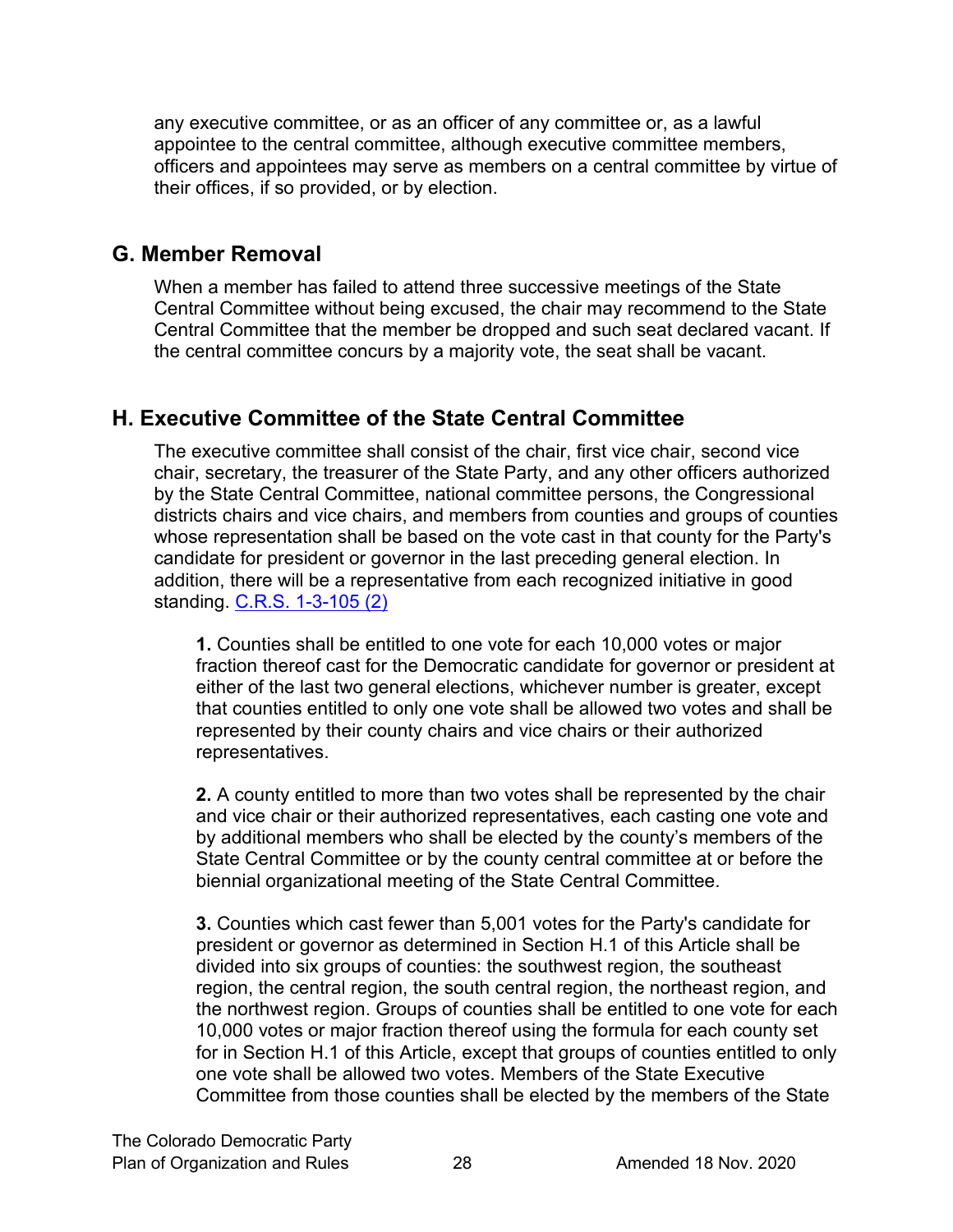Central Committee from those counties at the biennial organizational meeting of the State Central Committee.

**4.** Apportionment of votes to the counties as well as determination of groupings of counties as set forth in H.3 of this Article, shall be acted on by the State Central Committee at the biennial organizational meeting.

#### **5. Honorary Members**

The state chair may appoint honorary, non-voting members to the executive committee with the concurrence of the executive committee.

#### **6. At-Large Members**

The state chair may appoint a maximum of six voting at-large members of the executive committee.

#### **7. Proxies**

To ensure full participation in the Executive Committee of the State Central Committee, members who are unable to attend an Executive Committee of the State Central Committee meeting may vote by proxy. Proxies must be in writing. Proxies must be assigned before they can be voted. Proxies must be assigned to an accredited member of the Executive Committee of the State Central Committee, or other registered Democrat from the same county or Congressional district as the original member, and once assigned, proxies may be reassigned only by the appropriate credentials committee. All proxy assignments and reassignments must be registered with the appropriate credentials committee at the meeting for which the proxy is to be exercised. All proxy instructions made by the original member will carry forward to any re-assignment of the proxy. Proxies may be uninstructed. No person may carry more than one (1) proxy at any meeting.

# <span id="page-28-0"></span>**I. Term of Office**

The term of office of the members of the executive committee shall be concurrent with the terms of the members of the State Central Committee.

# <span id="page-28-1"></span>**J. Duties and Powers**

The executive committee shall advise the state chair and it shall exercise such other duties as may be conferred on it by law, by these rules, and as may be delegated to it by the central committee. The members of the executive committee shall advise and assist the county organizations, shall coordinate activities between the state organization and the county organizations and shall act in such capacity and in such matters as may be requested by the chair.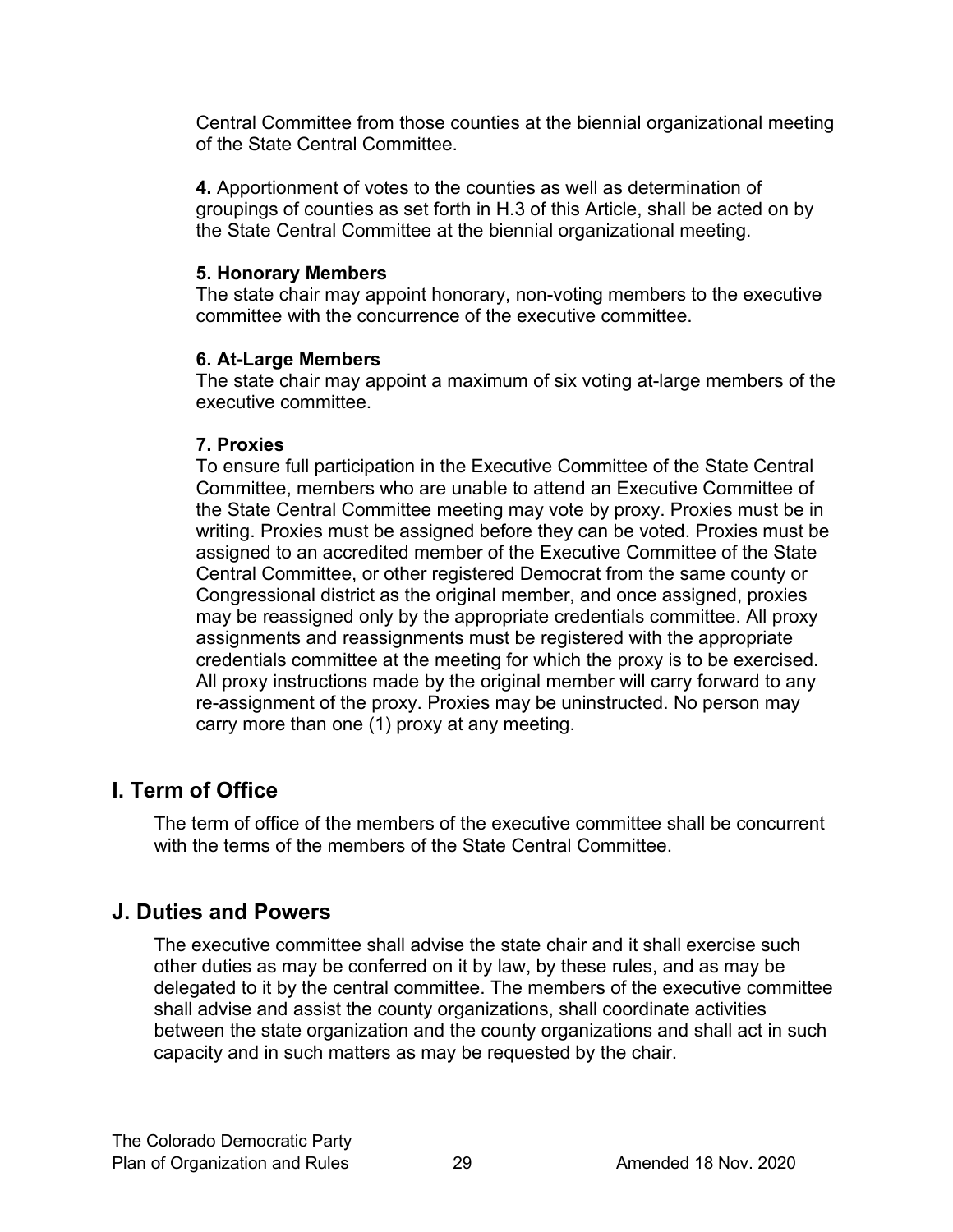## <span id="page-29-0"></span>**K. Officers**

The chair, first vice chair, second vice chair, secretary, and treasurer of the State Central Committee shall be the chair, first vice chair, second vice chair, secretary, treasurer of the executive committee. Other officers may be approved by the State Central Committee.

# <span id="page-29-1"></span>**L. State Executive Committee Member Removal**

When a member has failed to attend three successive meetings of the State Executive Committee without being excused, the chair may recommend to the executive committee that the member be dropped and the member's seat declared vacant. If the executive committee concurs by majority vote, the seat shall be vacant.

# <span id="page-29-2"></span>**M. Affiliated Committees of the Central Committee**

#### **1. State Outreach Commission**

#### **a. Membership**

The State Outreach Commission (SOC) shall be composed of voting members selected as follows:

i. Three members from each of the Congressional districts, elected at the biennial organizational meeting of the respective Congressional district central committee. In such an election, due consideration shall be given to the geographical composition of the Congressional district.

ii. Eight members, four appointed by the chair and two appointed by the  $1<sup>st</sup>$  vice chair and two appointed by the  $2<sup>nd</sup>$  vice chair. Such appointments shall be made within 30 days after the last Congressional district committee biennial organizational meeting. These appointments shall assure equitable composition of SOC and shall insure representation thereon of geographically and traditionally under-represented groups. A representative from each initiative sanctioned by the State Central Committee shall be a member.

iii. The chair shall appoint the director of SOC, with the consultation of the vice chairs and the approval of the executive committee. The director of SOC shall be the presiding officer of the commission. iv. The first meeting of SOC shall take place within 30 days of the selection of its members.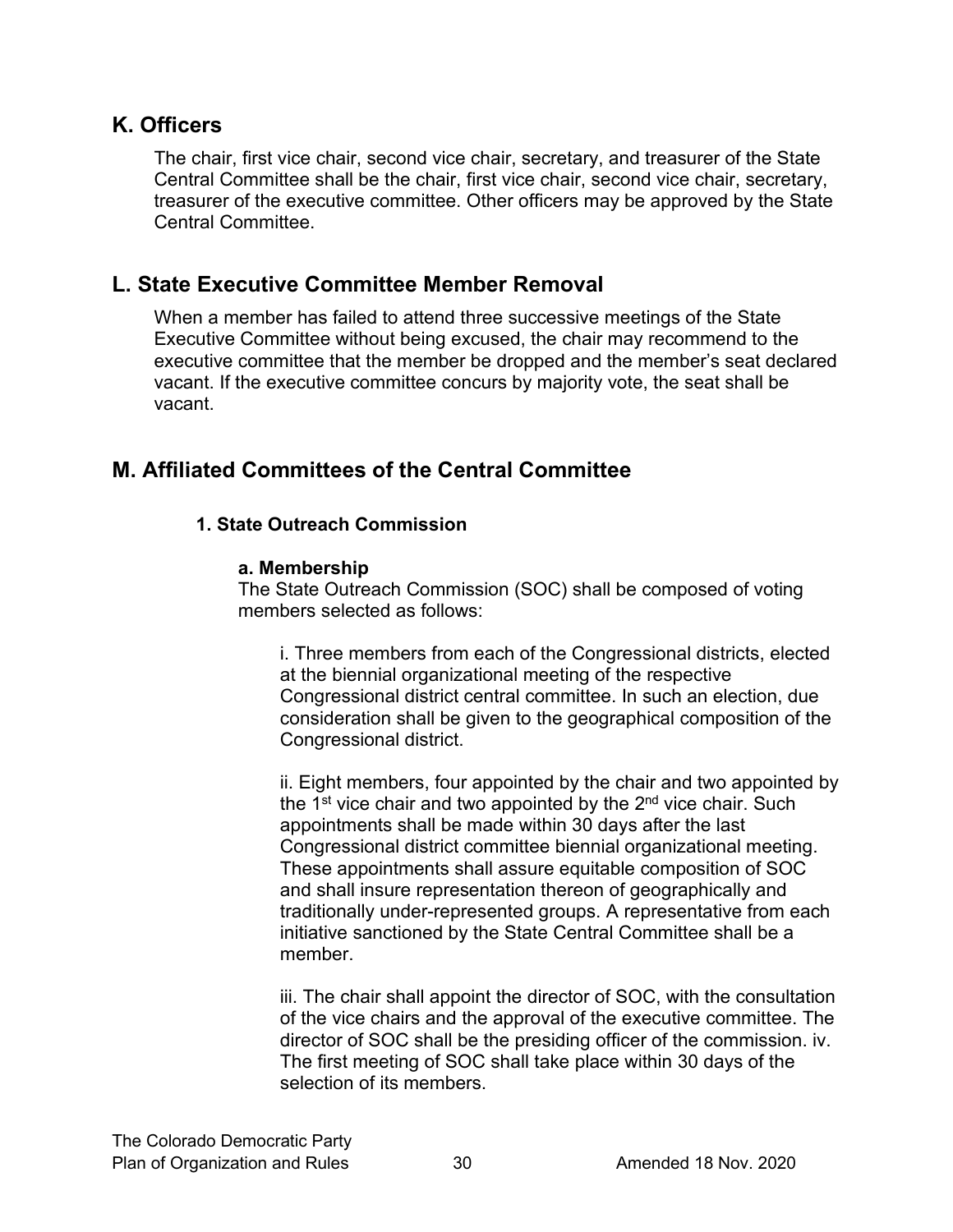#### **b. Duties**

i. Establish a state model affirmative action/outreach plan to be used as a guideline for all county plans and to be used by the Party.

ii. Monitor the state and all county plans to ensure compliance with affirmative action/outreach plans. If the state or county is not in compliance, SOC shall notify the appropriate chair in writing. This notice shall set forth in detail the basis for the SOC conclusions. he chair shall have 30 days from the date of receipt of such notification to submit a corrective affirmative action/outreach plan to SOC or to remedy the noncompliance, with written notice thereof to SOC.

iii. If the state or county does not write or does not comply with its own affirmative action/outreach plan, the SOC shall: (1), mandate the use of the model state affirmative action/outreach plan; or (2), write a separate affirmative action/outreach plan and enforce it within the jurisdiction.

iv. Maintain copies of all affirmative action/outreach plans and record their compliance. This information shall be on file at state headquarters.

v. SOC may determine in what, if any, additional languages party literature should be distributed within the state or county.

#### **c. Enforcement of Affirmative Action/Outreach Plans.**

If a county is not in compliance, SOC has the following options:

i. During even-numbered years SOC may recommend that a county's credentials be withheld at assemblies and conventions. Such recommendation shall be made to the credentials committee of the state assembly.

ii. In other years, SOC may recommend that a county delegation not be seated on any committee of the Party, including but not limited to: State Central Committee, executive committee, rules, voter registration or any other standing or special committees. Such recommendation would be made to the respective committee for a vote to determine if the delegation should be seated.

iii. Removal of any or all county officers.

iv. Such other action as the State Central Committee shall deem appropriate.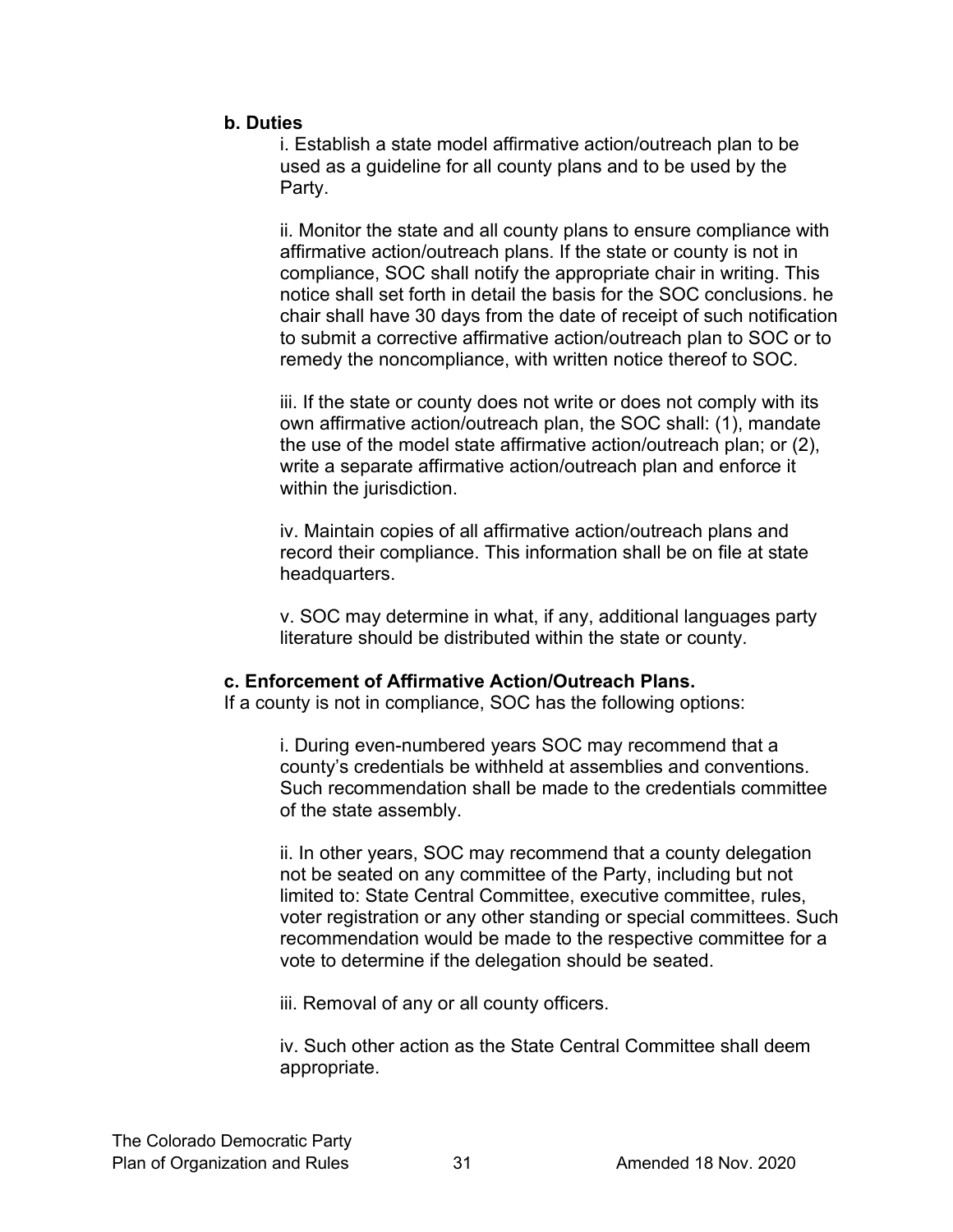#### **d. Responsibilities of the State Outreach Director**

The state outreach director shall serve as the executive director of the commission. The director shall be responsible to the state central and executive committees for reports on county compliance with affirmative action/outreach. The director shall have the authority, when the commission is not in session, to promote and enforce affirmative action/outreach within the state. This may be accomplished by use of subcommittees where necessary.

#### **2. Rules Committee**

The chair shall, within 10 days after election, appoint a standing committee on rules. The rules committee may review the rules of the county parties, party initiatives or other subsidiary party organizations to determine compliance with State Party rules. When asked, the rules committee may offer interpretations of party rules and governing documents. All proposed amendments to these Rules shall be submitted to this committee for review at least 30 days prior to the meeting of the State Central Committee at which the proposed amendment is to be considered.

#### **3. Finance Committee**

The state chair shall appoint a finance committee and a finance chair that shall be responsible for the formulation of a State Party budget prior to December 1st of each year. The Treasurer shall be a member of the finance committee.

#### **a. Budget**

The state chair shall submit to the State Executive Committee the proposed budget, which shall be approved with any adoptive amendments on or before December 15th of each year. The budget shall be for the Party's fiscal year, which shall be the same as the calendar year. Copies of the budget shall, immediately after approval, be sent to all county chairs and vice chairs. The chair's salary shall be broken out as a separate line item in the budget and any changes during a budget year shall be approved by the executive committee.

#### **b. Funds**

All State Party funds shall be deposited in Party accounts in either licensed state or national banks or credit unions. The Party officers permitted to draw on such party accounts shall be bonded with corporate surety in such reasonable amounts as may be determined by the state chair, with the approval of the State Executive Committee.

#### **4. Resolutions Committee**

The chair shall appoint the membership of a standing resolutions committee of the Party for the purpose of reviewing and recommending the adoption of any resolutions by the state central or executive committees during times when the state assembly is not in session, as provided in (a) below.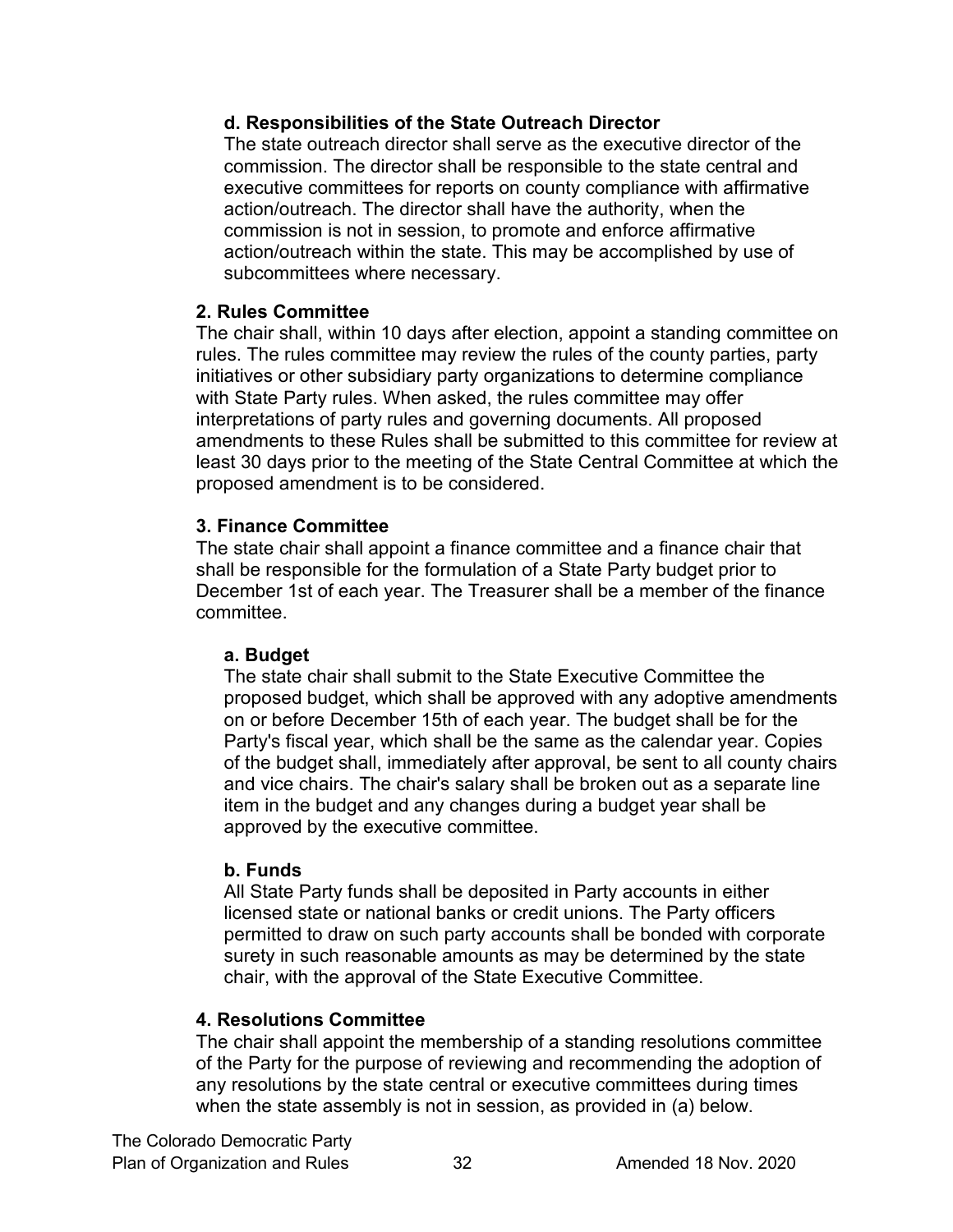#### **a. Membership**

The standing resolutions committee shall be composed of the following: the state chair and vice chairs and one member appointed from each Congressional district from the state platform committee. Democratic leaders of the State House and Senate and Colorado Democratic National Committee members shall also be members, but not counted for purposes of quorum. The state chair may appoint a committee chair separate from the mandatory membership.

#### **b. Meeting**

The standing resolutions committee shall meet at a time and place designated by the state chair or the chairs representative and shall consider any proposed resolutions which have been submitted to it in writing at least 30 days prior to the state central or executive committee meeting at which the proposed resolutions are to be considered.

#### **c. Adoption Procedure**

i. All resolutions approved by the committee shall be sent along with the agenda to the members of the state central or executive committee at least 10 days prior to the meeting at which the resolutions are to be considered.

ii. The report and recommendations of the standing resolutions committee shall be submitted to the state central or executive committee for its consideration. A majority vote of those present and voting shall be required for the passage by the standing resolutions committee of any resolution. Any minority report supported by 10% of the total membership of the standing resolutions committee shall also be presented.

#### **5. Appointments Committee**

The chair may within 10 days after election, name a standing committee on appointments. Such committee shall:

**a.** Relay timely information to county chairs prior to appointments. **b.** Submit reports listing all Democrats applying for positions and their qualifications to persons or agencies responsible for appointments. **c.** Prepare a report to the State Central Committee at the beginning of each year on the results of the Party's efforts in securing appointments for **Democrats** 

### **6. Legislation Committee**

The chair may, within 10 days after election, appoint a standing committee on legislation. The committee shall consist of two (2) members from each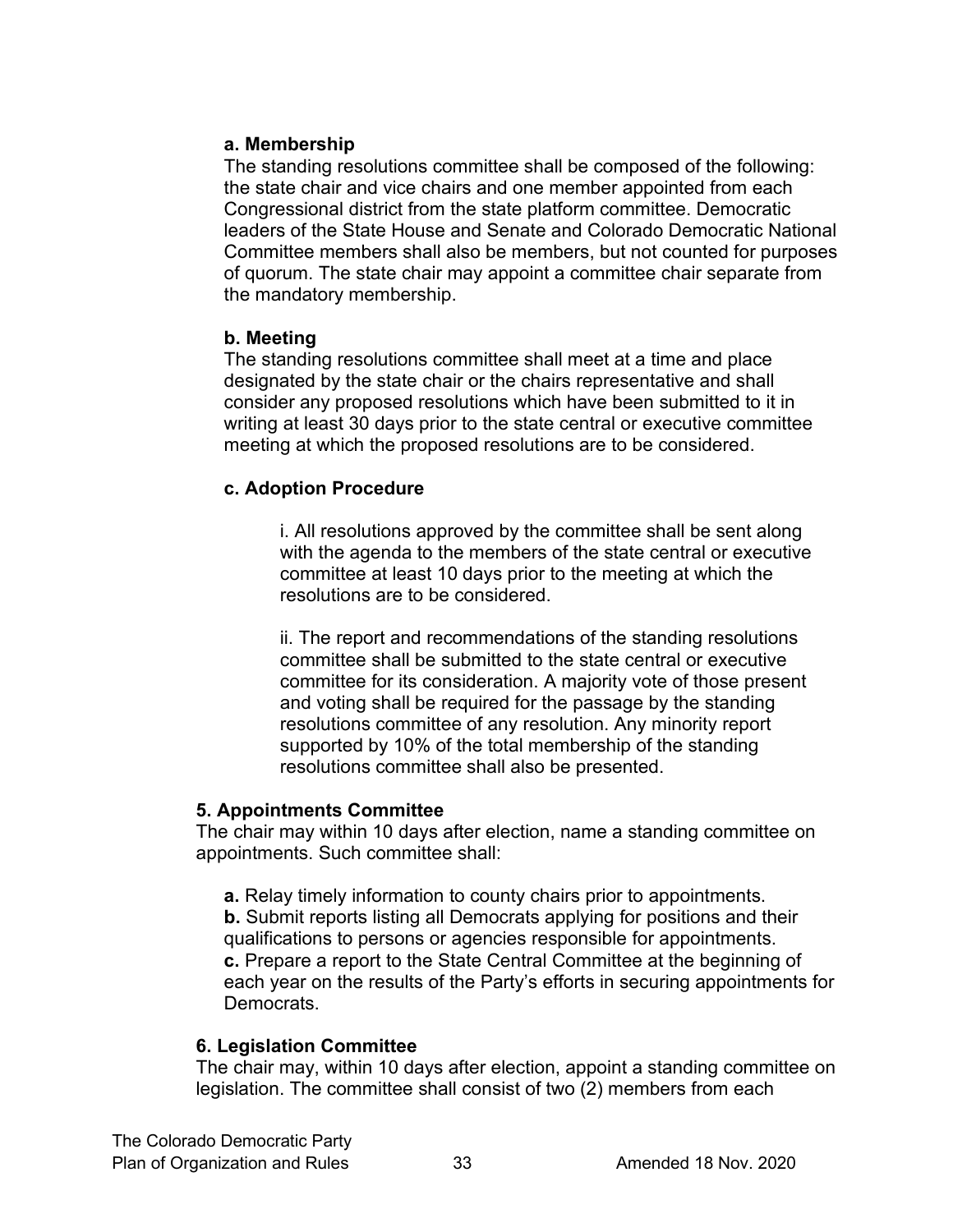Congressional district, plus a chair appointed by the Party chair. The legislation committee shall propose legislation when needed, in response to the duties and policies of the Party. It shall maintain a listing of all pending legislation that is of a major concern to the Party, and keep a record of the vote by Democratic Party legislators on such items.

#### **7. Executive Operations Committee**

The purpose of the Executive Operations Committee is to advise and assist the Chair on various operational matters of the Party. The composition of this committee shall be as follows: Chair, First-Vice Chair, 2nd Vice Chair, all other Vice Chairs, Secretary, Treasurer, any other officers authorized by the State Central Committee, Executive Director, Chair of the Rules Committee, Chair of the Platform Committee, and Chair of the Credentials Committee of the Colorado Democratic Party. The Chair shall hold meetings with the Executive Operations Committee at least once per month. The Chair may assign duties as necessary to the members of the Executive Operations Committee. The chair shall seek the advice and assistance of the Committee on operational matters including the following:

**a.** The composition and expenditures of the Party budget.

**b.** Preparation for the state central, state executive, state assembly, state convention and other party meetings.

- **c.** Fundraising.
- **d.** Issues brought before it by the Chair.

#### **8. Standing Credentials Committee**

The Chair shall, within thirty (30) days after election, name a standing committee on credentials and balloting as outlined below. The committee is charged with approving the credentials and presenting a list of qualified members for meetings of state central and executive committee meetings.

#### **a. Composition**

This committee shall be appointed by the Party Chair and have one member from each Congressional district.

#### **b. State Convention and Assembly.**

All members shall be appointed by the State Chair to the state convention and assembly Credentials Committee.

#### **c. Term of Service.**

This committee shall serve until after the biennial State Party reorganization meeting is concluded and new appointments are made by the State Chair.

#### **d. Officers.**

The State Party Chair shall appoint a Chair from the committee's members, and the members shall elect a Vice-Chair and Secretary.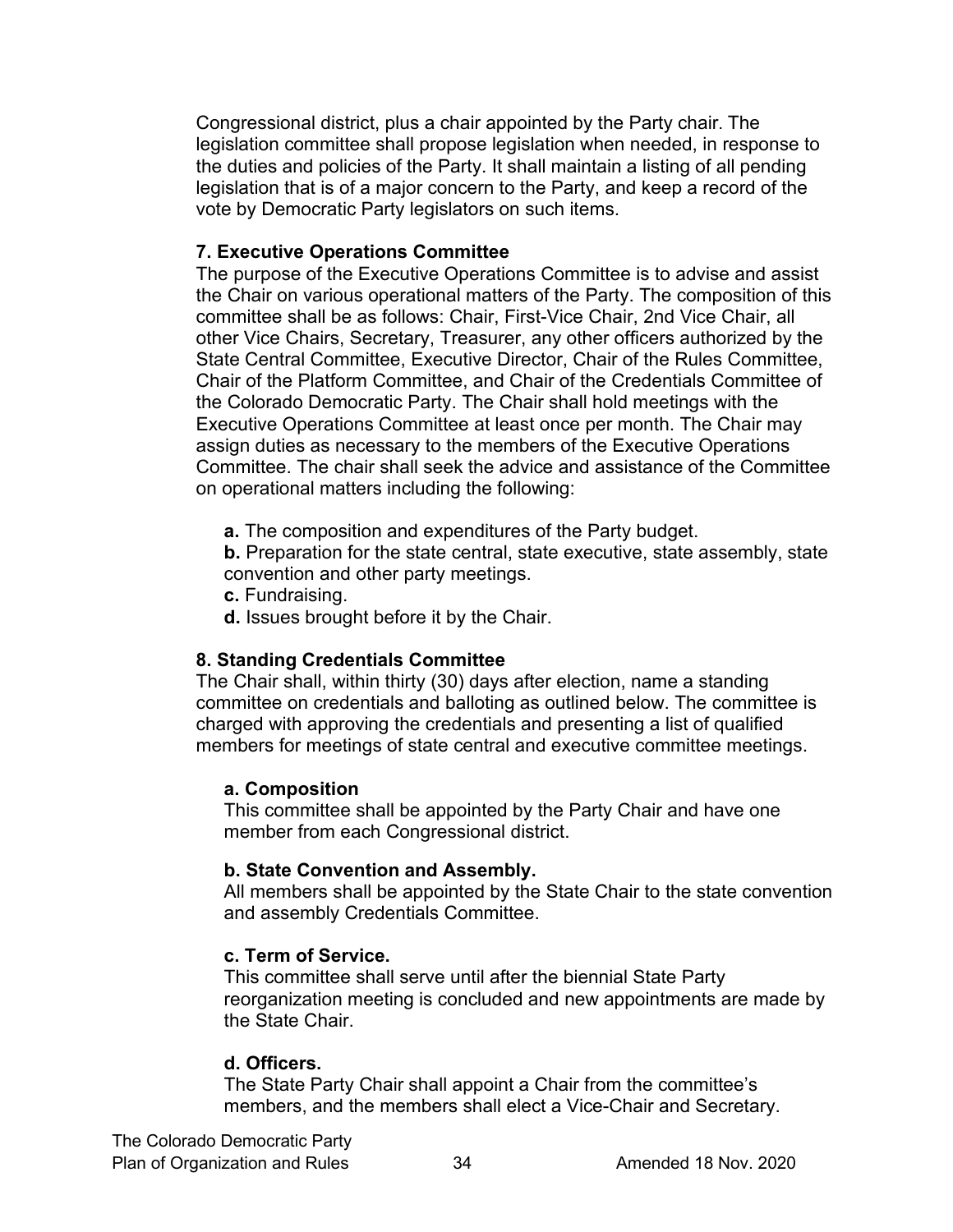#### **e. Duties.**

The committee shall provide oversight and/or administer sign-ins for the Central and Executive Committee meetings. The Credentials Committee shall receive and consider all challenges to credentials, where they have oversight including resolving any contest or objection in the member selection process. This committee shall have oversight for balloting activity. The committee may establish or modify credential and balloting operational recommendations. The committee will provide a written report of its decisions to the State Party Chair, which will be made available when requested by any member of the affected body. The committee may consult with any political subdivision of the State Party.

#### **9. Other Committees.**

The chair may appoint other committees, as may be necessary from time to time, including, but not limited to, Legislative Candidates, Registration and Get Out The Vote, and Fair Campaign Practices committees.

# <span id="page-34-0"></span>**N. Other Jurisdictions.**

The chairs of the various districts and county organizations may appoint such committees as are necessary to carry out the effective organization of the Party in their districts and counties.

# <span id="page-34-1"></span>**O. Notice to all Officers.**

The officers of the Party shall be informed on a timely basis of all meetings of standing committees of the State Central Committee system.

# <span id="page-34-2"></span>**P. Vacancies.**

A vacancy shall be declared to exist when any incumbent shall resign, move from their jurisdiction, disaffiliate from the Democratic Party, die, or be removed from their position, or if the seat was not filled at the last party election.

### **1. Central Committee.**

A vacancy shall be filled within 30 days after its occurrence by the county central committee of the county jurisdiction where the vacancy occurred. The call shall be issued within 10 days of the occurrence of the vacancy. If the central committee made specific provisions at the reorganization meeting, an elected alternate shall automatically fill a vacancy when it occurs.

**2. Executive Committee.** All vacancies shall be filled by appointment by the unit, which originally elected the member.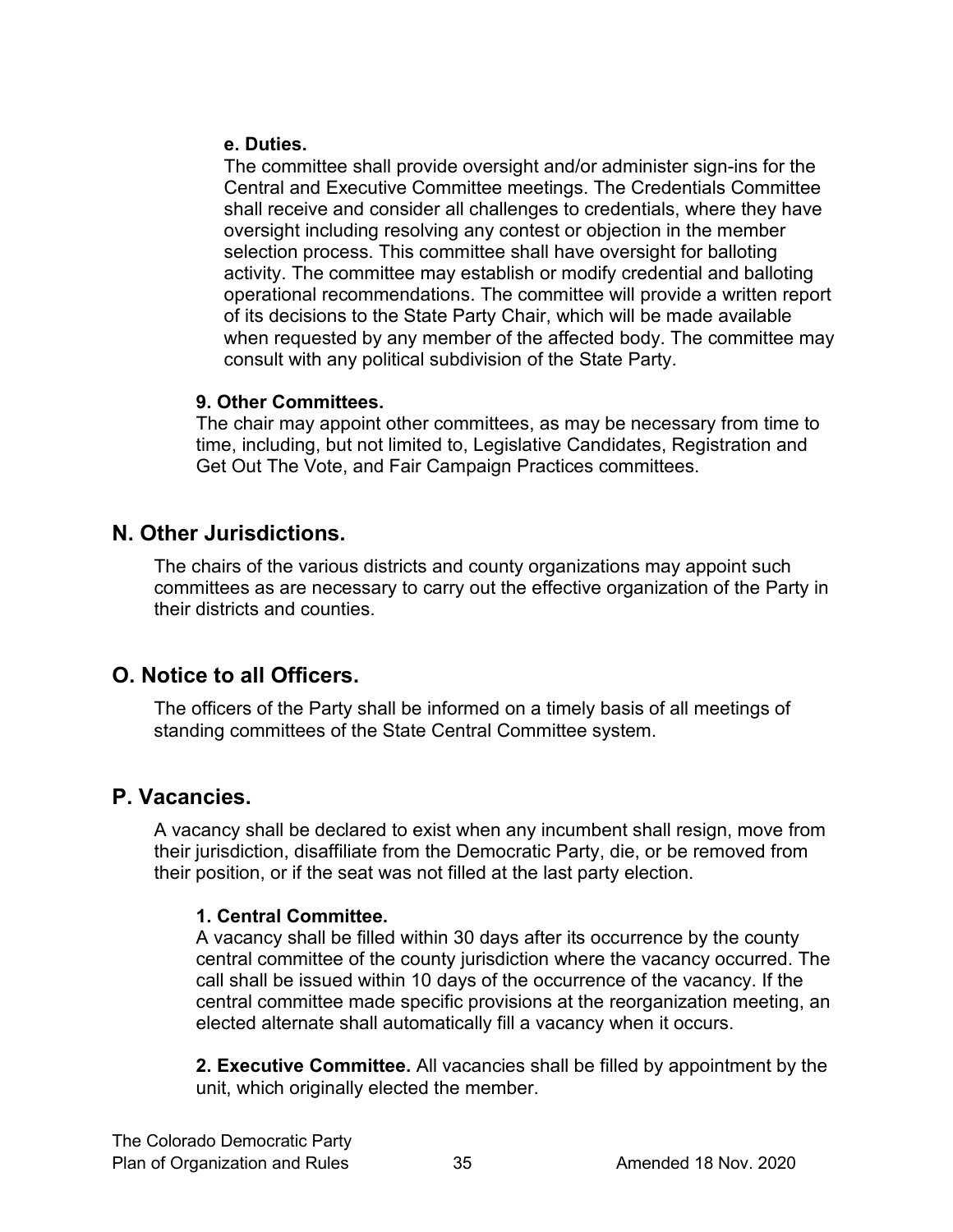**3. Chair.** A vacancy shall be filled within 30 days by the State Central Committee on the call of the first vice chair, or in the absence of the first vice chair, by the second vice chair, or in the absence of both, by the secretary. The call shall be issued within 10 days of the occurrence of the vacancy.

**4. Other Officers.** A vacancy shall be filled by the executive committee as an interim appointment until the next State Central Committee meeting after the vacancy occurs.

# <span id="page-35-0"></span>**3.4 PRECINCT CAUCUS**

# <span id="page-35-1"></span>**A. Qualifications for Participation in Caucuses.**

In order to vote at any precinct caucus, assembly, or convention of a political party, the elector shall be eighteen years or older on or before the date of the next general election, a resident of the precinct for twenty-two days, shall have registered or pre-registered to vote no later than twenty-two days before the caucus, assembly, or convention, and shall be affiliated with the Democratic Party holding the caucus, assembly, or convention for at least twenty-two days as shown in the statewide voter registration system; except that any registered elector who has attained the age of eighteen years or who has become a naturalized citizen during the twenty-two days immediately preceding the meeting may vote at any caucus, assembly, or convention even though the elector has been affiliated with the political party for less than twenty-two days. An elector who moves from the precinct where registered during the twenty-one days prior to any caucus may participate in and vote at the caucus in the precinct of the elector's former residence, but shall not be eligible for election as a delegate or for nomination as a precinct committee person (hereinafter referred to as precinct organizer) in the former precinct. [C.R.S. 1-3-101 \(1\),](https://codes.findlaw.com/co/title-1-elections/co-rev-st-sect-1-3-101.html) [C.R.S. 1-3-101 \(2\),](https://codes.findlaw.com/co/title-1-elections/co-rev-st-sect-1-3-106.html) [C.R.S.](https://codes.findlaw.com/co/title-1-elections/co-rev-st-sect-1-4-602.html)  [1-4-602 \(5\)](https://codes.findlaw.com/co/title-1-elections/co-rev-st-sect-1-4-602.html)

# <span id="page-35-2"></span>**B. Call to Order.**

At the time and place set by the county central committee for the holding of the precinct caucuses, one of the incumbent precinct organizers shall call the caucus to order. The precinct organizers shall decide which of them shall call the caucus to order by agreement or by lot. If no precinct organizer is present, any Democratic elector eligible to vote at the caucus may call the meeting to order.

# <span id="page-35-3"></span>**C. Reading of Rules.**

The person calling the caucus to order shall read and/or distribute a clear and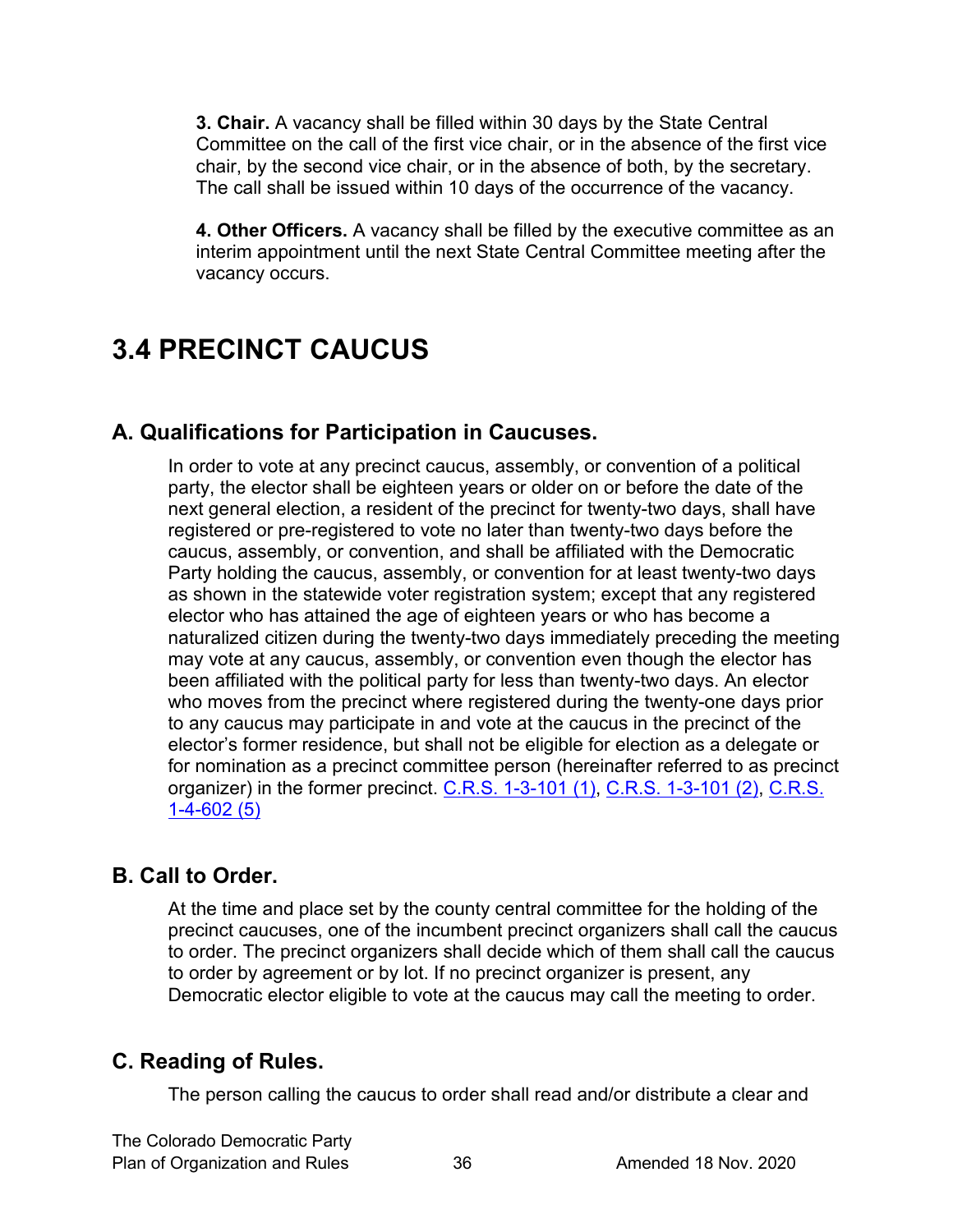concise statement of precinct caucus rules, procedures and requirements for participation in precinct caucuses and in the assembly and convention processes, including the election of alternate delegates to the county assembly/convention if the county central committee has decided to allow for alternate delegates, and shall have available those copies of the statements, rules and procedures for the duration of the caucus. They shall include the appropriate sections of the principles of affirmative action and fair reflection in these Rules.

### <span id="page-36-0"></span>**D. Elections.**

The caucus shall then select a chair and a secretary and proceed to elect the allotted number of delegates to the county assembly, and to elect two precinct organizers.

# <span id="page-36-1"></span>**E. Certification.**

The officers of the caucus shall prepare a certified list of the names of the delegates to the county assembly and the precinct organizers from the precinct on the forms supplied by the county chair and shall submit them to the county chair within 24 hours after the caucuses meet.

# <span id="page-36-2"></span>**3.5 PRECINCT ORGANIZATION**

# <span id="page-36-3"></span>**A. Meetings.**

The first Tuesday in March in each even-numbered year shall be Precinct Caucus Day. In the Presidential election years, the State Central Committee may approve moving Precinct Caucus Day to the first Saturday following the presidential primary election, and the State Central Committee shall notify the Secretary of State and the Clerk and Recorder of each county in the state of its decision no later than January 2nd of the presidential primary election year. The State Central Committee shall recommend a statewide starting time for precinct caucuses, provided that the time and place of each precinct caucus shall be fixed by the county central committee or executive committee. [C.R.S. 1-3-102 \(1\)](https://codes.findlaw.com/co/title-1-elections/co-rev-st-sect-1-3-102.html)

# <span id="page-36-4"></span>**B. Election of Precinct Committee People (Precinct Organizers).**

#### **1. Procedure.**

The precinct caucuses shall elect precinct organizers. The two persons receiving the highest numbers of votes at the precinct caucus shall be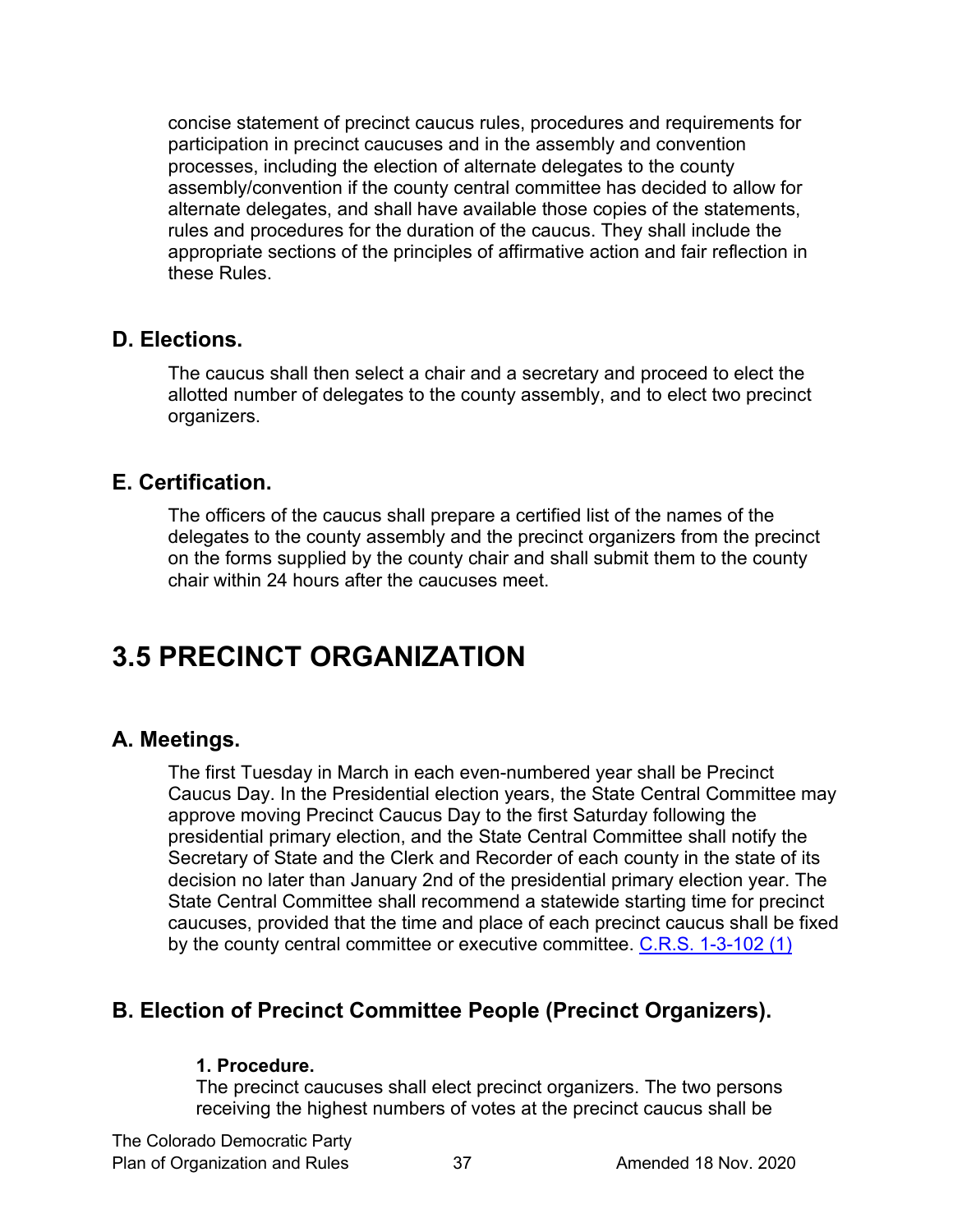elected. If two or more candidates for precinct organizer receive an equal and the second highest number of votes, or if three or more candidates receive an equal and the highest number of votes, the election shall be determined by lot. [C.R.S. 1-3-102 \(2\)\(a\)](https://codes.findlaw.com/co/title-1-elections/co-rev-st-sect-1-3-102.html)

#### **2. Qualifications.**

The precinct organizers shall be residents of their precinct for at least 22 days, and they shall be registered members of the Democratic Party for at least 22 days before their election.

#### **3. Certification.**

The officers of the precinct caucus shall certify the names of the precinct organizers to the county assembly.

#### **4. Disputes.**

The county assembly credentials committee shall determine all disputes as to the qualifications or election of any candidate for precinct organizer and shall include its findings in its report to the county assembly. The county assembly shall ratify the list of precinct organizers. [C.R.S. 1-3-102 \(2\)\(a\)](https://codes.findlaw.com/co/title-1-elections/co-rev-st-sect-1-3-102.html)

**5. Term of Office.** The person elected at the precinct caucus shall assume the office immediately, serving for two years unless they move or resign. If the precinct organizer is successfully challenged the new precinct organizer shall assume office immediately after certification by the county assembly. [C.R.S.1-3-102 \(2\)\(d\)](https://codes.findlaw.com/co/title-1-elections/co-rev-st-sect-1-3-102.html)

#### **6. Vacancies.**

A vacancy shall be declared to exist when any incumbent precinct organizer shall resign, move from their jurisdiction, disaffiliate from the Colorado Democratic Party, die, be removed from their position, or if the precinct organizer position was not filled at the last party election. Vacancies in precinct organizers shall be filled in accordance with  $C.R.S. 1-3-103 (1)(a)$ , county party rules, and where none, by appointment by the vacancy committee of the county central committee (or where delegated) by the county chair as soon as practicable. The county chair shall certify the new precinct organizers to the State Party secretary within thirty days of filling a vacancy.

**7.** If a county assembly does not explicitly ratify its slate of precinct organizers elected at caucus, the precinct organizers are deemed automatically ratified. If there is a challenge to a particular precinct organizer as to eligibility to serve or the number of votes cast to elect the precinct organizer, the challenge as to that individual can be raised to the officers of the county assembly or credentials committee within 10 days of the assembly for their review and final decision.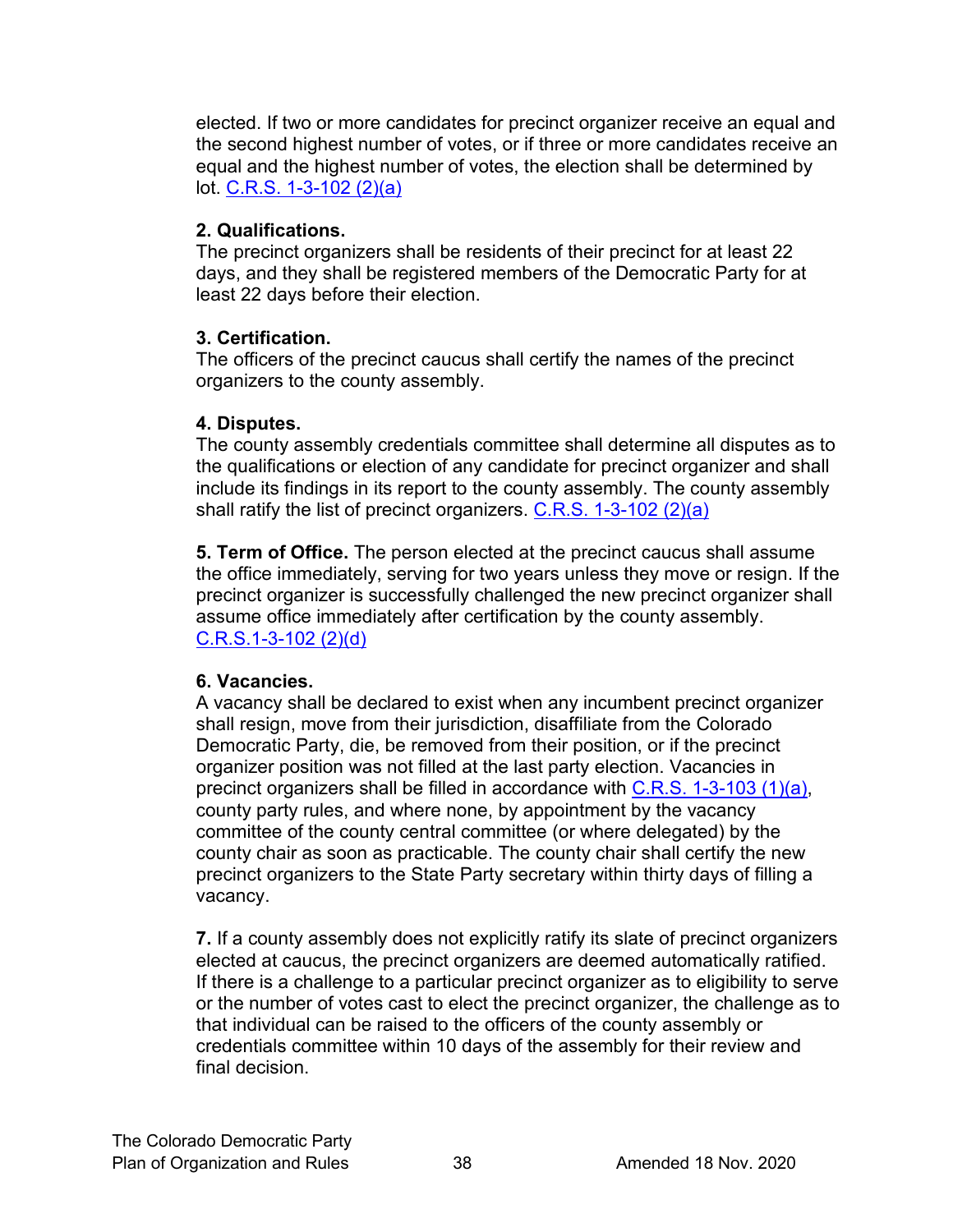# <span id="page-38-0"></span>**C. Duties of Precinct Organizers**

#### **1. Representatives of the Party.**

Precinct organizers are the representatives of the Party within their precincts and have the right and privilege of representing the Democrats residing within their precinct at all meetings of the county central committee held during their term of office.

#### **2. Responsibilities.**

Such rights and privileges carry with them equivalent responsibilities, including the obligation of performing the following duties while holding the office:

**a.** Attend all meetings of the county central committee unless properly excused.

**b.** Recruit party workers in the precinct, supervise and direct their activities within the precinct.

**c.** Distribute and/or supervise the distribution of the literature of the Party within the precinct.

**d.** Conduct and or cause to be conducted within the precinct such registration drives, fund drives and canvasses as shall be required by rule or resolution of the State Central Committee, the county central committee or by the duly authorized representatives of said committees.

**e.** Notify registered Democrats in the precinct of the time and place of the caucus.

**f.** Support the nominees of the Party, with the exception that financial support not be required under the prohibition against assessments.

**g**. Convene their Precinct caucus, and acquire the information necessary to run their precinct caucus meeting in even-numbered years.

# <span id="page-38-1"></span>**D. Removal of Precinct Organizers.**

Failure of any precinct organizer to fulfill their responsibilities, or to perform effectively the functions of the office, shall constitute grounds for removal from such office by the county chair and the county executive committee, or county central committee, upon a 2/3 vote of such executive or central committee, unless otherwise provided by county rules.

# <span id="page-38-2"></span>**3.6 - COUNTY CENTRAL COMMITTEE**

# <span id="page-38-3"></span>**A. Composition.**

All of the precinct organizers of the political party in the county, all of the district

The Colorado Democratic Party Plan of Organization and Rules 39 Amended 18 Nov. 2020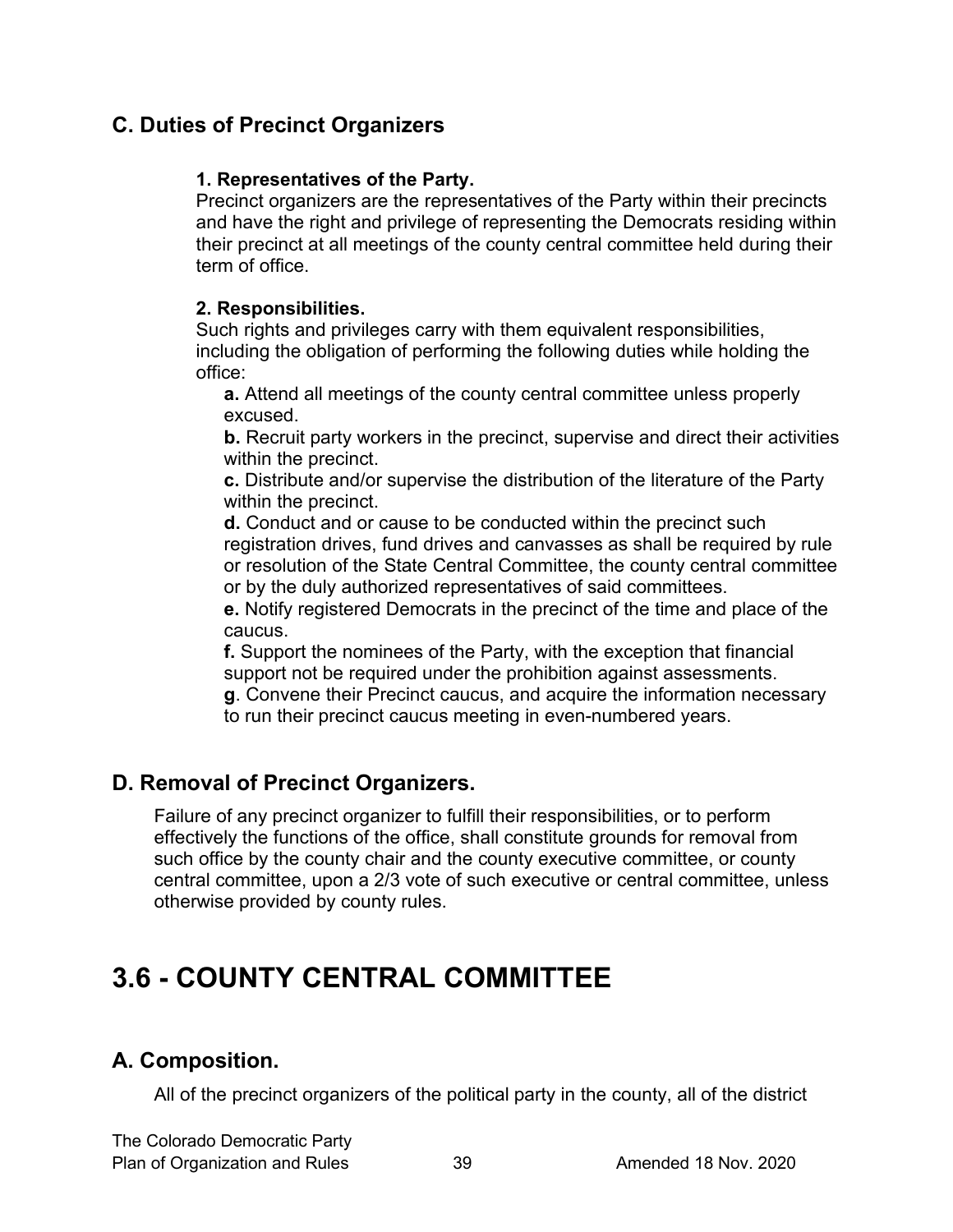captains and co-captains, if any, of the political party in the county, and the county party officers, together with the elected county public officials, the United States President or Vice President, senators and representatives, the state senators and representatives, the elected state public officials, and the district attorney, who are members of the Party and who reside within the county, shall constitute the membership of the county central committee, but multiple offices shall not entitle a person to more than one vote, excluding proxies. [C.R.S. 1-3-103 \(1\)\(b\)\(I\)](https://codes.findlaw.com/co/title-1-elections/co-rev-st-sect-1-3-103.html)

# <span id="page-39-0"></span>**B. Term of Office.**

The term of office of each member of the county central committee shall be two years. [C.R.S. 1-3-103 \(1\)\(a\)](https://codes.findlaw.com/co/title-1-elections/co-rev-st-sect-1-3-103.html)

## <span id="page-39-1"></span>**C. Organization Meeting.**

Between the 1st day of February and the 15th day of February of odd-numbered years, the county central committee shall meet at the call of the chair. The chair shall give at least 10 days' notice of the time and place of this meeting to all persons entitled to be present. The incumbent chair shall call the meeting to order and preside until a new chair shall have been elected. At the meeting, there shall be elected a chair, vice chair, secretary and treasurer. Any Democratic elector of the county shall be eligible for election to those offices. Each county may select any other officers provided for in the county rules.  $C.R.S. 1-3-103 (1)(c)$ 

### <span id="page-39-2"></span>**D. Powers and Duties.**

The county central committee shall be the governing body of the Party in each county and shall be vested with all the power and authority of the Party, except that vested in the county assembly. Officers shall exercise powers and duties as provided in these Rules for state officers.

# <span id="page-39-3"></span>**E. Removal for Absence.**

Any central committee member who fails to attend any three successive meetings of the county central committee, after having been given due notice of the time and place of such meeting, may be dropped from membership, unless a satisfactory excuse is provided and accepted by a majority vote of the full committee.

### <span id="page-39-4"></span>**F. County Executive Committee Composition.**

County central committees shall establish executive committees, which shall consist of the chair, vice chair, secretary, and treasurer and such members as are provided for in this Section G. [C.R.S. 1-3-105 \(2\)](https://codes.findlaw.com/co/title-1-elections/co-rev-st-sect-1-3-105.html)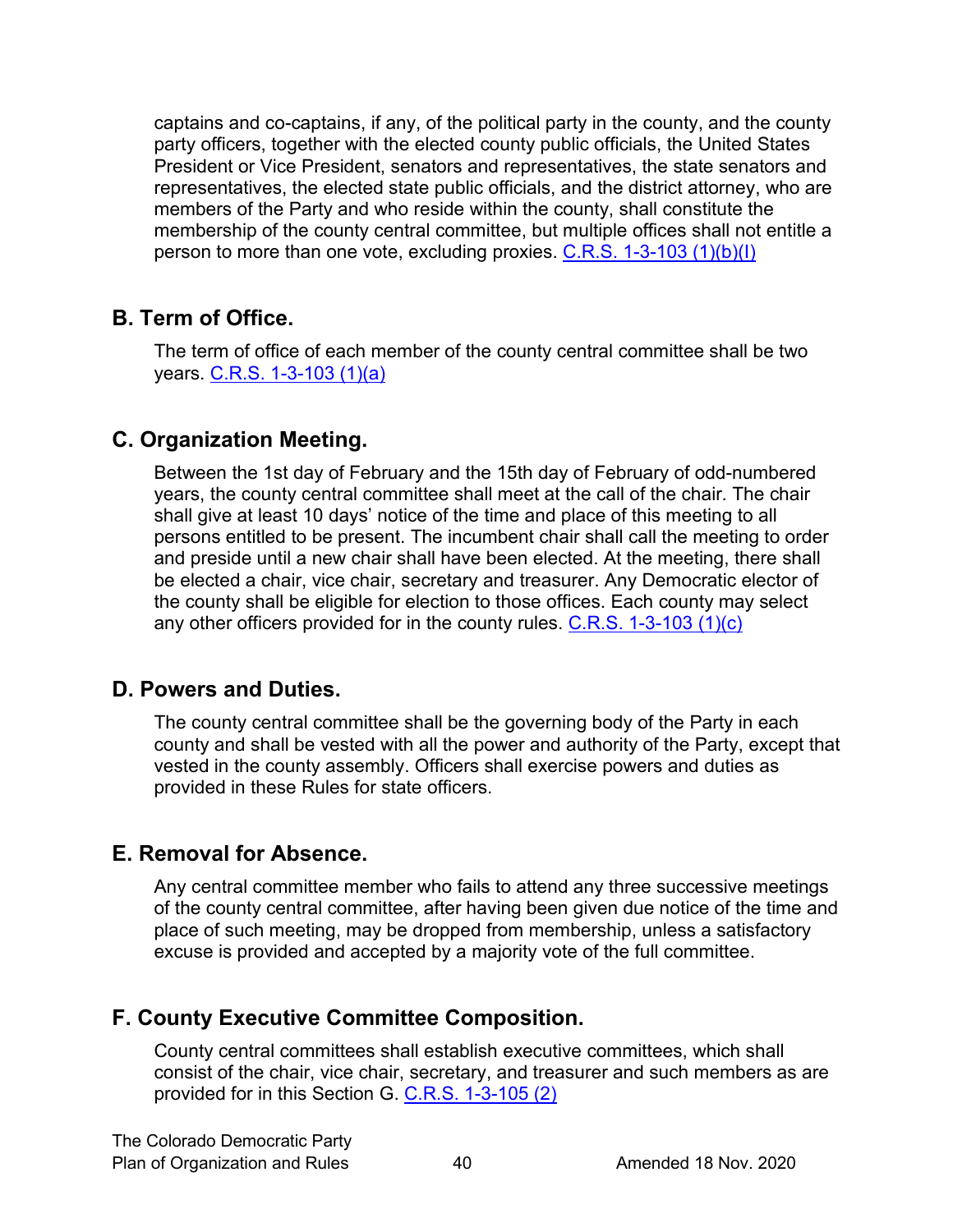#### **1. Subdivision for Election of Members.**

A county central committee may by resolution provide for suitable subdivision of the county into districts for purposes of administering party activities, such districts to be recognized for purposes of representation on county executive committees.

**a.** In counties so subdivided, the county executive committee shall include for each district at least one Democratic elector to be known as "Captain" and may include an additional Democratic elector to be known as "Co-Captain" who shall be elected by the precinct organizers from each district at the biennial organizational meeting of the county central committee, or as provided for in county rules.

**b.** At such time as any county shall be subdivided as herein provided, the central committee shall provide for the immediate election, by the precinct organizers from each district, or as provided for in county rules, of members of a newly constituted executive committee, who shall replace any theretofore selected executive committee members.

#### **2. Counties Not Subdivided.**

In counties not subdivided into districts, the executive committee shall be elected by the county central committee at its organizational meeting and shall include no fewer than five Democratic electors of the county in addition to the chair, vice chair, secretary and treasurer.

### **3. Additional Members.**

A county central committee may by resolution designate additional members to the county executive committee, and each county central committee may provide for additional qualifications for its executive committee members. The term of office of members of the county executive committee shall be commensurate with the term of office of county central committee officers.

### **4. Chair May Appoint.**

The chair of the county central committee may appoint no more than twelve additional county executive committee members at large who shall serve under and be responsible to the chair.

# <span id="page-40-0"></span>**G. County Executive Committee Powers and Duties**

### **1. Organization and Campaigns.**

The executive committee shall assist the chair in the control and management of the political campaigns of the Party in the county. The executive committee members shall be responsible for the organization of the Party in their respective districts, and for the registration of voters, and to act as advisors to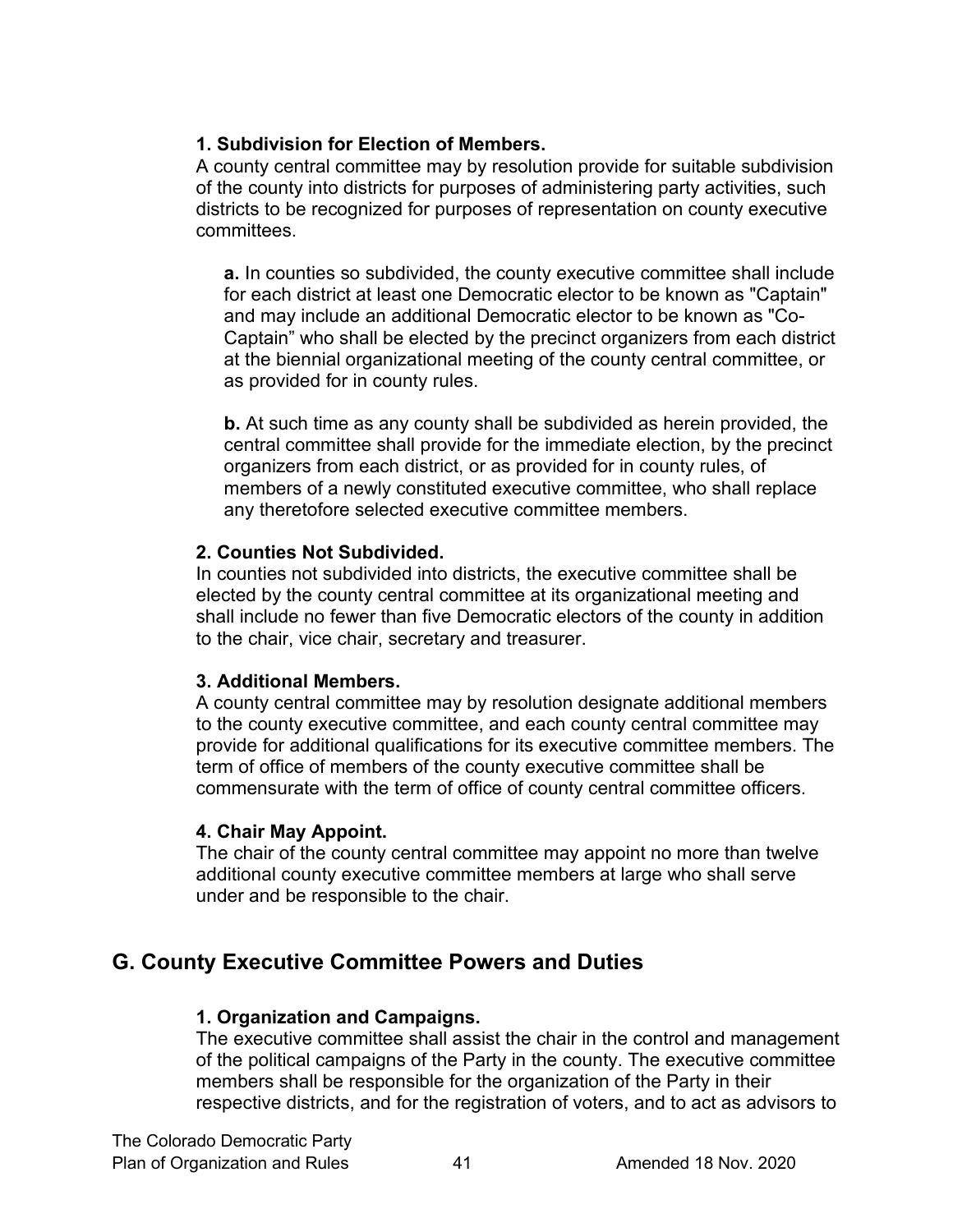the chair in all matters pertaining to the campaigns in their respective districts. In counties containing no election districts the executive committee members shall possess such power in the management of political campaigns as may be delegated to them by the county central committee.

#### **2. Assist Other Officers.**

In counties having captains and co-captains of districts, the co-captains shall assist the captain in the performance of their duties. In the absence of the captain, or their refusal or inability to act, the co-captain shall act as captain. Precinct organizers shall be responsible to such district captains and cocaptains and to the county chair and vice chair for the management of campaigns in their precinct.

#### **3. Meetings.**

It shall be the duty of the chair of the central committee to call all meetings of the executive committee, and to give ample notice of the time and place of such meetings.

### **4. Removal for Absence.**

Any executive committee member who fails to attend any two successive meetings of the executive committee, after having been given due notice of the time and place of such meeting, may be dropped from membership, unless a satisfactory excuse is provided and accepted by a majority vote of the full committee.

# <span id="page-41-0"></span>**H. Other Jurisdictions.**

The chairs of the various district and county organizations may appoint such committees as are necessary to carry out the effective organization of the Party in their districts and counties

# <span id="page-41-1"></span>**I. Vacancies.**

A vacancy shall be declared to exist when any incumbent shall resign, move from their jurisdiction, die, disaffiliate from the Party, or be removed from their position, or if the seat was not filled in the last party election.

**1. Central Committee.** A vacancy shall be filled within thirty days of its occurrence by the remaining members of the central committee. The chair of the county central committee may be authorized to fill vacancies by proper resolution. The person selected to fill the vacancy shall be a resident of the precinct in which the vacancy occurred. [C.R.S. 1-3-103 \(1\)\(a\)](https://codes.findlaw.com/co/title-1-elections/co-rev-st-sect-1-3-103.html)

**2. Executive Committee.** All vacancies of elected members shall be filled by the county central committee, if in session. If it is not in session, the county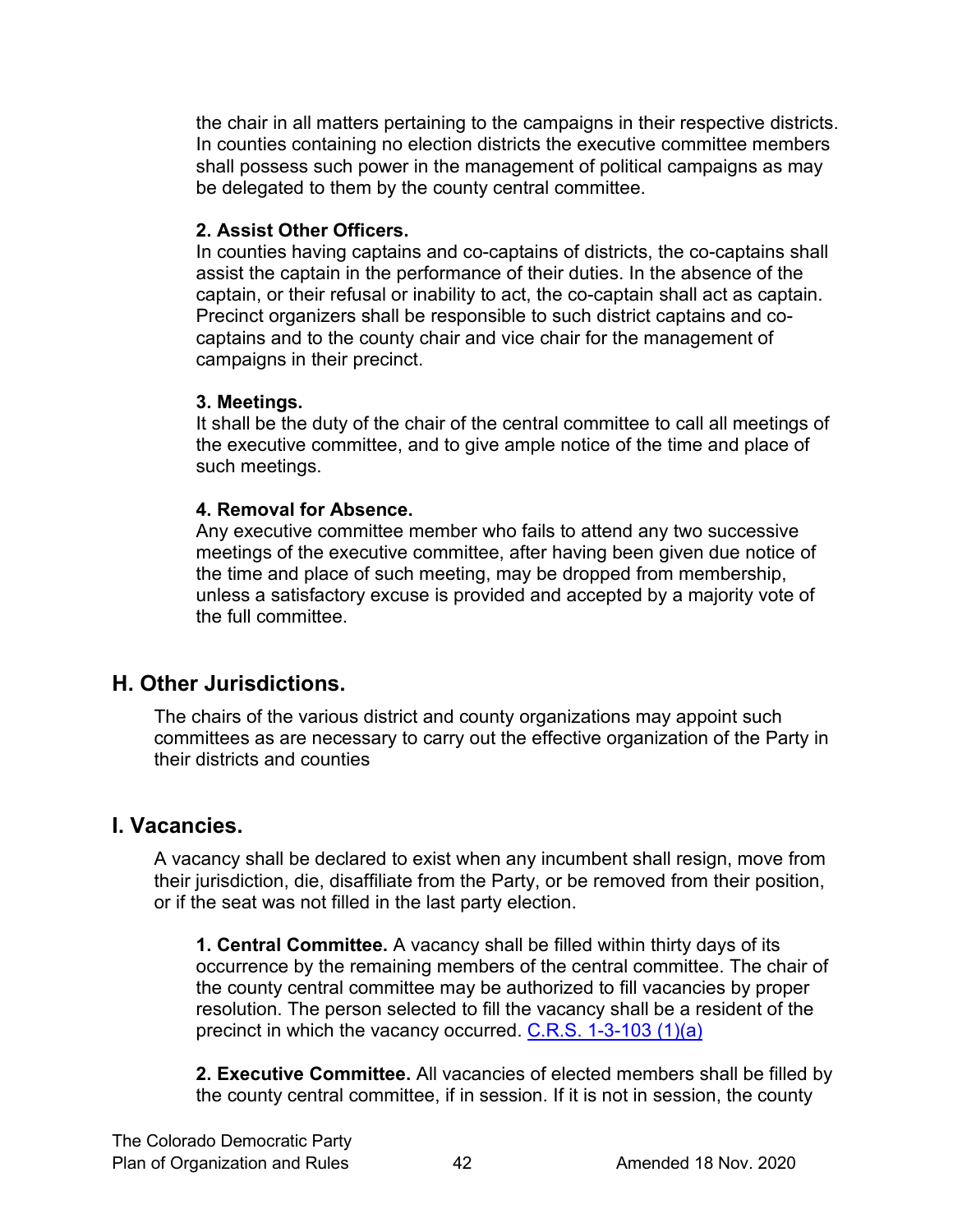chair with the approval of the executive committee shall appoint a person to fill the vacancy who shall hold office until the next organizational meeting of the county central committee.

**3. Chair Vacancy.** A vacancy in the Chair shall be filled within 30 days by the county central committee on the call of the vice chair, or in the absence of the vice chair, by the secretary. The call shall be issued within 10 days of the occurrence of the vacancy.

#### **4. Other Officers.**

**a. Interim Appointment.** A vacancy shall be filled by the county executive committee as an interim appointment until the next county central committee meeting after the vacancy occurs.

**b. After 30 days.** If vacancies in the offices for county or other central committees exist for more than 30 days, the state chair may fill the offices.

# <span id="page-42-0"></span>**J. Membership on the Central Committee.**

Membership on a central committee is not a necessary qualification to serve on an executive committee, as an officer of any central committee, or as a lawful appointee to the central committee, although executive committee members, officers and appointees may serve as members on a central committee by virtue of their offices, if so provided, or by election. All officers of a central committee shall have a vote except that the chair shall be only allowed to vote in case of a tie.

# <span id="page-42-1"></span>**K. Rules and Procedures.**

A county central committee may implement additional rules governing the Democratic Party within the county provided that such rules do not conflict with State Party rules, the charter and by-laws of the Democratic National Committee or any applicable state or federal statutes. The county shall file a copy of current rules with the State Party rules committee. County rules cannot be amended after the first Monday in February of even numbered years. Any procedure which is not prescribed in or governed by these rules or county rules shall be governed by the current edition of Robert's Rules of Order Newly Revised.

# <span id="page-42-2"></span>**3.7 - CENTRAL COMMITTEES OF OTHER JURISDICTIONS**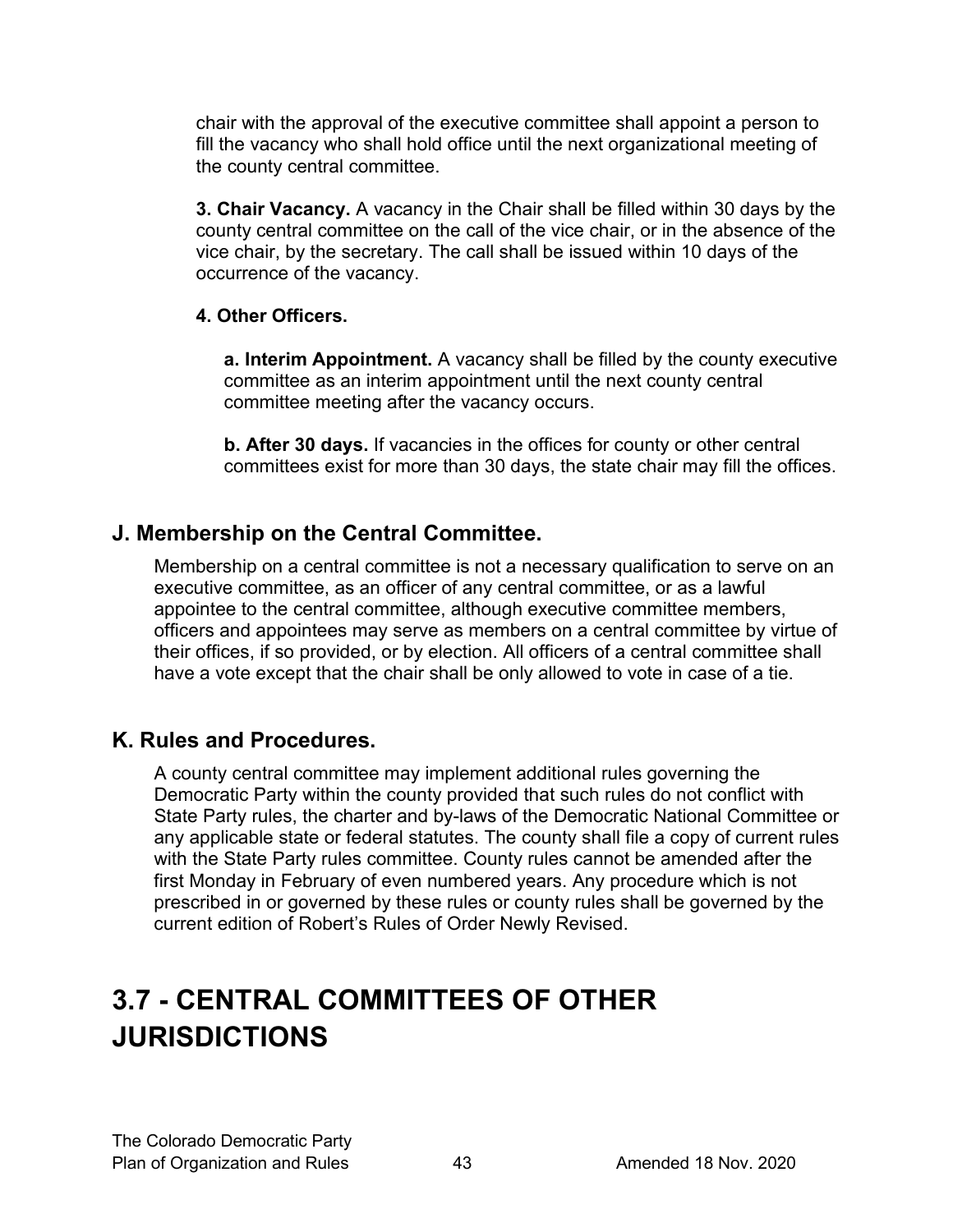# <span id="page-43-0"></span>**A. Congressional Districts Composition.**

The chair and vice chair of the several party county central committees entirely or partially within each Congressional district together with the elected congressperson, the elected state board of education member of the Party for the Congressional district, the elected board of regents member of the Party the for the Congressional district, the state senators and representatives of the Party, the members of the Democratic National Committee, and the officers of the Congressional district, all of whom reside within the district, shall constitute the Congressional central committee. If the county chair or vice chair do not reside within the Congressional district, they shall appoint a registered Democratic elector residing within the district to serve in their stead. Two additional members shall be allowed from each county for every 10,000 votes or major fraction thereof cast in each county for the Democratic candidate for Governor or President of the United States, whichever number is greater, at either of the last two general elections in the county, or the portion of the county within the Congressional district. If, due to redistricting and reapportionment, it is impossible to determine the votes cast in the portion of a county within the Congressional district for the previous two general elections, the additional members shall be allocated based only upon the immediately preceding election, or on any fair basis approved by the State Central Committee. The additional members shall reside within the Congressional district and shall be elected by those members of the county central committee who reside within the Congressional district at its organizational meeting in a manner provided for by the county central committee. Such additional members shall be as equally divided as possible between male and female. [C.R.S. 1-3-103 \(3\)\(a\),\(b\)](https://codes.findlaw.com/co/title-1-elections/co-rev-st-sect-1-3-103.html)

# <span id="page-43-1"></span>**B. State Senatorial Districts Composition**

**1.** In a state Senatorial district that is comprised of two or more whole counties or part of one county and all or a part of one or more counties, the central committee shall be composed of its officers, the chairs, vice chairs, and secretaries of the county central committees within the district, and the Democratic members of the Colorado General Assembly who reside within the district. If any of the county party officers do not reside in the district, such officers shall designate replacements who live in the district. County chairs shall provide to the chair of the district the name and contact information of the replacement for any county officer. The replacement will be considered permanent until further notice to the district chair by the county chair. One additional member, who lives in the district, shall be allowed from each county in the district for every four thousand (4,000) votes or major fraction thereof cast for the Democratic candidate (if any) for the district in the last general election where an election was held for the district. Additional members shall reside within the district and shall be elected by members of the county central committee who reside within the district at its organizational meeting,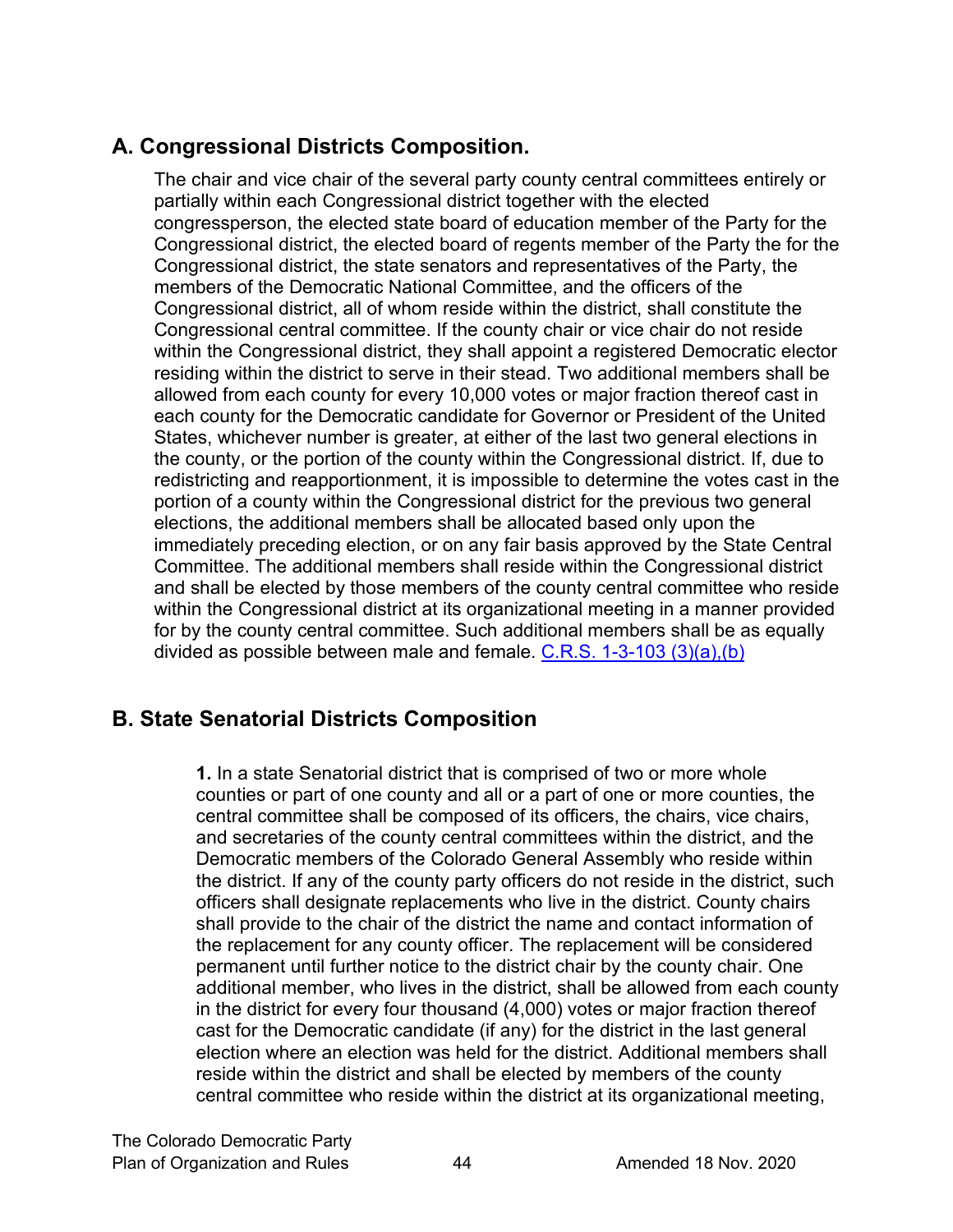in a manner provided by the county central committee. [C.R.S. 1-3-103 \(5\)\(a\)](https://codes.findlaw.com/co/title-1-elections/co-rev-st-sect-1-3-103.html)

**2.** In a state Senatorial district comprising a portion of one county the central committee shall be composed of its officers, and the chair, vice chair and secretary of the county central committee, in addition to the precinct organizers and Democratic members of the Colorado General Assembly all of whom reside in the district. [C.R.S. 1-3-103 \(5\)\(b\)](https://codes.findlaw.com/co/title-1-elections/co-rev-st-sect-1-3-103.html)

# <span id="page-44-0"></span>**C. State Representative Districts Composition.**

**1.** In a state representative district comprising two or more whole counties or a part of one county and all or a part of one or more other counties, the central committee shall be comprised of its officers, the chairs, vice chairs, and secretaries of the county central committees within the district and Democratic members of the Colorado General Assembly who reside within the district. If any of the county party officers do not reside in the district, such officers shall designate replacements who live in the district. County chairs shall provide to the chair of the district the name and contact information of the replacement for any county officer. The replacement will be considered permanent until further notice to the district chair by the county chair. One additional member, who lives in the district, shall be allowed from each county in the district for every two thousand (2,000) votes or major fraction thereof cast for the Democratic candidate (if any) for the district in the last general election where an election was held for the district. Additional members shall reside within the district and shall be elected by members of the county central committee who reside within the district at its organizational meeting, in a manner provided by the county central committee. C.R.S. 1-3-103  $(6)(a)$ 

**2.** In a state representative district comprising a portion of one county, the central committee shall be composed of its officers and the chair, vice chair, and secretary of the county central committee, in addition to the precinct organizers and Democratic members of the Colorado General Assembly all of whom reside in the district. C.R.S.  $1-3-103$  (6)(b)

# <span id="page-44-1"></span>**D. Judicial Districts Composition.**

**1.** In districts comprising one county or a portion of one county, the central committee shall be composed of precinct organizers, the elected Democratic district attorney, and the chair, vice chair, and secretary of the county central committee, all of whom reside within the district. C.R.S. 1-3-103  $(4)(d)$ 

**2.** In districts comprising more than one county the central committee shall be composed of the chairs and vice chairs of the county central committees and the elected Democratic district attorney of the judicial district. [C.R.S. 1-3-103](https://codes.findlaw.com/co/title-1-elections/co-rev-st-sect-1-3-103.html)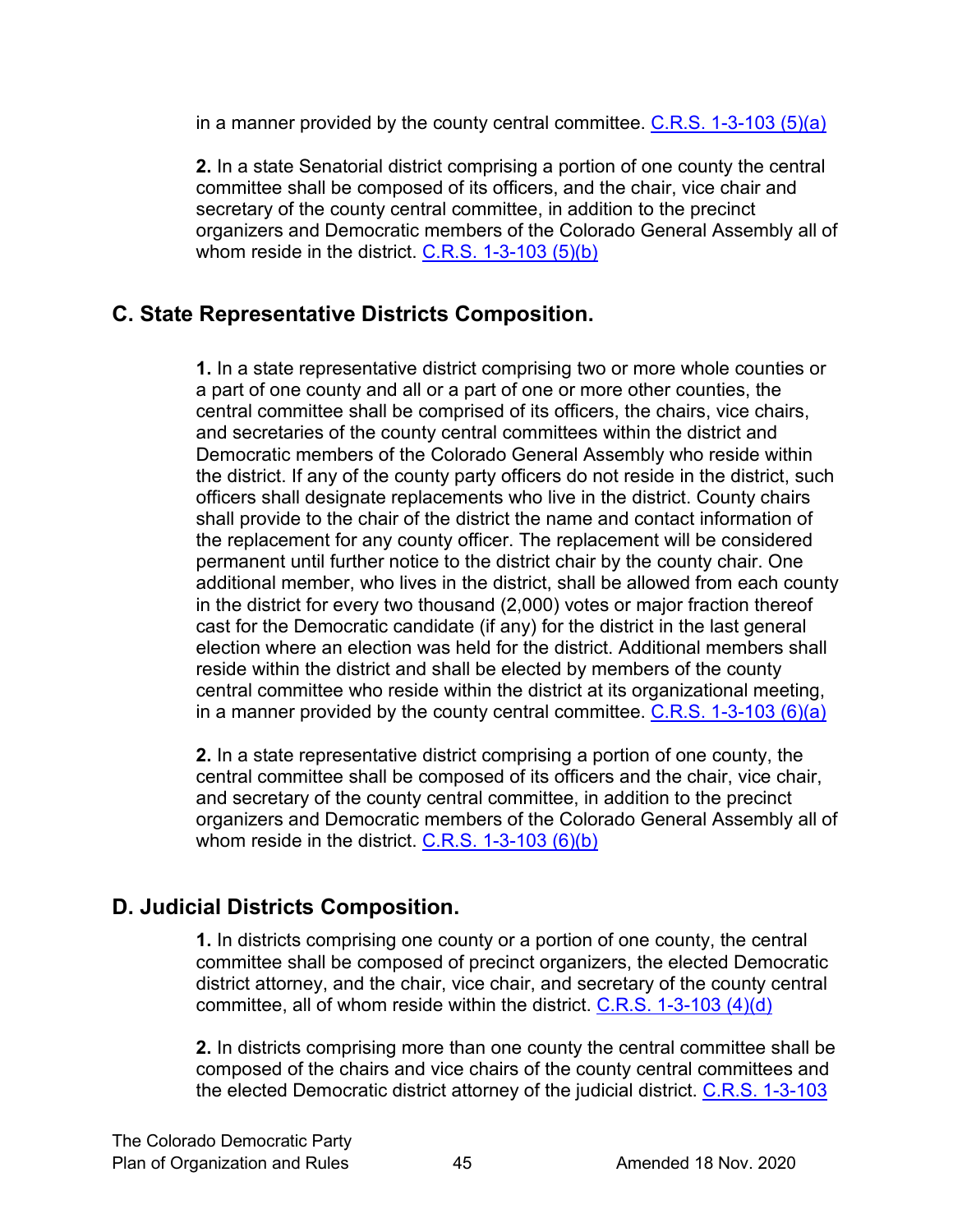#### $(4)(a)$

#### **3. Additional members.**

In districts comprising more than one county, two additional members shall be allowed from each county for every 10,000 votes or major fraction thereof cast in each county for the Democratic candidate for governor or president, whichever number is greater, at either of the last two general elections in the county, or the portion of the county within the judicial district. Additional members shall be elected by the county central committee at its organization meeting in a manner provided by the county central committee. Such additional members shall be as equally divided as possible between male and female. [C.R.S. 1-3-103 \(4\)\(b\)](https://codes.findlaw.com/co/title-1-elections/co-rev-st-sect-1-3-103.html)

# <span id="page-45-0"></span>**E. County Commissioner District Central Committee Composition.**

In counties which have adopted a five commissioner board or county home rule, any county commissioner central committee shall be constituted of all the precinct committee people from precincts in the county commissioner district, together with the officers selected by this central committee on the same date and in the same manner as the county central committee, the state senators and representatives and the district attorney who are Democrats and who reside within the district. [C.R.S. 1-3-103 \(1\)\(b\)\(II\)](https://codes.findlaw.com/co/title-1-elections/co-rev-st-sect-1-3-103.html)

# <span id="page-45-1"></span>**F. All Jurisdictions Executive Committee.**

Central committees in any district may elect executive committees to carry out responsibilities delegated to the executive committee by the central committee. [C.R.S. 1-3-105 \(2\)](https://codes.findlaw.com/co/title-1-elections/co-rev-st-sect-1-3-105.html)

# <span id="page-45-2"></span>**G. Officers of Central Committees.**

#### **1. Officers.**

Each district central committee shall elect a chair, vice chair and secretary. [C.R.S. 1-3-103 \(1\)\(d\), \(4\)\(e\), \(5\)\(a\), \(5\)\(b\), \(6\)\(a\), \(6\)\(b\)](https://codes.findlaw.com/co/title-1-elections/co-rev-st-sect-1-3-103.html)

#### **2. Powers.**

Officers shall exercise powers and duties as provided for in these Rules for state officers. The district chair shall oversee the campaigns of nominees from their districts, except that in judicial, Senatorial, and representative districts composed of but one county or part of one county, the campaign shall be overseen by the county chair and county executive committee.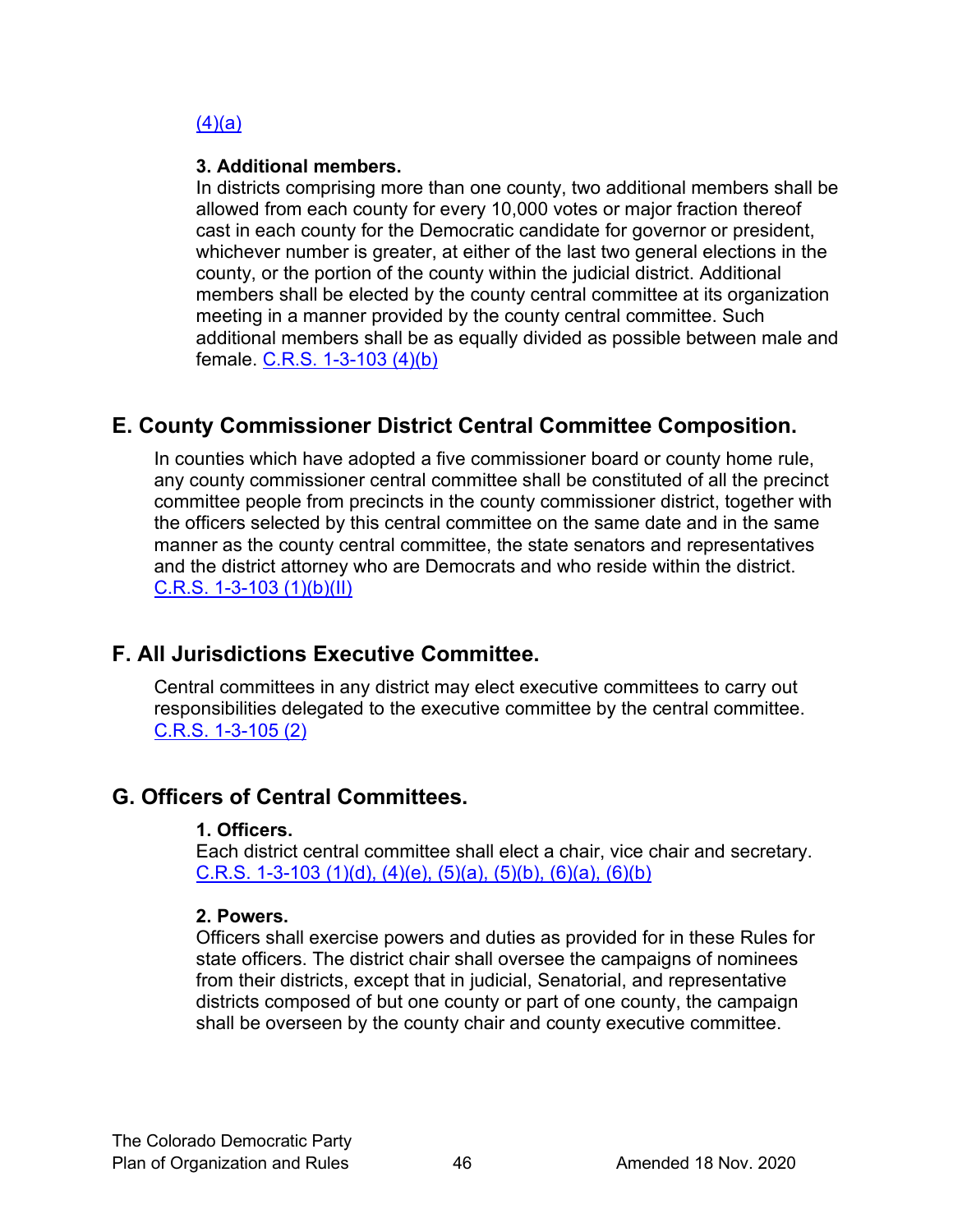## <span id="page-46-0"></span>**H. Rules and procedures.**

Multi-county districts are governed by these State Party rules; the district central committee may adopt additional rules, provided that such rules do not conflict with State Party rules, the charter and by-laws of the Democratic National Committee, or any applicable state or federal statutes. A single county district is governed by rules adopted by a county central committee in addition to these State Party rules; the district central committee may adopt additional rules, provided that such rules do not conflict with State Party rules, the charter and by-laws of the Democratic National Committee, or any applicable state or federal statutes. Any procedure which is not prescribed in or governed by these rules shall be governed by the current edition of Robert's Rules of Order Newly Revised. [C.R.S. 1-3-103 \(9\)\(a\), 1-](https://codes.findlaw.com/co/title-1-elections/co-rev-st-sect-1-3-103.html) [3-103 \(3\)\(d\), 1-3-103 \(4\)\(e\), 1-3-103\(10\)\(a\),](https://codes.findlaw.com/co/title-1-elections/co-rev-st-sect-1-3-103.html) [1-3-105 \(1\).](https://codes.findlaw.com/co/title-1-elections/co-rev-st-sect-1-3-105.html)

## <span id="page-46-1"></span>**I. Committees.**

The chairs of the various districts and county organizations may appoint such committees as are necessary to carry out the effective organization of the Party in their districts and counties.

# <span id="page-46-2"></span>**J. Membership on a Central Committee.**

Membership on a central committee is not a necessary qualification to serve on an executive committee; as an officer of any central committee or, as a lawful appointee to the central committee, although executive committee members, officers and appointees may serve as members on a central committee by virtue of their offices, if so provided, or by election. All officers of a central committee shall have a vote except that the chair shall be only allowed to vote in case of a tie

# <span id="page-46-3"></span>**3.8 – VACANCIES**

# <span id="page-46-4"></span>**A. Definition.**

A vacancy shall exist when any incumbent shall resign, move from his or her jurisdiction, die, or be removed from his or her position, or if the seat was not filled at the last Party election.

### <span id="page-46-5"></span>**B. Members of the Democratic National Committee.**

A vacancy shall be filled by the Democratic National Committee upon recommendation of the State Central Committee. The person recommended to fill the unexpired term shall be a Democratic elector. Notice of the meeting of the State Central Committee for the purpose of making the recommendation shall be in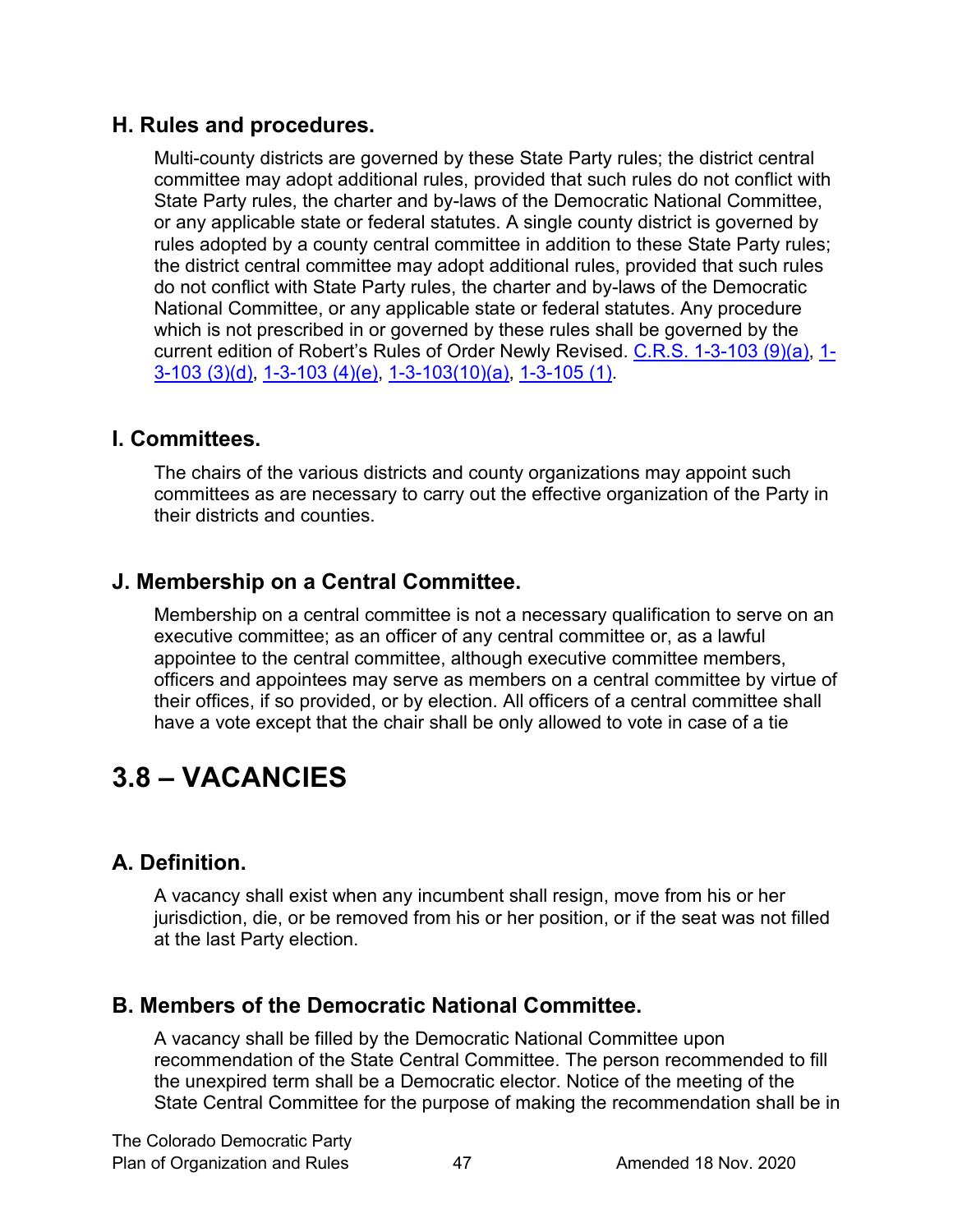writing to each member of the committee at least ten (10) days in advance of the meeting and contain the time, purpose, and place of the meeting.

# <span id="page-47-0"></span>**3.9 - RESIGNATIONS**

When any person who is a member of any central committee resigns before the end of the regular term of office, the resignation must be presented in writing to the chair of the committee of which the person is a member. If a chair of any central committee resigns before the end of the regular term, the resignation must be presented in writing to the state chair. A vacancy shall be declared to exist when these written notifications of resignation are accepted, and the vacancy shall then be filled in accordance with the provisions in these rules. When any person has made an oral statement of resignation, that person shall be requested, by a member of the appropriate central or executive committee, to submit a written statement of resignation. If a written resignation is not submitted, nor the intention to resign denied in writing within ten (10) days after this request, the chair shall declare a vacancy to exist.

# <span id="page-47-1"></span>**3.10 - REMOVAL OF OFFICERS**

# <span id="page-47-2"></span>**A. Reasons for Removal.**

Officers of any central committee may be removed for any of the following reasons, with cause for removal not limited to these reasons:

- 1. Willful and intentional conduct in violation of these Rules.
- 2. Aiding or supporting any political party other than the Democratic Party.
- 3. Aiding or supporting any political candidate opposing a nominee of the Democratic Party.
- 4. Conviction of a felony or a crime of moral turpitude.

# <span id="page-47-3"></span>**B. Procedure for Removal.**

1. At least 1/4 of the members of an executive committee or 1/5 of the members of a central committee must sign and submit a written petition containing a Statement of Charges to the highest ranking central committee officer who is not named in the petition and Statement of Charges. The Statement of Charges shall contain the grounds for removal.

2. Upon receipt of the Statement of Charges, the officer in receipt shall send to the accused officer(s), by registered mail, a copy of the Statement of Charges and a letter stating that the accused officer may either resign or have a hearing,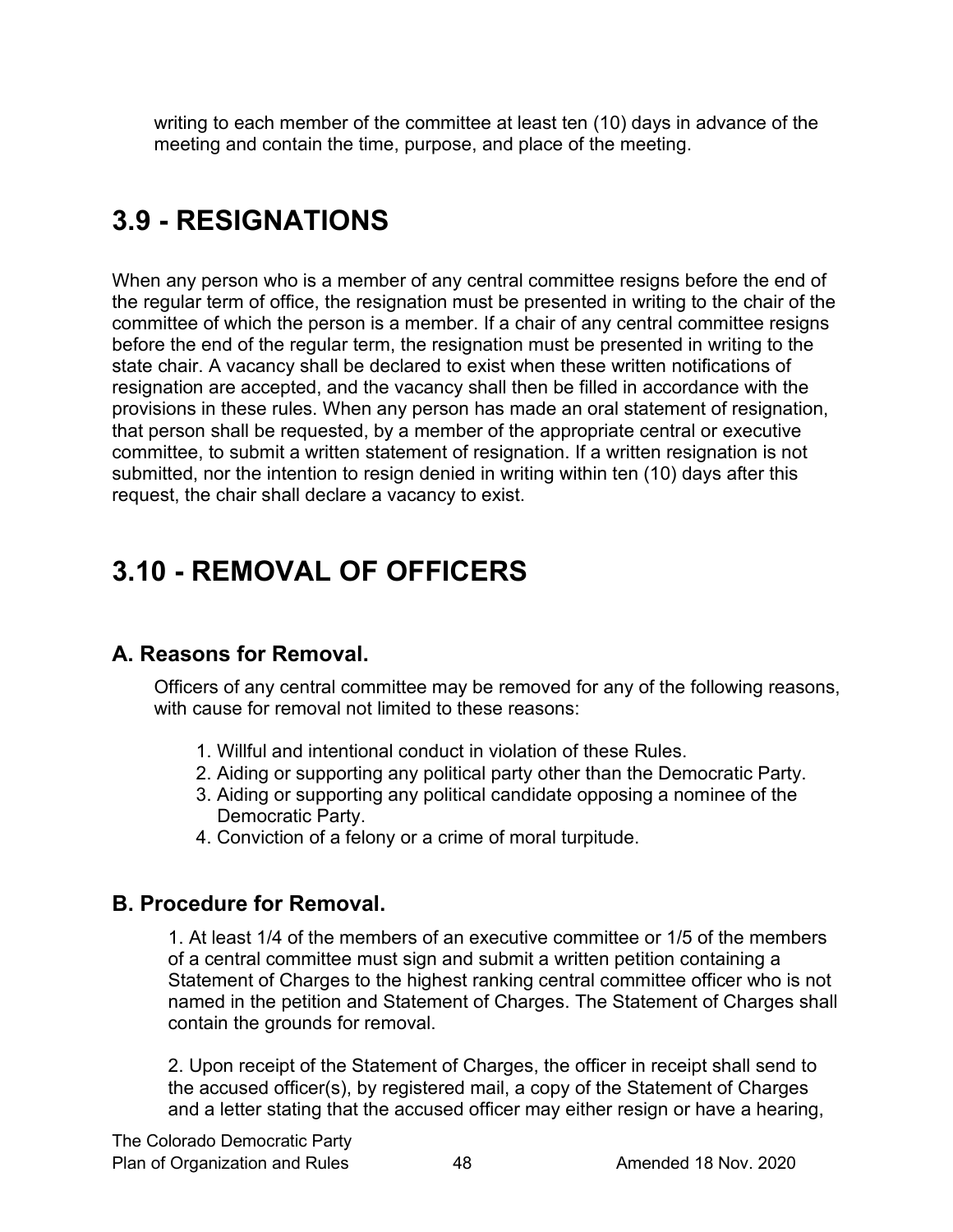by way of motion for removal, at the next regularly scheduled meeting of the appropriate central committee, or at a meeting scheduled specifically for the hearing.

3. If the accused officer does not resign, the officer in receipt of the Statement of Charges shall send a copy of the Statement of Charges to all the members of the central committee, along with a notice of the central committee meeting. Such a meeting shall be called no later than 30 days from delivery of a request for a hearing by the accused officer.

4. At the meeting of the central committee the accused officer shall be afforded an opportunity to respond to the Statement of Charges. After such hearing, upon a motion for removal made by one of the signatories to the Statement of Charges, the accused officer shall be removed by a majority vote of the entire membership of the central committee.

5. Any officer may appeal their removal at the next meeting of the central committee. A majority vote of the entire membership of the central committee is required to reinstate the officer(s). Any reinstated officer shall resume their office at the conclusion of the voting.

6. If an officer is removed, the office shall be declared vacant and filled in the manner provided for in these rules.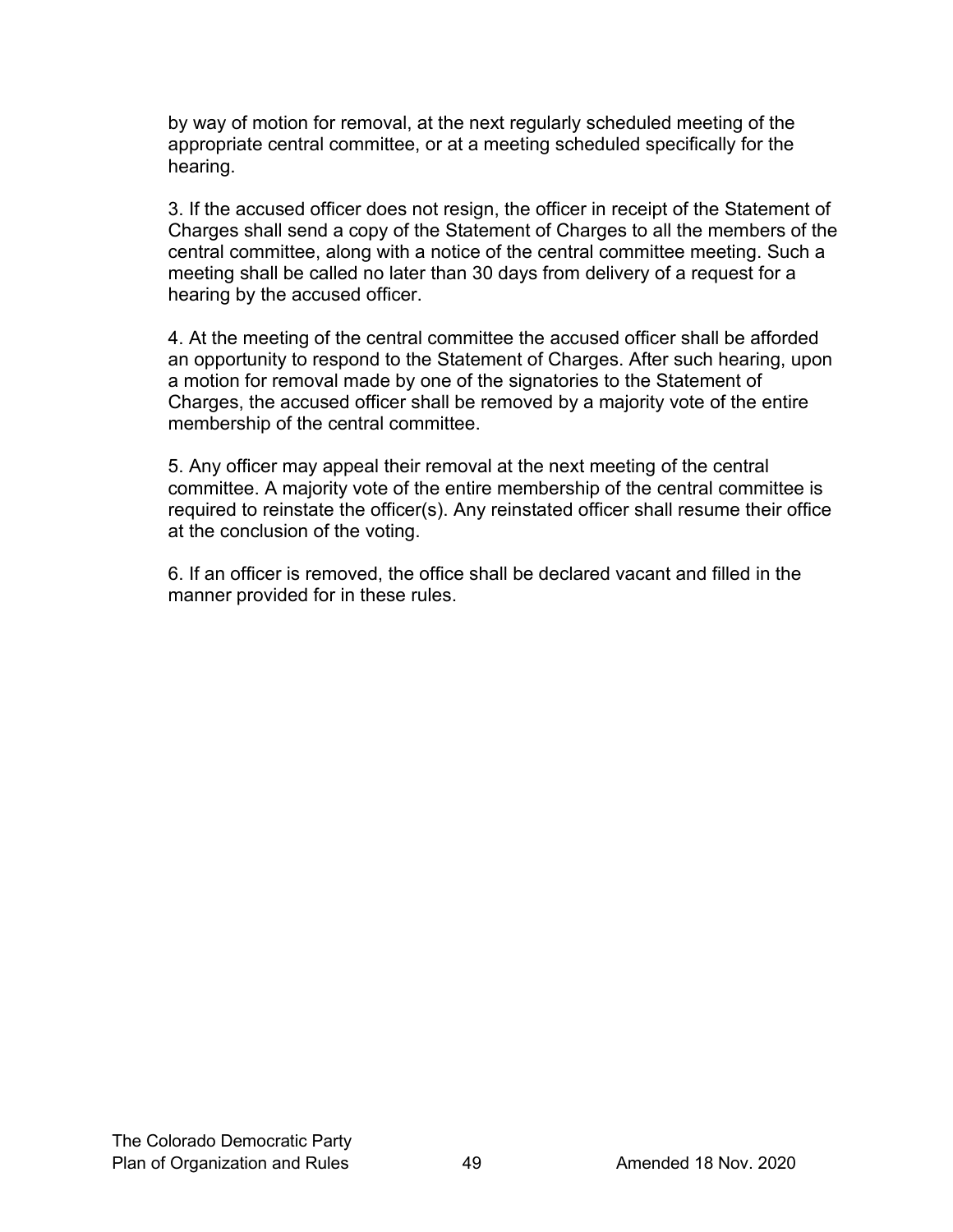# <span id="page-49-0"></span>**PART FOUR – NOMINATING SYSTEM**

*[Note 11/20/2020 – Part Four has not been reviewed and may have conflicts or redundancies with other sections. The language in Parts One, Two, Three, and Five take precedence until a revised Part Four is presented to and approved by the SCC.]*

# <span id="page-49-1"></span>**4.1 - POLITICAL DIVISIONS OF THE STATE**

The Party shall be divided into the following levels: the State as a whole, Counties, Congressional Districts, Judicial Districts, State Senatorial and State Representative Districts, precincts and election districts which shall be geographically the same as such political units which are now or may be established by law.

# <span id="page-49-2"></span>**4.2 - MEETINGS OF COUNTY ASSEMBLIES AND CONVENTIONS**

# <span id="page-49-3"></span>**A. County Assemblies**

1. Purpose. Assemblies shall be held in each even-numbered year in order to designate candidates for public office and conduct such other business as determined by these rules and the call. Candidates shall be designated for the following offices: Board of County Commissioners, County Clerk, Sheriff, Coroner, Treasurer, Surveyor, Assessor, provided an election for any such office is being held in such year. [C.R.S. 1-4-205,](https://codes.findlaw.com/co/title-1-elections/co-rev-st-sect-1-4-205.html) [C.R.S. 1-4-206,](https://codes.findlaw.com/co/title-1-elections/co-rev-st-sect-1-4-206.html) [C.R.S. 1-4-1002 \(7\)](https://codes.findlaw.com/co/title-1-elections/co-rev-st-sect-1-4-1002.html)

2. Fixing the Date, Time and Place. County central committees shall have the power to fix the date, time, and place for assemblies within their jurisdiction in accordance with the applicable state statutes and these rules. Central committees may delegate their powers to executive committees or to any other committees of their choosing. County assemblies shall be held no later than twenty-five days after precinct caucuses. [C.R.S.](https://codes.findlaw.com/co/title-1-elections/co-rev-st-sect-1-4-602.html)  [1-4-602 \(1\)](https://codes.findlaw.com/co/title-1-elections/co-rev-st-sect-1-4-602.html)

3. Call. It shall be the duty of the county chair to issue the call at least ten days prior to the assembly. [See Part Four, Article I, section B, paragraph 2].

4. Method of Designating Candidates. An assembly shall take no more than two ballots upon candidates for each office within the jurisdiction of the assembly to be filled at the ensuing general election. Every candidate receiving thirty (30) percent or more of the votes cast shall be certified by the presiding officer and secretary of the assembly. If no candidate receives thirty (30) percent or more of the votes, there shall be a second ballot cast on all the candidates for that office. If on the second ballot no candidate receives thirty (30) percent or more of the votes cast, the two candidates receiving the highest number of votes shall be certified as candidates for that office by that assembly. [C.R.S. 1-4-601 \(2\)](https://codes.findlaw.com/co/title-1-elections/co-rev-st-sect-1-4-601.html)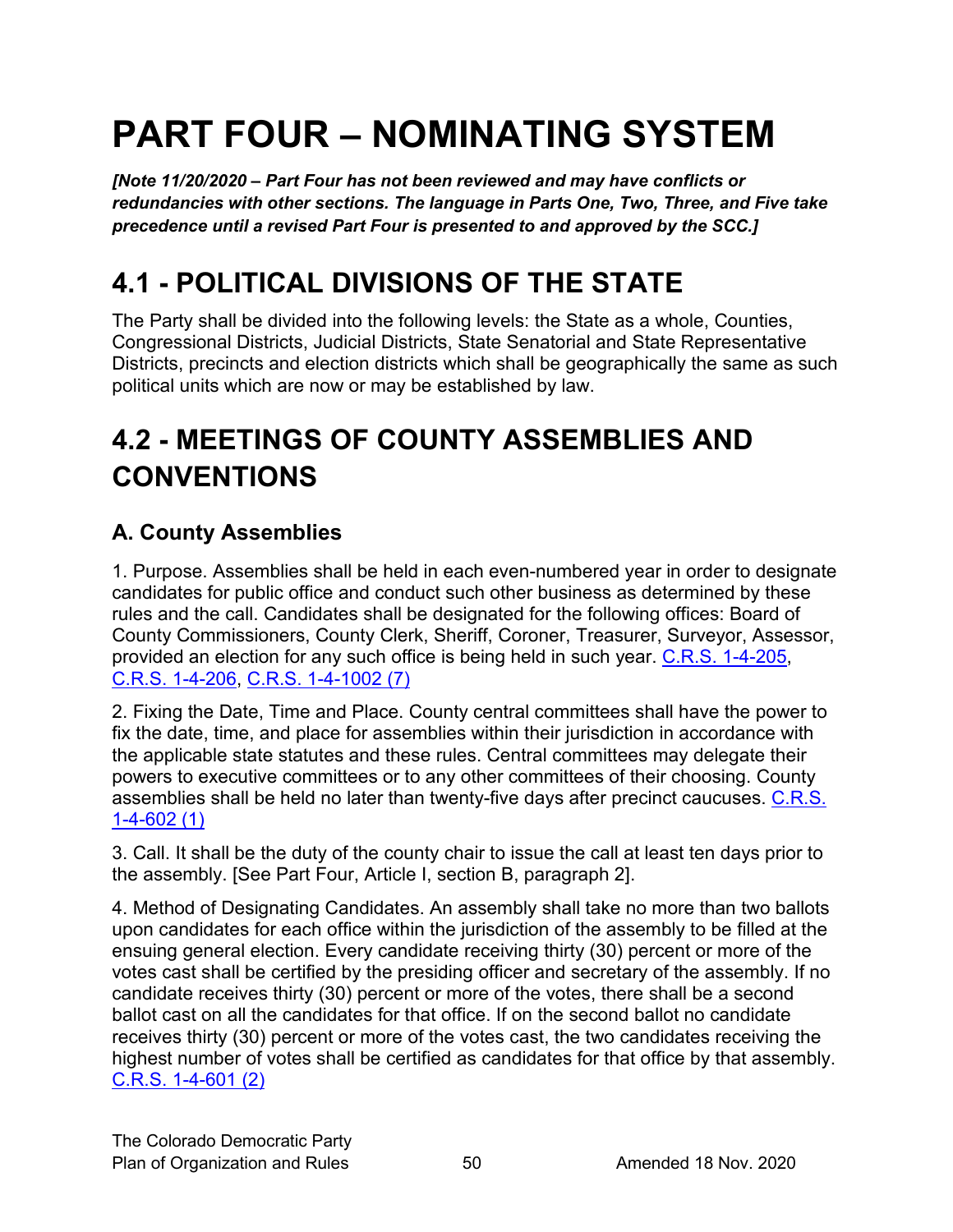a. Tied Votes. If two or more candidates receiving designation under these provisions have received an equal number of votes, the order of certification of designation shall be determined by lot by such candidates. [C.R.S. 1-4-601 \(2\)](https://codes.findlaw.com/co/title-1-elections/co-rev-st-sect-1-4-601.html)

b. Certification. The chair and secretary of the assembly shall make such certification of designation for direct primary elections and other certificates as are required by law. They shall be responsible for filing the certificates in the office of the Secretary of State or other official as required by law.  $C.R.S.$  1-4-601  $(2)$ ,  $(3)$ 

<span id="page-50-0"></span>5. Vacancies. [See Part Three, Articles VII, IX]

# **B. County Conventions.**

County conventions shall be held in presidential years to select delegates to other political conventions. County conventions may be held in association with assemblies. The procedure for fixing the time, date, and place for the issuance of the call for conventions shall be the same as for assemblies.

# <span id="page-50-1"></span>**C. Qualifications for Voting [See Part Two, Article IV, section A]**

# <span id="page-50-2"></span>**D. Number of Delegates.**

Counties shall determine before precinct caucuses whether they will elect alternate delegates to county assembly and convention. The number of delegates to assemblies and/or conventions shall be determined by the appropriate central committee using as criteria Democratic voting strength and any other factors the central committee considers appropriate. The formula used must conform to national and state delegate and affirmative action plans. Central committees may delegate their powers to executive committees. Counties shall make the determination before precinct caucuses are held. The numbers shall be announced at the precinct caucuses. [C.R.S. 1-3-103 \(9\)\(a\)](https://codes.findlaw.com/co/title-1-elections/co-rev-st-sect-1-3-103.html)

# <span id="page-50-3"></span>**E. Delegate Selection.**

The assembly and/or convention shall consist of delegates and, if applicable, alternates selected by the Democratic electors at precinct caucus. The persons receiving the highest number of votes at the precinct caucus shall be the delegates to the county assembly from the precinct. If two or more candidates receive an equal number of votes for the last available place in the election of delegates to county assemblies at the precinct caucuses, the delegate shall be determined by lot by the candidates. [C.R.S. 1-](https://codes.findlaw.com/co/title-1-elections/co-rev-st-sect-1-4-602.html) [4-602 \(1\)\(a\)\(I\)](https://codes.findlaw.com/co/title-1-elections/co-rev-st-sect-1-4-602.html)

# <span id="page-50-4"></span>**F. Nomination of Delegates.**

In counties, which nominate delegates to Congressional district or state conventions and/or assemblies at precinct caucuses, the requirement for fair reflection [See Part One, Article III, section E] shall be enforced at the county assembly and/or convention in the process of ratifying the precinct designees. Persons nominated at the precinct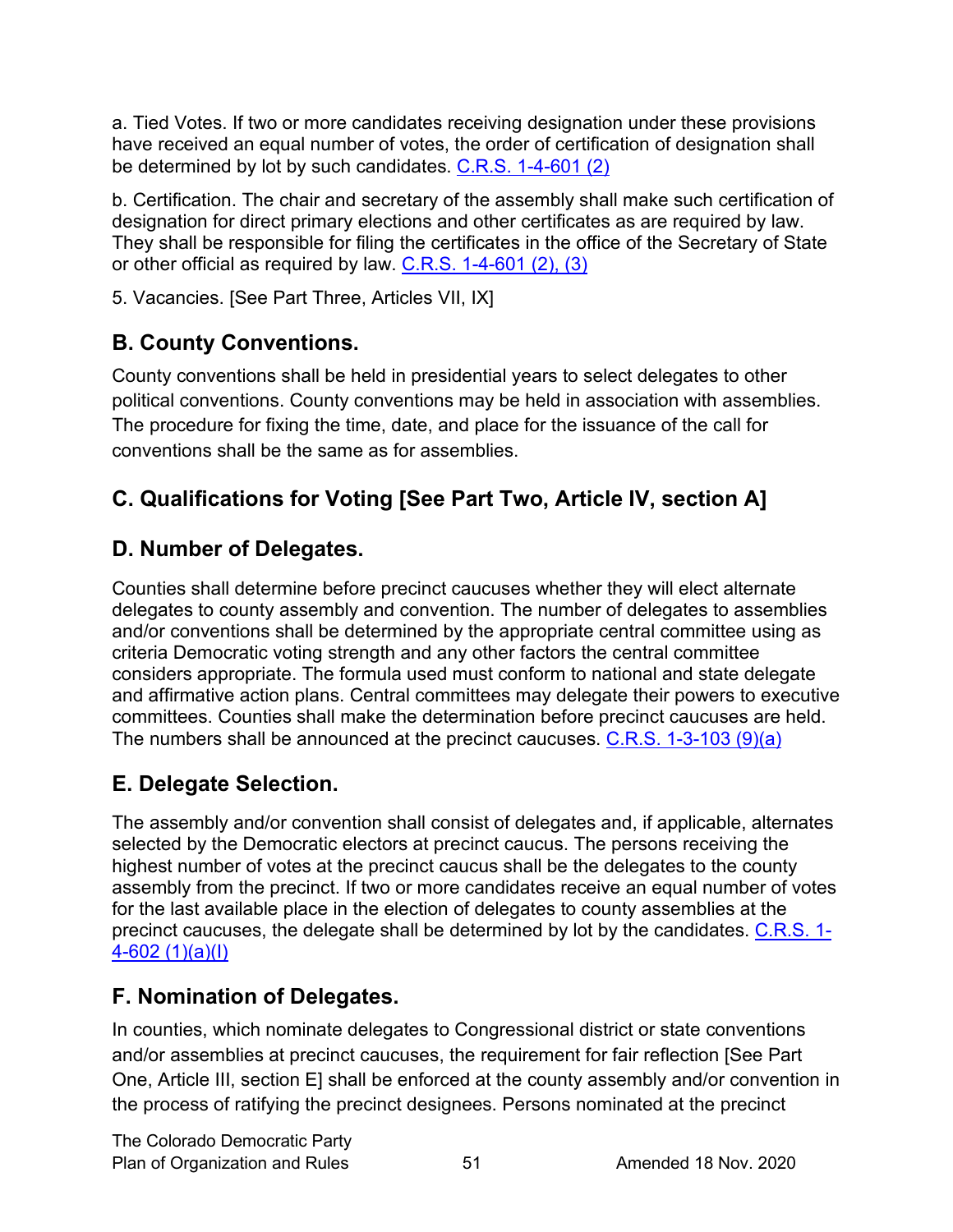caucus, as delegates to the Congressional district assembly and/or convention shall declare on caucus night their candidate preferences, provided that uncommitted shall be an acceptable preference. Such declaration shall be made in a written statement and shall be delivered to the county chair along with other caucus materials. The County chair shall total the candidate preferences of delegates nominated at the caucus level and announce such total at the beginning of the county assembly and/or convention.

The assembly and/or convention shall determine and announce the number of votes each candidate should receive from the total county delegation. Any at-large delegate positions shall be used to adjust the total county delegation to fulfill the requirements of fair reflection. **[See Part One, Article III, section E]** If the at-large delegates are not sufficient to alter properly the total county delegation to the requirements of fair reflection, the following steps shall be taken by the county assembly and/or convention:

1. Candidate preferences which are represented by more than their countywide allotment shall have the voting power of some or all of their precinct delegates diminished to ½ votes.

2. The delegate positions which are thus gained by reducing to  $\frac{1}{2}$  votes the votes of some or all of the over-represented candidate preferences' delegates shall be apportioned among the under-represented candidate camps in accordance with the requirements of fair reflection established by the candidate preference composition of the assembly and/or convention.

3. When required by the Democratic National Committee Rules or the National Delegate Selection Plan, fair reflection shall be determined by the appropriate DNC rule or delegate selection plan. All at-large delegates who are elected to balance the requirements of candidate preference shall be chosen by the delegates of the assembly and/or convention committed to that candidate or who are uncommitted.

# <span id="page-51-0"></span>**G. Certification of Delegates**

1. At assemblies and/or conventions the officers of assemblies and/or conventions shall give to the chair of the central committee of the state or Congressional district assembly and/or convention (whichever is appropriate), at least five days before the meeting of any state or Congressional district assembly and/or convention, a certified list of the delegates to that assembly and/or convention. The roll of delegates shall be presented by the state or Congressional district chair to the credentials committee of the appropriate assembly and/or convention. If the officers fail, neglect or refuse to comply, the jurisdiction shall not be entitled to have its delegates participate in the subsequent assembly and/or convention.

2. Final certification is upon a vote of a majority of the assembly and/or convention.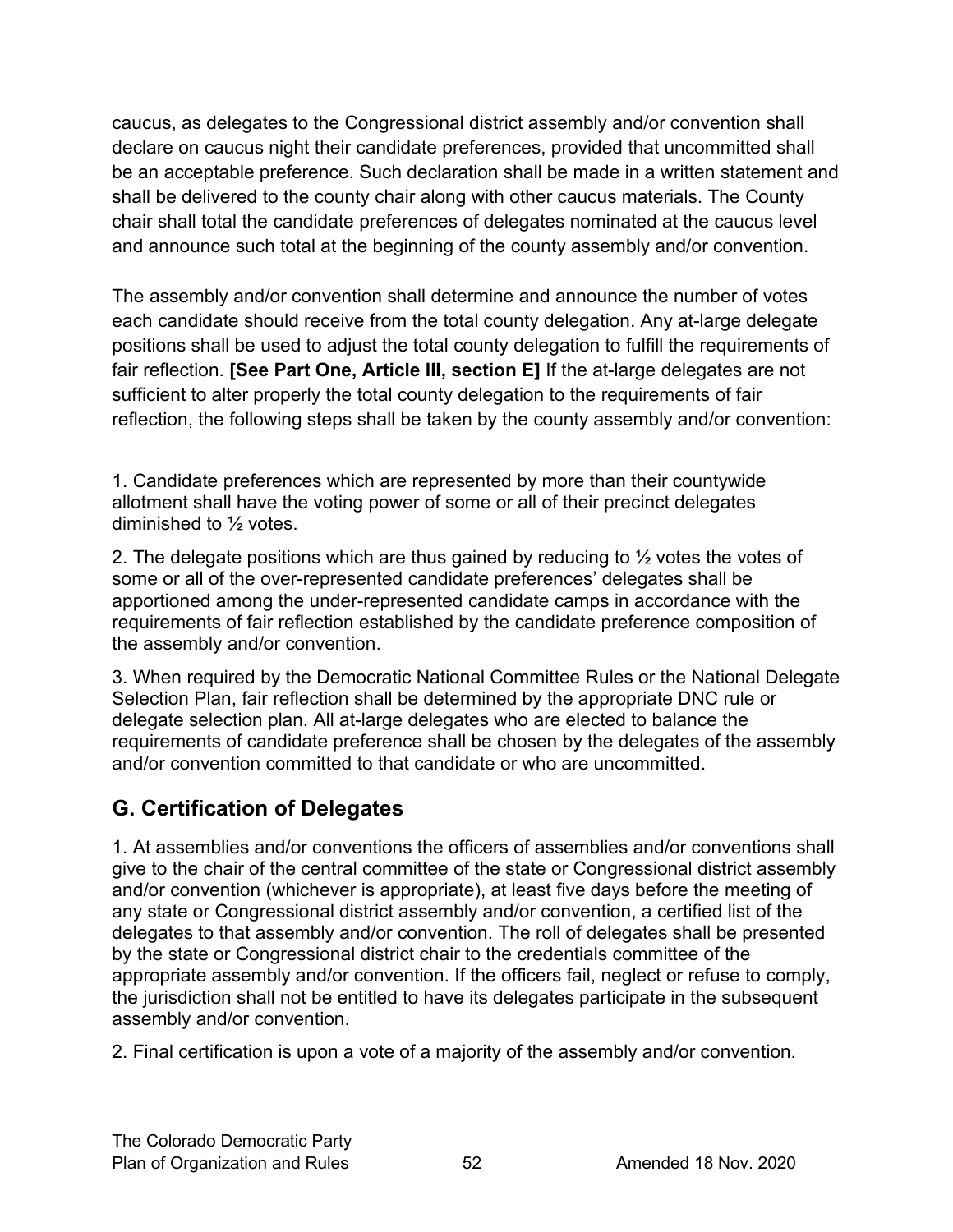# <span id="page-52-0"></span>**H. Alternates.**

Alternate delegates will not be elected to the Congressional district and state assemblies/conventions. Counties, at their option, may decide to elect an alternate for each delegate elected at the precinct caucus to attend county assembly and/or convention, provided that not more than one alternate shall be elected for each delegate. The order of procedure for selecting alternates is established in the state delegate selection plan.

# <span id="page-52-1"></span>**I. Proxy Voting.**

To ensure full participation in the delegate selection process, counties may allow for members who are unable to attend county assemblies/conventions to vote by proxy pursuant to county rule. Any such county rule must not conflict with Part Four, Article III, section D of these rules

# <span id="page-52-2"></span>**J. Delegate Selection Plan.**

All procedures used for delegate selection at all levels of the Party shall be in accordance with the Delegate Selection Plan adopted by the State Central Committee for each election year.

# <span id="page-52-3"></span>**4.3 - MEETINGS OF THE STATE ASSEMBLIES AND CONVENTIONS**

# <span id="page-52-4"></span>**A. State Assemblies**

### 1. Purpose

Assemblies shall be held in each even-numbered year. Candidates shall be designated for the following offices (provided an election for such office is being held in such year): U.S. Senate, Governor, Attorney General, Secretary of State, Treasurer, At-Large members of the University of Colorado Board of Regents, At-Large State Board of Education. [C.R.S. 1-4-502 \(1\)](https://codes.findlaw.com/co/title-1-elections/co-rev-st-sect-1-4-502.html)

2. Fixing the Date, Time, and Place. Central committees shall have the power to fix the date, time, and place for assemblies in accordance with the applicable state statutes and these Rules. Central committees may delegate their powers to executive committees or to any other committees of their choosing. The state assembly shall be held no later than seventy-three days preceding the primary election. [C.R.S. 1-4-601](https://codes.findlaw.com/co/title-1-elections/co-rev-st-sect-1-4-601.html)  [\(1\)](https://codes.findlaw.com/co/title-1-elections/co-rev-st-sect-1-4-601.html)

#### 3. Call

It shall be the duty of the state chair to issue the call for the assembly.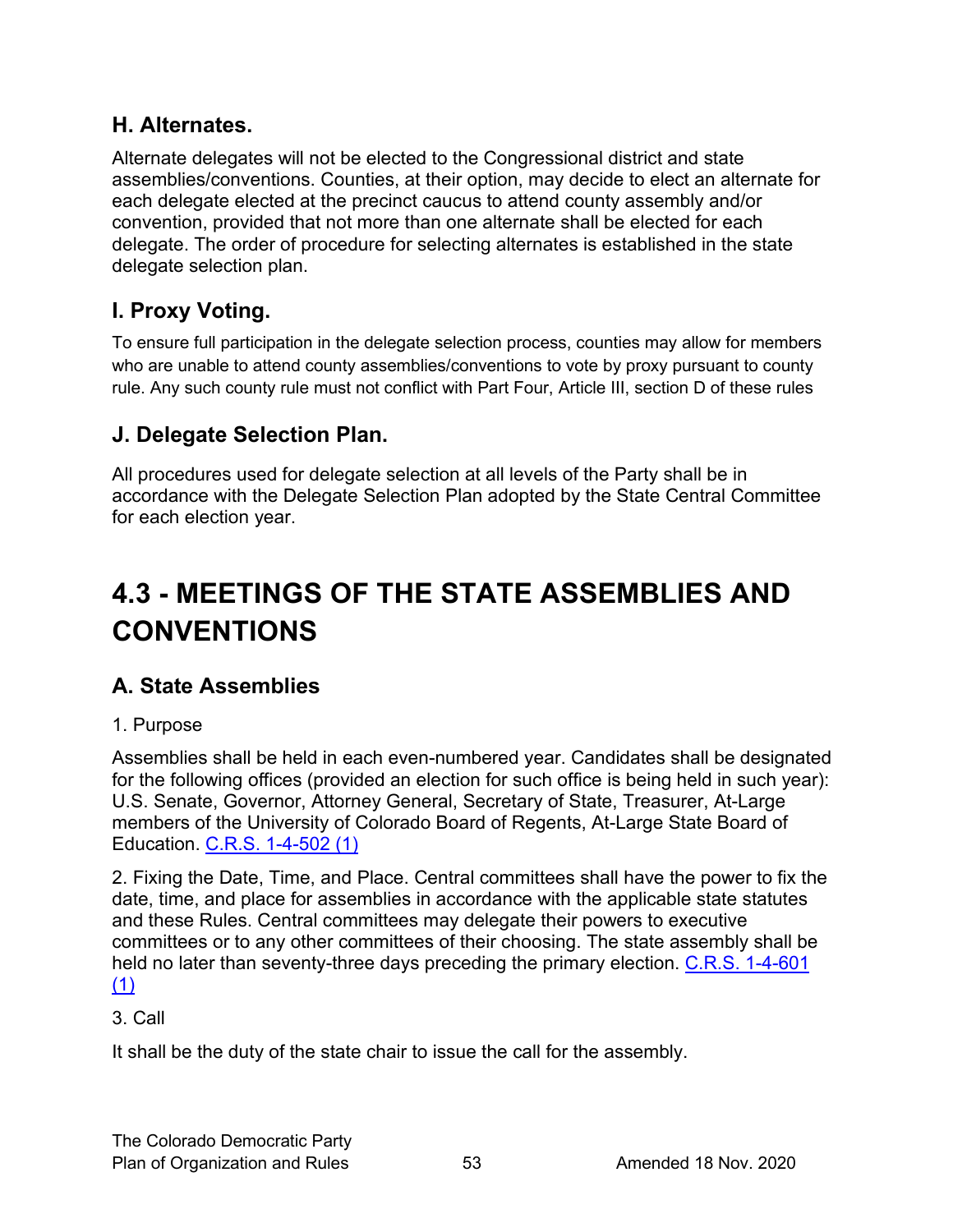# <span id="page-53-0"></span>**B. State Conventions**

#### 1. Purpose

In every presidential year conventions shall be held to select delegates to other political conventions, including national conventions, to nominate presidential electors, and to elect the Democratic national committee persons allocated to Colorado. In every presidential year conventions shall be held in counties, Congressional districts, and the state for the purpose of selecting delegates to the national convention. [C.R.S. 1-4-701](https://codes.findlaw.com/co/title-1-elections/co-rev-st-sect-1-4-701.html)  [\(1\)](https://codes.findlaw.com/co/title-1-elections/co-rev-st-sect-1-4-701.html) [See Part Three, Article IV, section B]

#### 2. Procedure

Conventions may be held in association with assemblies. The procedure for fixing the time, place and date of the issuance or the call for conventions shall be the same as for assemblies.

3. National Committee Members

At each state convention in presidential election years the delegates shall elect the Democratic national committee persons allocated to Colorado. Such persons shall be divided as equally as possible between men and women. The members shall serve for a term of four years beginning at the close of the Democratic National Convention of the year in which they are elected. Each person so elected must receive a majority of the votes cast. National committee persons need not be members of any central committee but may be members by virtue of their offices, if so provided, or by election.

# <span id="page-53-1"></span>**C. Qualifications for Voting [See Part Two, Article IV, section A]**

# <span id="page-53-2"></span>**D. Number of Delegates**

The number of delegates to assemblies and/or conventions shall be determined by the appropriate central committee using as criteria population and Democratic voting strength. The formula used must conform to national and state delegate selection and affirmative action plans. The state committee shall make the determination before precinct caucuses and the state chair shall announce the number in its call for the state assembly and convention.

# <span id="page-53-3"></span>**E. Delegate Selection**

The assembly or convention shall consist of delegates elected by the members of county assemblies or conventions from among the members of such assemblies or conventions.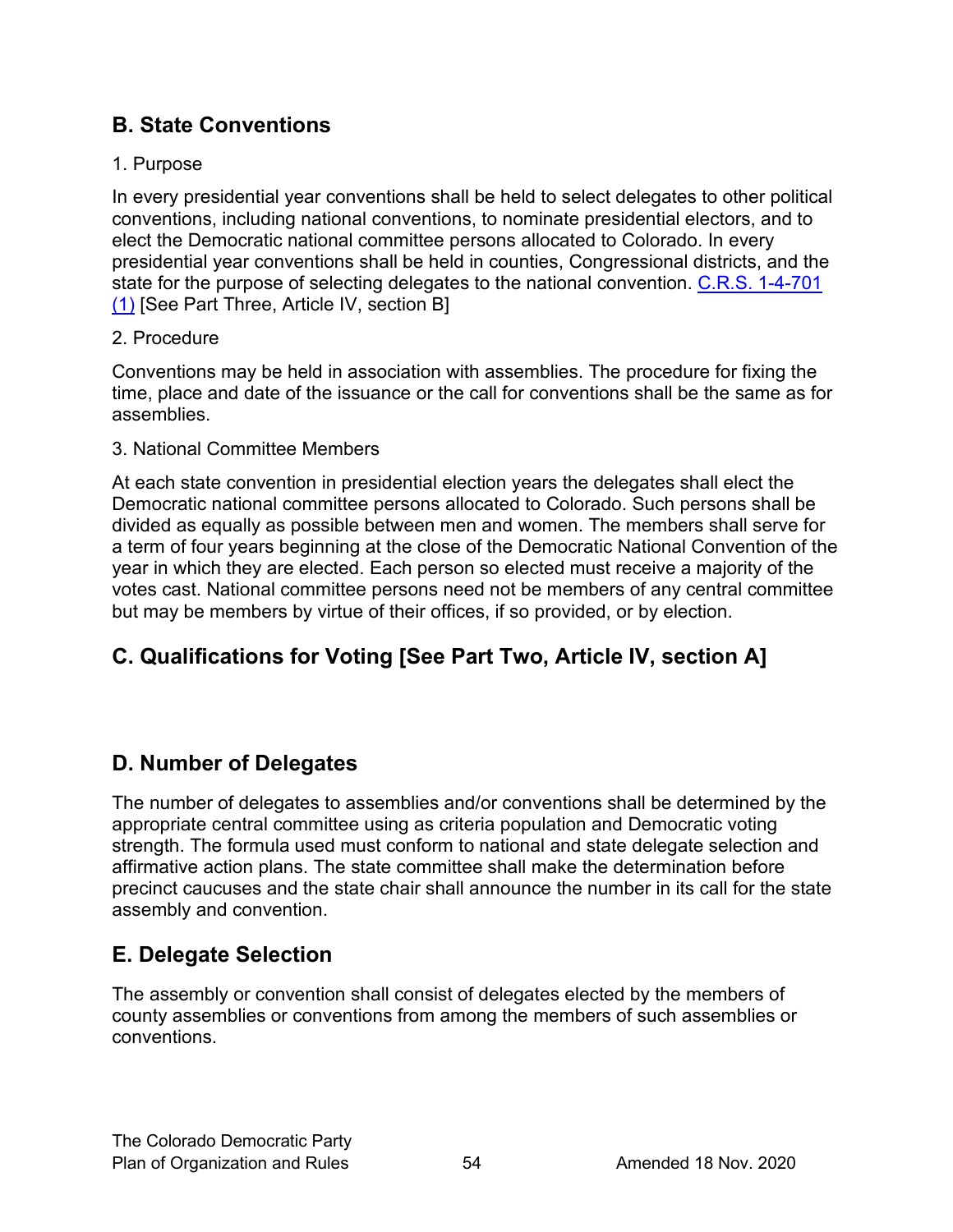1. In counties having election districts, the delegates from each such district may elect their pro-rata share of state assembly delegates by a procedure established by the county central committee. [C.R.S. 1-4-602](https://codes.findlaw.com/co/title-1-elections/co-rev-st-sect-1-4-602.html)

2. If authorized by the county central committee, delegates to the state and Congressional district assemblies and conventions may be provisionally elected at precinct caucus, subject to the approval of the county assembly and/or convention.

3. The requirements for fair reflection will be met in the selection of delegates to conventions and assemblies. [See Part One, Article III, Section E]

# <span id="page-54-0"></span>**F. Certification of Delegates**

1. At Assemblies and Conventions the officers of assemblies and conventions shall give to the chair of the central committee of the state or Congressional district, whichever is appropriate, at least three days before the meeting of any state or Congressional district assembly or convention, a certified list of the delegates to that assembly and/or convention. If the officers fail, neglect or refuse to comply, the jurisdiction shall not be entitled to have its delegates participate in the subsequent assembly and/or convention.

2. Final Certification is upon majority vote of the assembly and/or convention.

# <span id="page-54-1"></span>**G. Alternate**

Alternate delegates will not be elected for multi-county judicial district, multi-county House district, multi-county Senate district, Congressional district, or state assemblies/conventions. Counties, at their option, may decide to elect an alternate for each delegate elected at the precinct caucus to attend county assembly and/or convention, provided that not more than one alternate shall be elected for each delegate. The order of procedure for selecting alternates is established in the state delegate selection plan.

# <span id="page-54-2"></span>**H. Proxy Voting**

To ensure full participation in the delegate selection process, members who are unable to attend Congressional district and the state assemblies/conventions, or who must leave a meeting early, may vote by proxy. Proxies must be assigned either by the original issuer to a Democrat eligible to serve as a delegate to the assembly/convention; or by the appropriate credentials committee to an accredited participant in a Congressional district or state assembly/convention. Once assigned, a proxy can only be reassigned by the appropriate credentials committee if the person to whom it was assigned is unable to carry it or is absent. The proxy must identify the candidate preference group of the proxy issuer for the assembly and/or the convention and can only be assigned to a person with the same candidate preferences. Although the proxy holder may participate in all business of the assembly or convention, ballots can only be voted as instructed. No person may carry more than one (1) proxy at a time.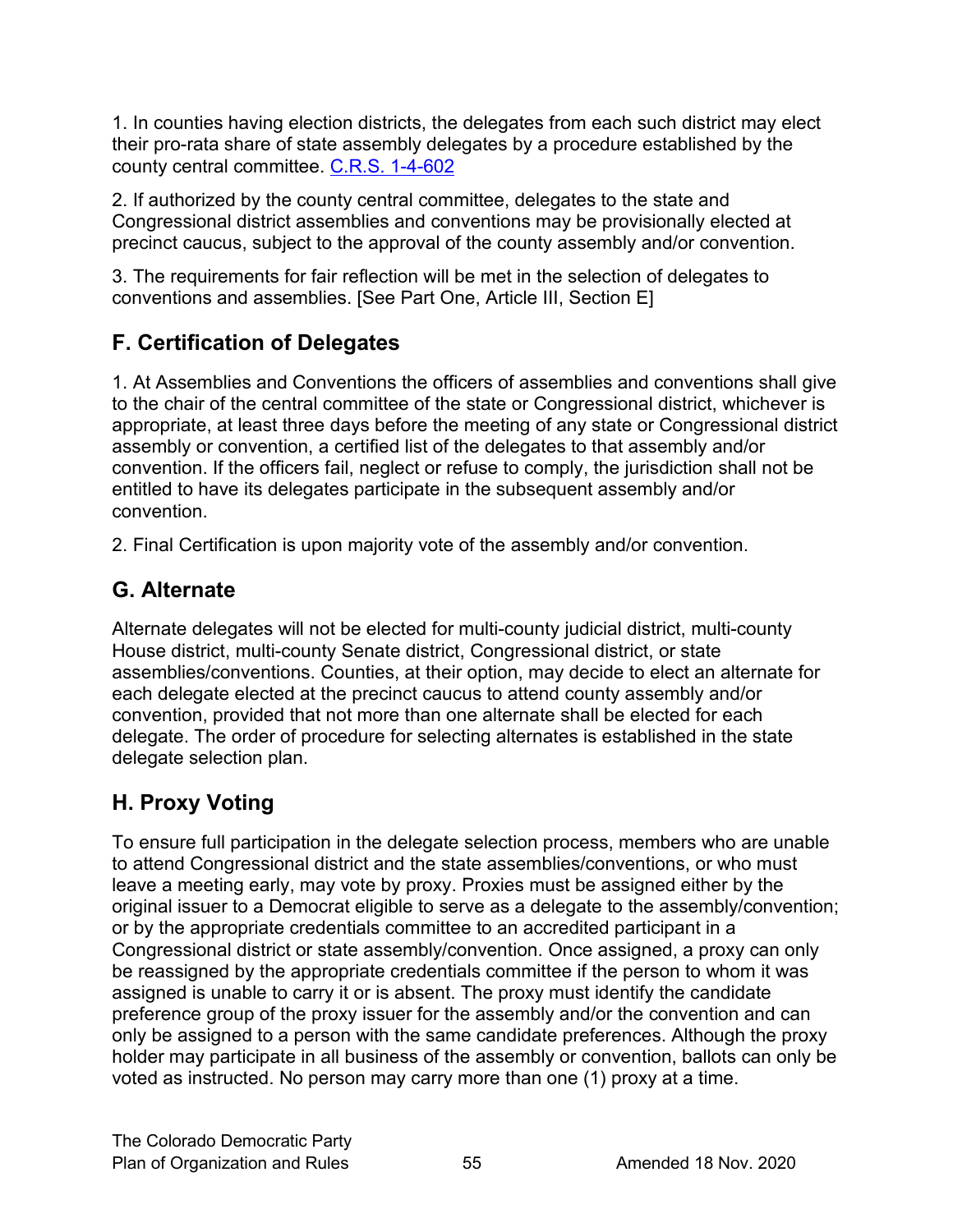# <span id="page-55-0"></span>**I. Delegate Selection Plan**

All Procedures used for delegate selection at all levels of the Party shall be in accord with the delegate selection plan adopted by the State Central Committee for each election year. If, in order to comply with DNC rules, the delegate selection plan for presidential election years contains provisions in conflict with these rules, the delegate selection plan shall prevail.

# <span id="page-55-1"></span>**4.4 - MEETINGS OF ASSEMBLIES AND CONVENTIONS OF OTHER JURISDICTIONS**

# <span id="page-55-2"></span>**A. Congressional District Assemblies**

#### 1. Purpose

Assemblies shall be held in each even-numbered year, in order to designate candidates for public office and to conduct such other business as determined by these rules and the call. Candidates shall be designated for the following offices: U.S. House of Representatives, University of Colorado Board of Regents, and the State Board of Education.

2. Fixing the Date, Time, and Place

Central committees shall have the power to fix the date, time, and place for assemblies in accordance with the applicable state statutes and these rules. Central committees may delegate their powers to executive committees or to any other committees of their choosing. Assemblies shall be held not less than 10 days after the precinct caucus and prior to the state assembly.

3. Call

It shall be the duty of the chair of the central committee to issue the call for the assembly in their jurisdiction.

# <span id="page-55-3"></span>**B. Congressional District Conventions**

#### 1. Purpose

Conventions shall be held to select delegates to other political conventions, including national conventions, to nominate presidential electors, and to nominate candidates to fill vacancies in unexpired terms in the U.S. House. In every presidential year conventions shall be held in Congressional districts to select delegates to the national convention.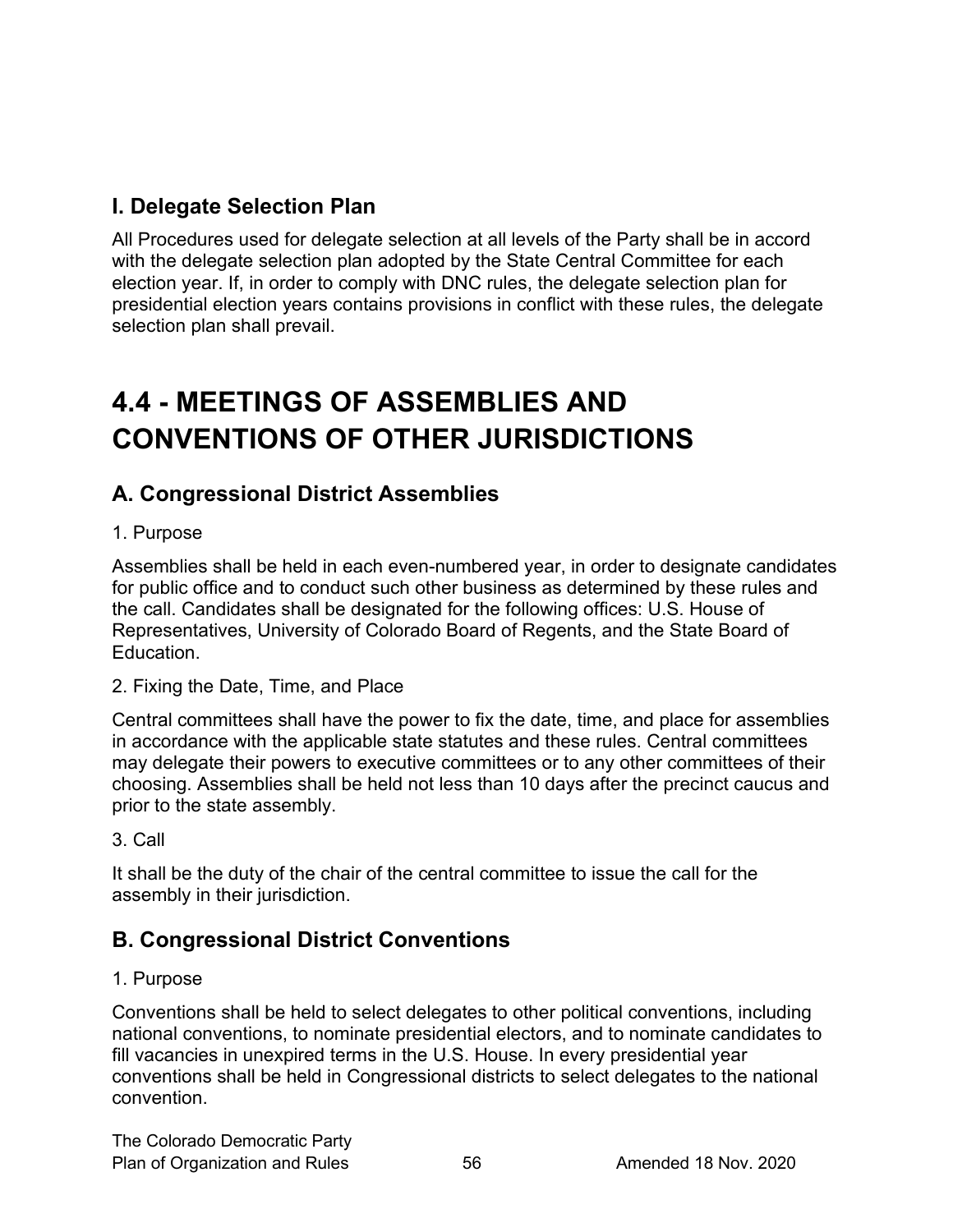#### 2. Procedures

Conventions may be held in association with assemblies. The procedure for fixing the time, date and place and for the issuance of the call for conventions shall be the same as for assemblies.

#### 3. Presidential Electors

In each presidential year, one elector of the President and Vice President of the United States shall be nominated by each Congressional district convention, and two additional electors at-large shall be nominated by the state convention. If a Congressional district fails to nominate its elector, then the state convention shall nominate such elector or may determine in what manner such elector shall be nominated. The presidential electors so nominated shall pledge to vote for the Democratic Party candidate for President and Vice President when they cast their vote at the Electoral College and shall so bind themselves with their vote and acceptance of the nomination. The certificate of nomination of said electors filed with the Secretary of State as provided by law shall contain the names of the Democratic candidates for the President and Vice President and a statement that if the electors are elected in the general election they will vote for such candidates as provided by law. [C.R.S. 1-4-502 \(2\)](https://codes.findlaw.com/co/title-1-elections/co-rev-st-sect-1-4-502.html)

# <span id="page-56-0"></span>**C. Judicial, State Senate, State Representative, District Assemblies**

#### 1. Purpose

Assemblies shall be held in all jurisdictions as required in order to designate candidates for public office and to conduct such other business as determined by these rules and the call. Candidates shall be designated for the following offices: Judicial Districts: District Attorney; State Senate District: State Senator; State Representative District: State Representative. [C.R.S. 1-4-1002 \(7\)](https://codes.findlaw.com/co/title-1-elections/co-rev-st-sect-1-4-1002.html)

2. Fixing the Date, Time and Place. Central committees shall have the power to fix the date, time and place for assemblies within their jurisdictions in accordance with the applicable state statutes and these rules. Central committees may delegate their powers to executive committees or to any other committees of their choosing. [C.R.S. 1-](https://codes.findlaw.com/co/title-1-elections/co-rev-st-sect-1-3-103.html) [3-103 \(9\)\(a\)](https://codes.findlaw.com/co/title-1-elections/co-rev-st-sect-1-3-103.html)

#### 3. Call

It shall be the duty of the chair of the central committee to issue the call for the assemblies in each jurisdiction.

#### 4. Multi-County Districts

In districts composed of one or more whole counties and a portion of one or more counties or composed of portions of two or more counties, assemblies and conventions shall be composed of Democratic electors who reside in the district, and who are selected either by precinct caucuses or by the members of Democratic county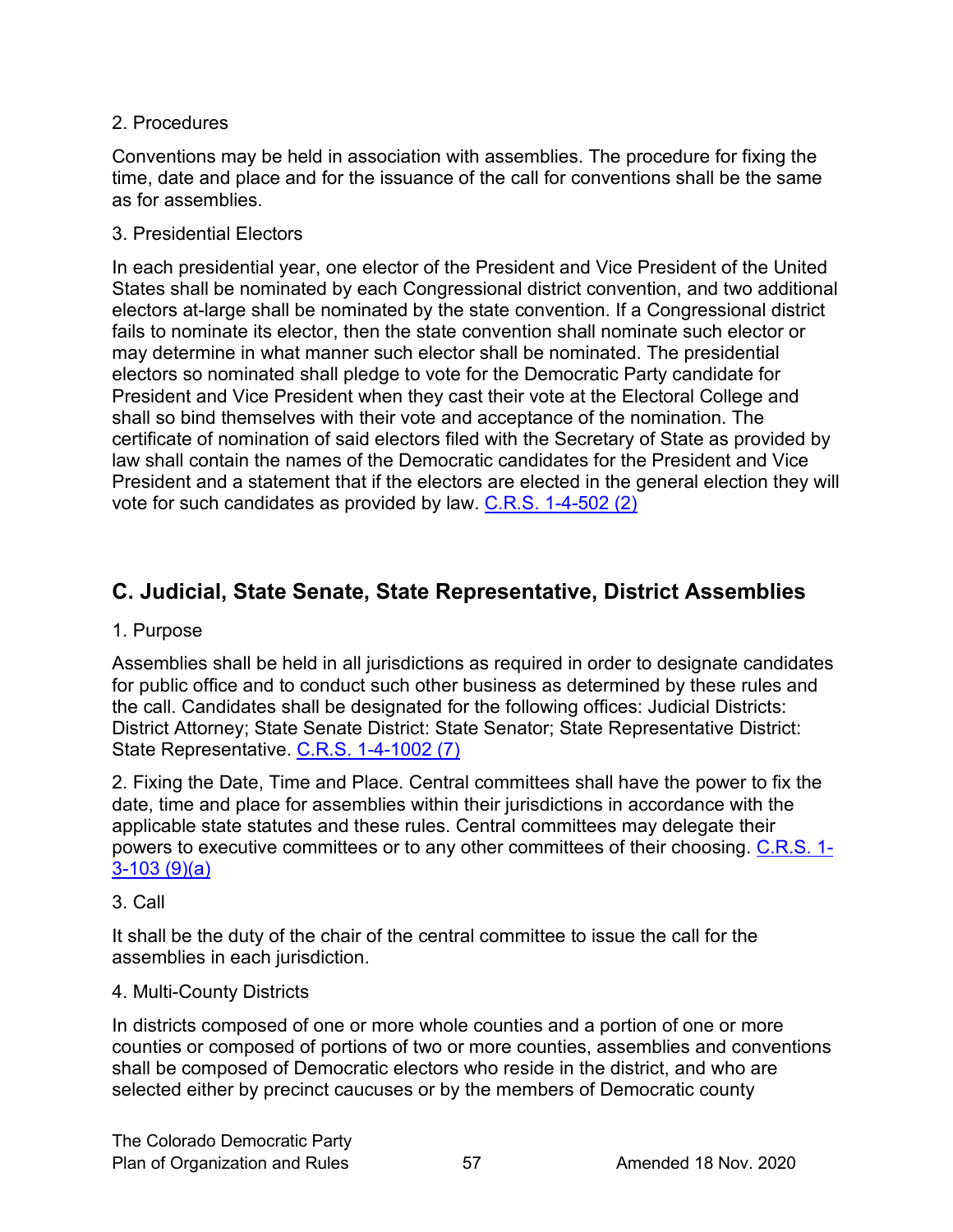assemblies or conventions in each county in the district. [C.R.S. 1-4-602 \(1\), 1-4-602](https://codes.findlaw.com/co/title-1-elections/co-rev-st-sect-1-4-602.html)   $(2)(b)$ 

5. Single County Districts

In districts comprised of a part of one county, assemblies and conventions shall be composed of delegates to the county assembly from precincts within the district. [C.R.S.](https://codes.findlaw.com/co/title-1-elections/co-rev-st-sect-1-4-602.html)  [1-4-602 \(2\)\(a\)](https://codes.findlaw.com/co/title-1-elections/co-rev-st-sect-1-4-602.html)

6. Multi-County Representation

In districts comprised of one or more whole counties and a portion of one or more counties or comprised of portions of two or more counties, the district central committees shall adopt rules for representation at assemblies and conventions and apportion the number of delegates allocated to each county, or to each precinct, if appropriate, in the district. [C.R.S. 1-4-602 \(2\)\(b\)](https://codes.findlaw.com/co/title-1-elections/co-rev-st-sect-1-4-602.html)

7. Reapportionment

In the first election year after boundaries are changed by statute, if the district central committee has not been organized prior to thirty days before the date of precinct caucuses, the central committee of the county with the largest portion of the population according to the last federal census shall adopt rules for representation and apportion the number of delegates. The chair of said county after due consultation with the chairs of the other counties having precincts within the district, shall issue the call for the district assembly and preside over its meeting.

# <span id="page-57-0"></span>**D. Alternates**

Alternates will not be elected to any multi-county judicial district, multi-county House district, multi-county Senate district, or Congressional district.

# <span id="page-57-1"></span>**4.5 - COMMITTEES OF ASSEMBLIES AND CONVENTIONS**

# <span id="page-57-2"></span>**A. Permanent Organization**

#### 1. Duties

The permanent organization committee shall recommend to the assembly or convention an agenda and the order and time schedule of business. The committee shall submit a list of the permanent officers of the assembly or convention for action by the body. The agenda shall include the conduct of the preference poll if such a poll is required in the delegate selection plan.

#### 2. Composition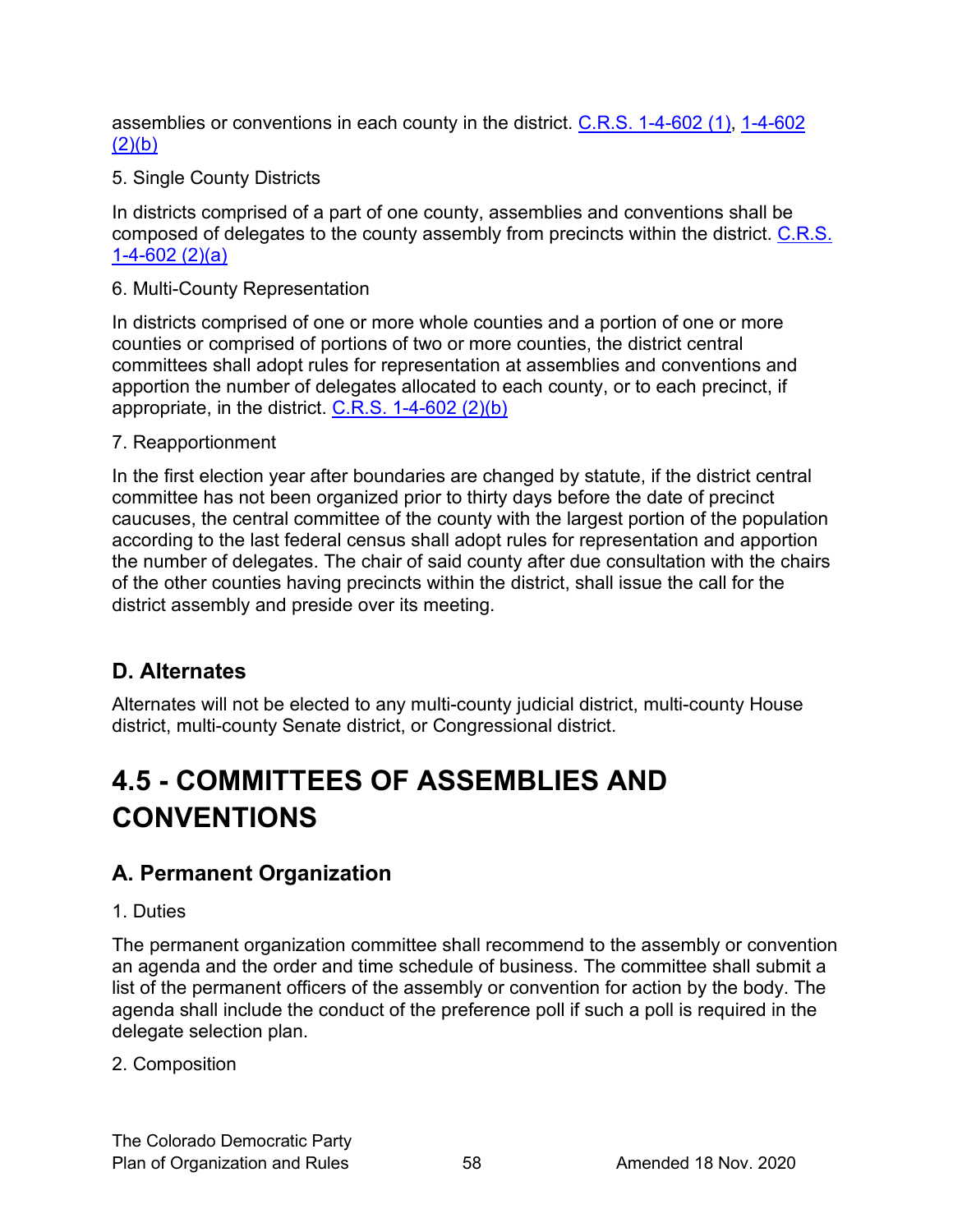a. State and Congressional. District committees shall consist of one member from each county in the jurisdiction. Counties with more than 20,000 votes at the last general election for the Democratic candidate for either governor or President of the United States shall be entitled to one additional member for each additional 20,000 votes cast, or major portion thereof.

b. County. Committees shall consist of one member from each election district or ward as the case may be. In counties without official election districts or wards, the membership shall consist of not fewer than 5, nor more than 15 members, no more than one of whom shall be from the same election precinct. The number of members of these committees at county conventions and assemblies shall be determined by the county party organization as it sees fit. The members so chosen shall, to the extent reasonably possible, reflect the different communities of interest within the county.

c. Other Districts. For other multi-county districts, the committee shall consist of at least one member from each county, and additional members may be allocated to counties based on a factor that reflects Democratic voting strength.

3. Selection.

a. Selection of Members for Other Committees. Members of such

committees for multi-county legislative, judicial, or Congressional districts and for the state shall be elected by the delegates to the county assembly or assembly and convention who reside within the district involved.

i. A county assembly may, by separate motion, or permanent organization report, delegate to the county chair the authority to appoint members to the credentials and/or permanent organization committees of subsequent assemblies.

ii. Unless otherwise provided by county rules or the county assembly permanent organization report, a county chair may appoint a replacement for a credentials or permanent organization committee member who has resigned or become ineligible to serve.

b. Selection of Members for County Committees. The county chair shall appoint the members of the county committees, each of whom shall be a resident of the county who was eligible to participate in a Democratic precinct caucus in the state.

Appointments shall be made in sufficient time for the committee to conduct its business prior to the convening of the county assembly or assembly and convention.

c. Committee Chairs

The chairs of such committees shall be appointed by the chair of the district involved.

# <span id="page-58-0"></span>**B. Credentials Committee**

1. Duties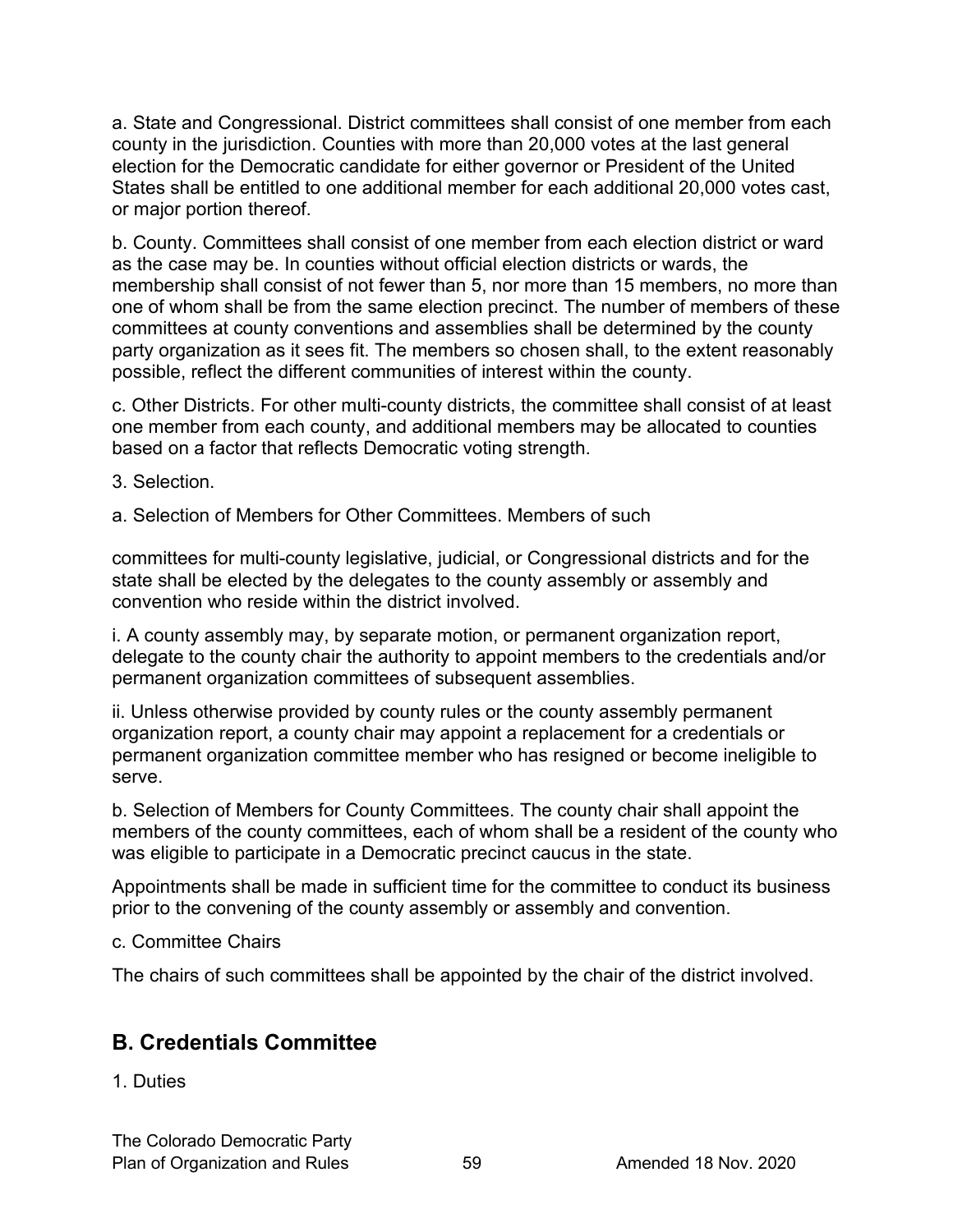The credentials committee shall have the authority and responsibility for general direction of the credentialing and registration process for an assembly or convention, although administrative and clerical functions may be carried out by party staff or volunteers. Duties include:

a. Reviewing the list of delegates submitted by the chair of its central committee;

b. Resolving any contest or objection in the delegate selection process;

c. Reporting to the assembly or convention the count of delegates and alternates who have been registered and providing supplementary reports of changes in the registration roll, as needed;

d. Recommending the certification of delegates and seated alternates which shall become the official roll of voting members of the assembly, subject to changes through later reports.

e. County assembly credentials committees shall also be responsible for recommending ratification of precinct organizers.

#### 2. Composition

The members of the credentials committees shall be chosen in the same manner as members of the permanent organization committee. [See Part Three, Article V, section A, paragraph 2]. Additionally, the members of the standing credentials committee shall be members of the credentials committee for the state assembly and convention. None of the members of the credentials committee shall wear or display any campaign advertisements.

#### 3. Procedure

a. Unchallenged delegates. When no objections are raised to the list of delegates and/or candidates for precinct offices submitted to the credentials committee, the committee shall recommend certification.

#### b. Challenges

i. State. Every person desiring to contest the seat of a delegate chosen by a county assembly or convention shall be required to give notice in writing of such intention, together with the grounds of the contest to the state chair and to the person whose seat is contested within ten days after the date of the county convention or assembly and at least three days before the state assembly or convention meets. Such person shall be accorded an opportunity to have his or her claim heard by the credentials committee.

ii. County. Every person desiring to contest or dispute the qualifications of any delegate, or the conduct or result of any precinct caucus shall file a protest with the county chair within seven days following the caucus. Such person shall be accorded an opportunity to have his or her claim heard by the credentials committee.  $C.R.S. 1-4-602(3)$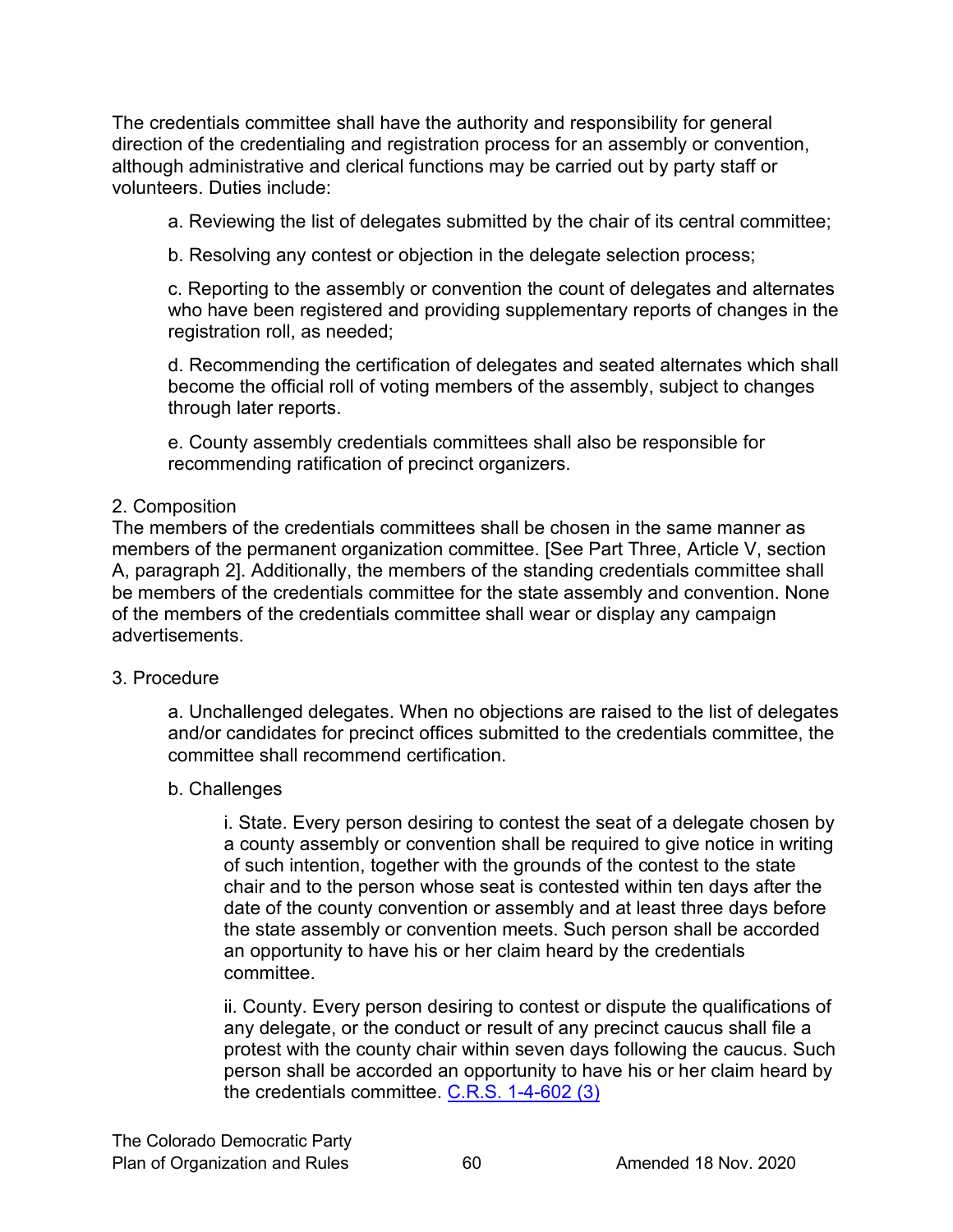iii. Other Assemblies. Every person desiring to contest or dispute the qualifications of any delegate to any other assembly or convention shall file a protest with the chair of the district's central committee within ten days of the election of that delegate, and at least three days before the district assembly. Such person shall be accorded an opportunity to have his or her claim heard by the credentials committee.  $C.R.S.$  1-4-602 (3)

iv. Late Challenges. By majority vote of the credentials committee, under extenuating circumstances, the committee may consider challenges filed after the established challenge period.

c. Resolution of Disputes

i. Hearing. The committee may schedule a hearing at which interested people may present their views.

ii. Options for action. The committee may, upon determination of a valid challenge, take any one or more of the following actions:

- (a) Deny certification to the challenged delegate or delegates;
- (b) Require a new list from the appropriate chair;
- (c) Reallocate votes among unchallenged delegates;
- (d) Certify alternate delegates or delegations;
- (e) Certify an alternate delegation;
- (f) Allocate fractional votes; and/or

(g) Any other action which insures fair representation of the members of the unit from which the delegate or delegates were selected.

iii. Report. The committee shall make its report public as soon as possible and the report shall be made public prior to the opening of the assembly or convention. This provision shall not be interpreted to require distribution of a printed or emailed copy of the credentials report to all delegates.

d. Certification of Committee Person

i. The credentials committee of the responsible party assembly shall hear all disputes regarding the election of committee persons. C.R.S. 1-3-102  $(2)(a)$ 

ii. The credentials committee may remove a committee person for reasons including, but not limited to, the person's not meeting the qualifications. [C.R.S. 1-3-102 \(2\)\(d\)\(I\)](https://codes.findlaw.com/co/title-1-elections/co-rev-st-sect-1-3-102.html)

iii. The credentials committee shall recommend ratification of committee persons to the county assembly.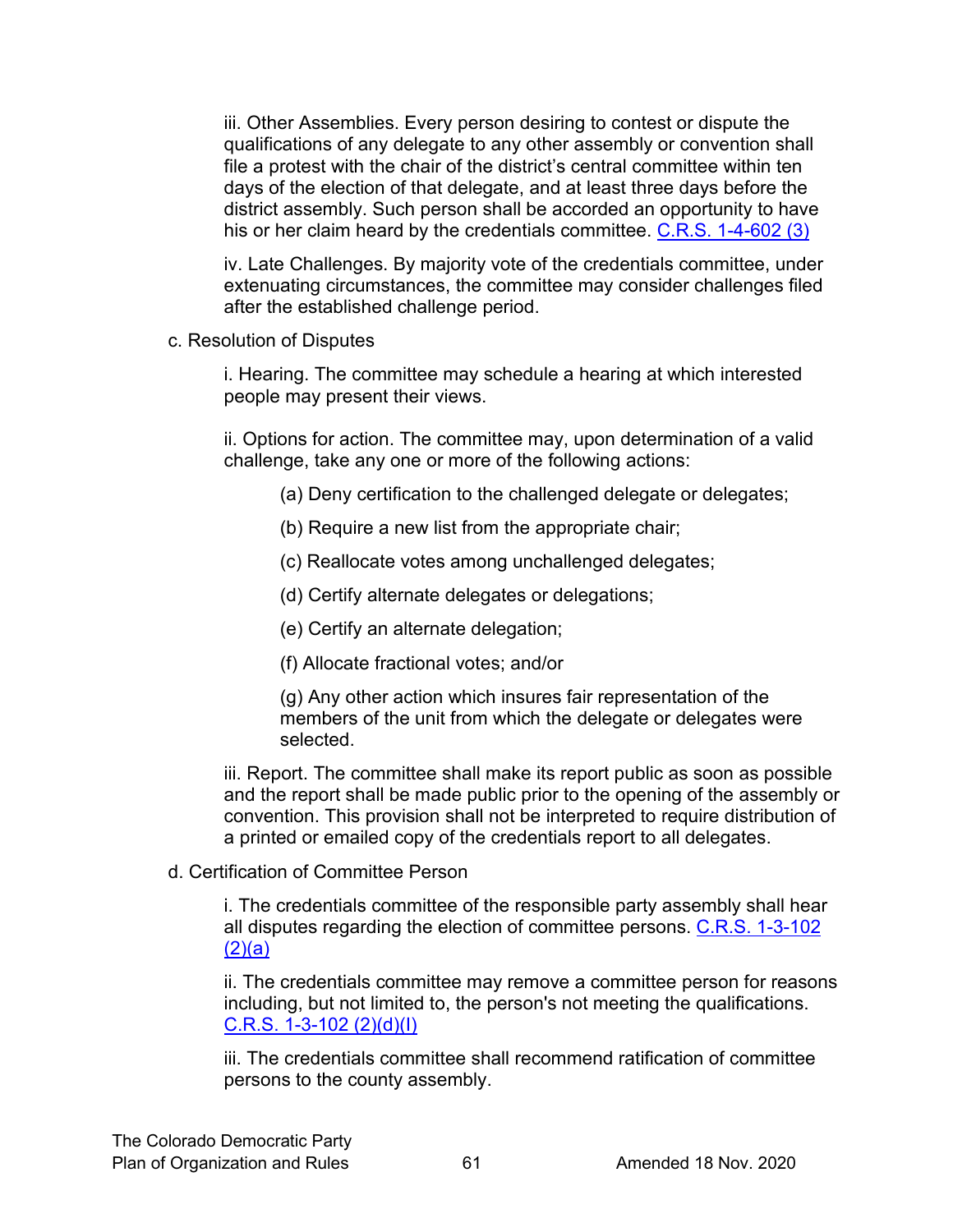# <span id="page-61-0"></span>**C. Platform Committee**

#### 1. State

#### a. Composition

The chair of the platform committee shall be appointed by the State Party Chair. Each state representative district central committee and each Congressional district central committee at its organizational meeting shall designate and certify to the state chair one member to serve on the platform committee of the state assembly, such designation to be subject to change or ratification at any subsequent central committee meeting or assembly of the particular representative or Congressional district held prior to deliberations of the platform committee of the state assembly. Each Initiative may appoint one member to the state Platform Committee. In addition, the incumbent Democratic statewide elected officials, state and federal senators and representatives, together with the chair, 1st vice chair, 2nd vice chair, secretary and treasurer of the State Central Committee, and the national committee persons shall be members of the platform committee.

#### b. Meetings

The platform committee shall meet at a time and place to be designated by the state chair as early as possible preceding the convening of the state assembly or convention for the purpose of receiving, considering and drafting resolutions for adoption. At least 60 days prior to the state assembly, the state platform committee shall be convened by the state chair for the purpose of drafting suggested resolutions for the use of the platform committee, such draft resolutions to be sent to all members of the platform committee at least 10 days prior to the state assembly or convention.

#### c. Duties

The platform committee shall consider resolutions to be reported to the state assembly. The chair of the platform committee shall transmit to the state chair a copy of all resolutions passed by the committee. The state chair shall cause them to be reproduced and submit a copy of the resolutions to the delegates and alternates with the call. Copies of the resolutions shall be furnished each delegate to the state assembly upon presentation of delegate credentials.

#### d. Adoption Procedure

The report of the state platform committee shall be submitted to the state assembly. Minority reports of the state platform committee offered by ten percent (10%) of the total membership of the committee shall be offered on a petition describing the minority report. Such minority report shall be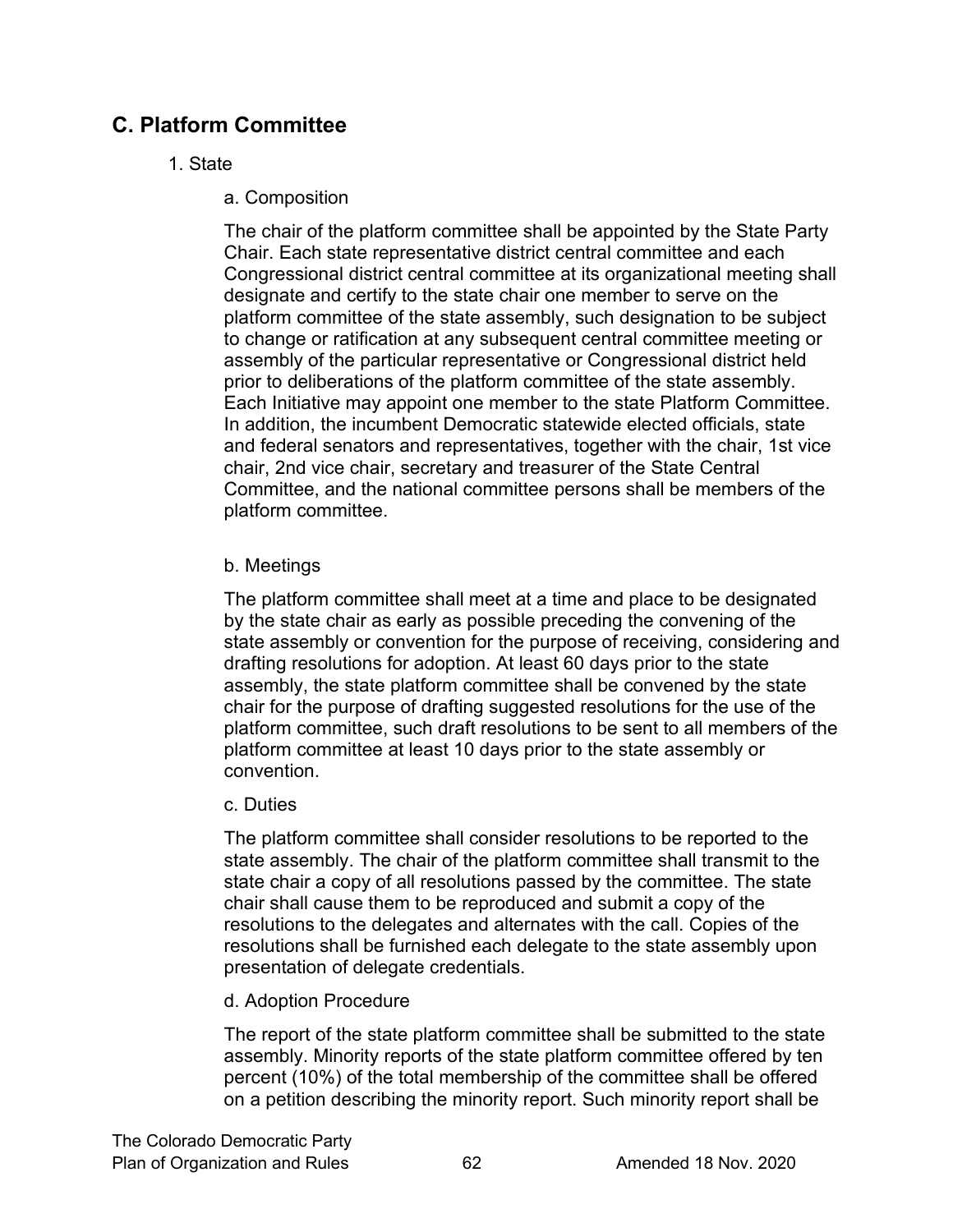submitted to the chair of the state resolutions committee prior to the convening of the state assembly. Debate on the resolutions at the state assembly shall consist of debate on the minority report. Amendments to the resolutions shall be made only by minority report. Resolutions adopted by a two-thirds (2/3) majority of the state assembly or convention shall be the platform of the Party.

2. Other Jurisdictions

Other jurisdictions shall provide for committees and procedures not inconsistent with those prescribed for state assemblies and conventions, when applicable.

# <span id="page-62-0"></span>**4.6 - AGENDA FOR ASSEMBLIES AND CONVENTIONS**

The assembly or convention shall require a specific time for the conduct of preference polls if such poll is mandated by the delegate selection plan. This shall be a part of the report of the committee on permanent organization. The following items must be included on the formal agenda of all assemblies and conventions; however, the order of such business shall be recommended by the committee on permanent organization, subject to the approval of the assembly or convention

- 1. Call to order by the chair of the central committee and reading of the call to order
- 2. Selection of temporary officers
- 3. Presentation and adoption of report of the committee on credentials
- 4. Recess
- 5. Presentation and adoption of report of the committee on permanent organization.
- 6. Election of permanent chair, secretary and other officers
- 7. Report of committee on resolutions
- 8. Designation of candidates for direct primary election
- 9. Selection of delegates to subsequent assemblies and conventions
- 10.Selection of credentials and permanent organization committee members to subsequent assemblies and conventions
- 11. Establishment of a committee fill vacancies in nomination for public office
- 12. Other business
- 13. Adjournment

The assembly or convention may, by two thirds (2/3) vote, change or suspend the order of business at any session.

# <span id="page-62-1"></span>**4.7 - VACANCIES IN THE NOMINATING SYSTEM**

# <span id="page-62-2"></span>**A. National Convention**

An alternate vacancy, if occurring more than five days prior to the beginning of the national convention, shall be filled by the state's delegation to the national convention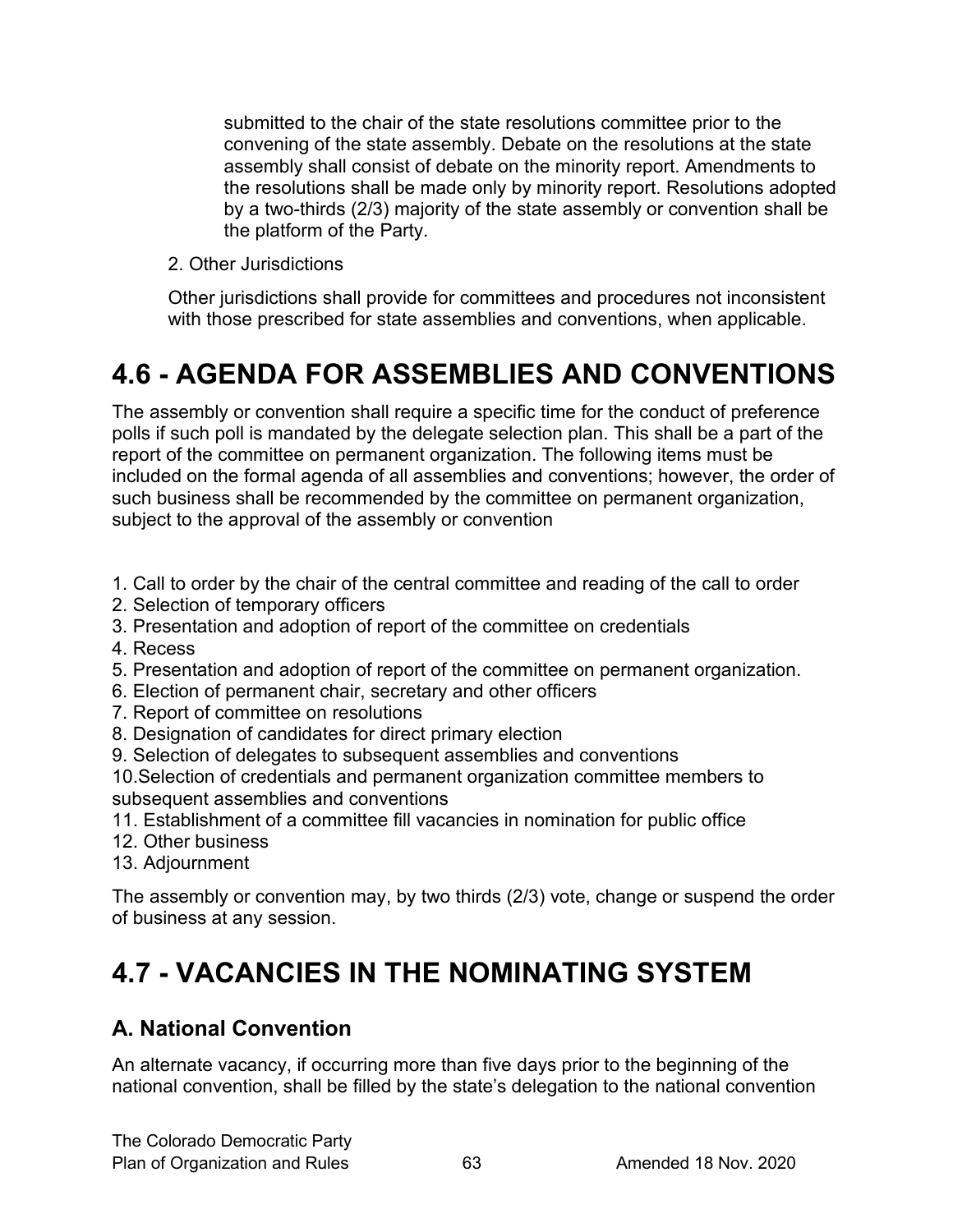with a person of the same presidential preference and from the same political subdivision.

# <span id="page-63-0"></span>**B. Vacancy Committee**

Any vacancy in designation or nomination by the Party for any elective office shall be filled by a vacancy committee designated by the nominating assembly or otherwise as provided by statute. The assembly may designate the central committee of the district involved as the vacancy committee, and in multi-county districts may also include the precinct committee people of the precincts included in the district. [C.R.S. 1-4-601 \(2\)](https://codes.findlaw.com/co/title-1-elections/co-rev-st-sect-1-4-601.html)

# <span id="page-63-1"></span>**4.8 - CANDIDATE ELIGIBILITY**

A person shall be eligible for designation by an assembly or a vacancy committee as a candidate for nomination at a primary election, or for appointment to a vacancy in such designation, if that person has been a registered Democrat, and a resident of the district, for a period of at least 12 months immediately preceding the date of the General Election next following such primary election. [C.R.S. 1-4-601 \(4\)\(a\)](https://codes.findlaw.com/co/title-1-elections/co-rev-st-sect-1-4-601.html) A county central committee or a vacancy committee may vote to waive the affiliation and/or the residency requirements if, within 30 days of the filing notice deadline, there is no other declared Democratic Party candidate in that election.

# <span id="page-63-2"></span>**4.9 - VACANCY IN OFFICE**

Qualification. A person shall be eligible for election to fill a vacancy in office if that person has been a registered Democrat, and a resident of the district, for a period of at least 12 months immediately preceding the date of the vacancy committee meeting and shall meet the requirements for running for the office in the next general election. A county central committee or a vacancy committee may vote to waive the affiliation and/or the residency requirements if there is no other declared Democratic Party candidate in that vacancy election.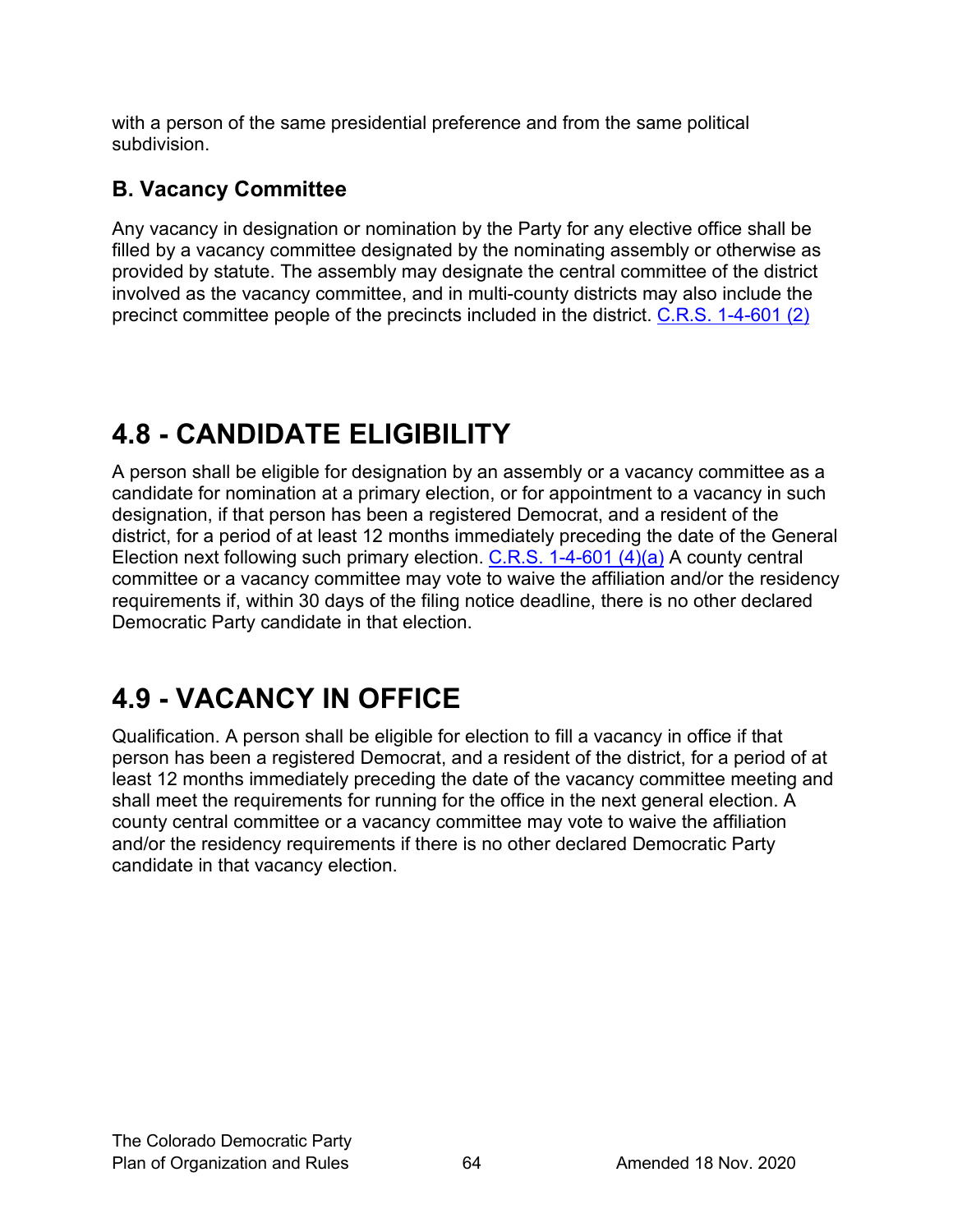# <span id="page-64-0"></span>**PART FIVE – CONTROVERSIES**

# <span id="page-64-1"></span>**5.1 - CONTROVERSIES**

# <span id="page-64-2"></span>**A. Controversies defined**

A controversy is defined as a formal complaint alleging a violation of the Code of Conduct, neutrality policy, state statute, state party rules, regulations, and/or policies that is detrimental to the interests of the Party.

# <span id="page-64-3"></span>**B.Filing Complaints**

Formal complaints shall be submitted via a Complaint Form, available to the public. The submitted form will then be distributed to the Chair, Vice Chairs, and Executive Director or the appropriate jurisdiction for further deliberation and consideration. If any of these party officials are named in the complaint, they shall not be involved in the handling of the complaint. All complaints will be considered official when a complaint form is submitted to the Chair or their representative. Complaint forms may be submitted in person, via mail, courier, or via email.

### **1.Standing for Filing a Complaint**

**a.** A formal complaint may be filed with the State Party Chair or with the chair of any other district or initiative by any registered Colorado Democrat or Democratic Party organization. The chair of the committee may refer the complaint to a controversy committee to hear the dispute and report to the chair or seek resolution by other means.

or

**b.** When a formal complaint is signed by at least two members of a central or executive committee and:

**i.** at least fifty registered Colorado Democrats, or **ii.** a number of registered Democrats equal to at least 1% of registered Democrats within the jurisdiction,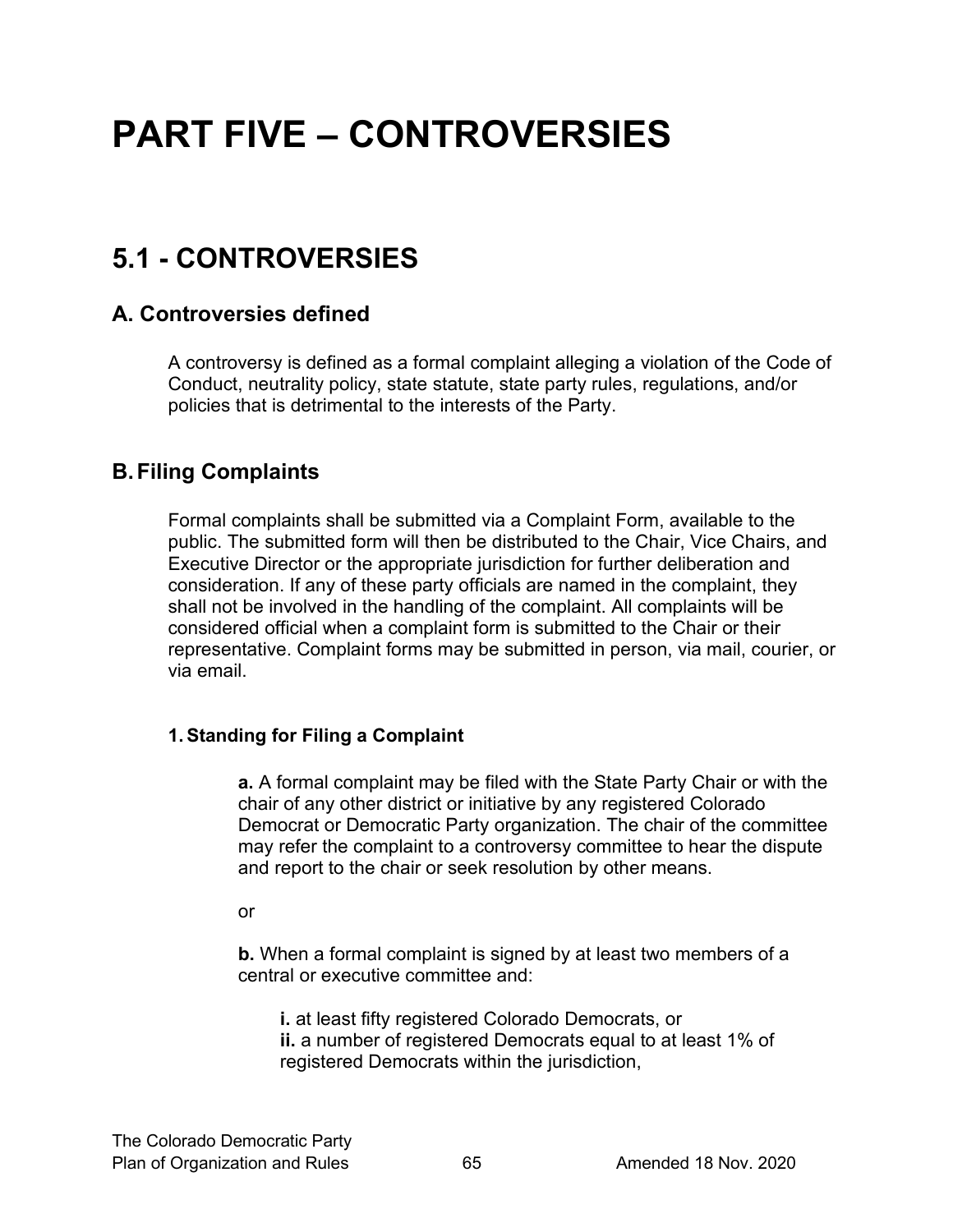the chair of the committee shall refer the complaint to a controversy committee to hear the dispute and report to the chair. The chair shall then make a determination or refer the committee report to the State Executive or Central Committees or the State Assembly for final determination.

**c.** When a complaint cannot be resolved by the local jurisdiction, it may be forwarded to the appropriate State Party authorities under Part 1.2 of these rules.

# <span id="page-65-0"></span>**C.Procedures**

The chair may take action on their own authority or shall take action upon a controversy complaint filed with the chair within 30 days from the event or within 30 days when the event should have reasonably been known. The complaint shall state specifically the matter(s) in dispute, supporting facts and proposed resolution. If the complaint cannot be resolved informally, the chair, whether acting upon the chair's own motion or upon the complaint, shall within ten (10) days appoint a controversy committee to investigate the allegations. Within ten (10) days from the date of its appointment, the chair shall notify the controversy committee to convene to act upon the complaint.

**1.** The chair shall give full notice to all parties affected by the controversy. Any and all parties to the controversy shall in all cases be notified whether the controversy shall be submitted to the State Assembly, or heard by the State Central Committee, the State Executive Committee, or a controversy committee designated by the chair. The respondent may file with the chair an answer to said charges and make counter charges within five business days after receipt of such notice. The chair shall provide a copy of said answer or counter charges, as stated below, to any and all interested parties.

**2.** When any meeting of the State Central Committee or State Assembly is called under this Article, the State Chair shall give notice to all members of the state central committee or to the delegates to the state assembly a notice of such meeting. This notice shall include the date, time and place of the meeting, and shall include the specifics in the complaint application.

**a.** If the State Assembly has been called to meet within 30 days after the state chair receives a petition alleging a controversy, or acquires knowledge of a dispute, the chair may submit the matter in dispute to the State Assembly.

**b.** In all other cases the State Chair may call a meeting of the State Central or Executive Committee to be held within 30 days, for the purpose of hearing and determining the controversy.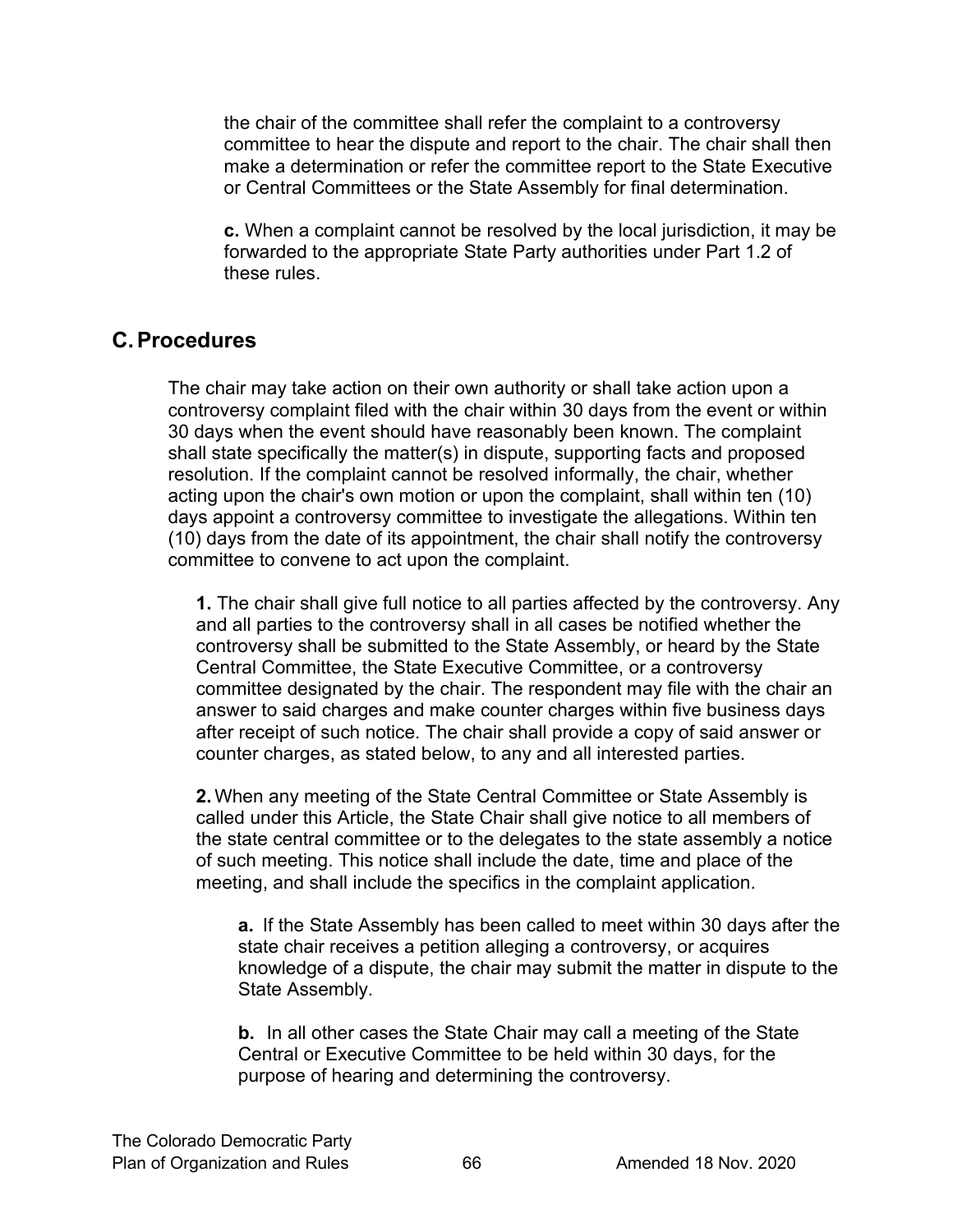**3.** In case of the matters being submitted to the State Assembly, the assembly may appoint a controversy committee to hear the evidence of the parties to the controversy, and their witnesses, and make a report to the assembly for its action before its final adjournment. The procedure before such committee of the assembly shall be as stated in Section F, below. No committee of the assembly may take final action but must report its findings to the assembly for its final vote. The assembly may refer the matter to the State Central Committee, in which event the State Central Committee and State Chair shall also proceed as stated below.

# <span id="page-66-0"></span>**D. Confidentiality**

1. All attempts should be made to settle formal complaints confidentially, and at a level lower than the formal State Party controversy process.

2. The default shall be to handle formal complaints confidentially for all sides.

3. If a complaint cannot be resolved confidentially, the person making the complaint will have the option to allow their name to be included as part of the investigation process.

4. The subject of a formal complaint has the right to answer all charges and provide exculpatory evidence.

# <span id="page-66-1"></span>**E.Controversy Committee**

A controversy committee is an ad hoc committee that may be appointed to investigate a specific controversy or a series of related controversies. It shall have from 3 to 7 members, who shall remain neutral, do not live in the district where the controversy has occurred, or have any part in the controversy. All members shall attend all meetings of their committee.

**1.** The Chair of the State Central Committee, or their official representative, shall preside at any meeting where controversies are heard. In the event that the Chair of the State Central Committee is the subject of the controversy, the 1st Vice Chair or their representative shall preside. The Chair shall arrange for the recording of the proceedings, and that a hard or digital copy of the proceedings be kept for no less than three years.

**2.** All witnesses shall swear or affirm to tell the truth.

**3.** All evidence shall be taken in the presence of the committee.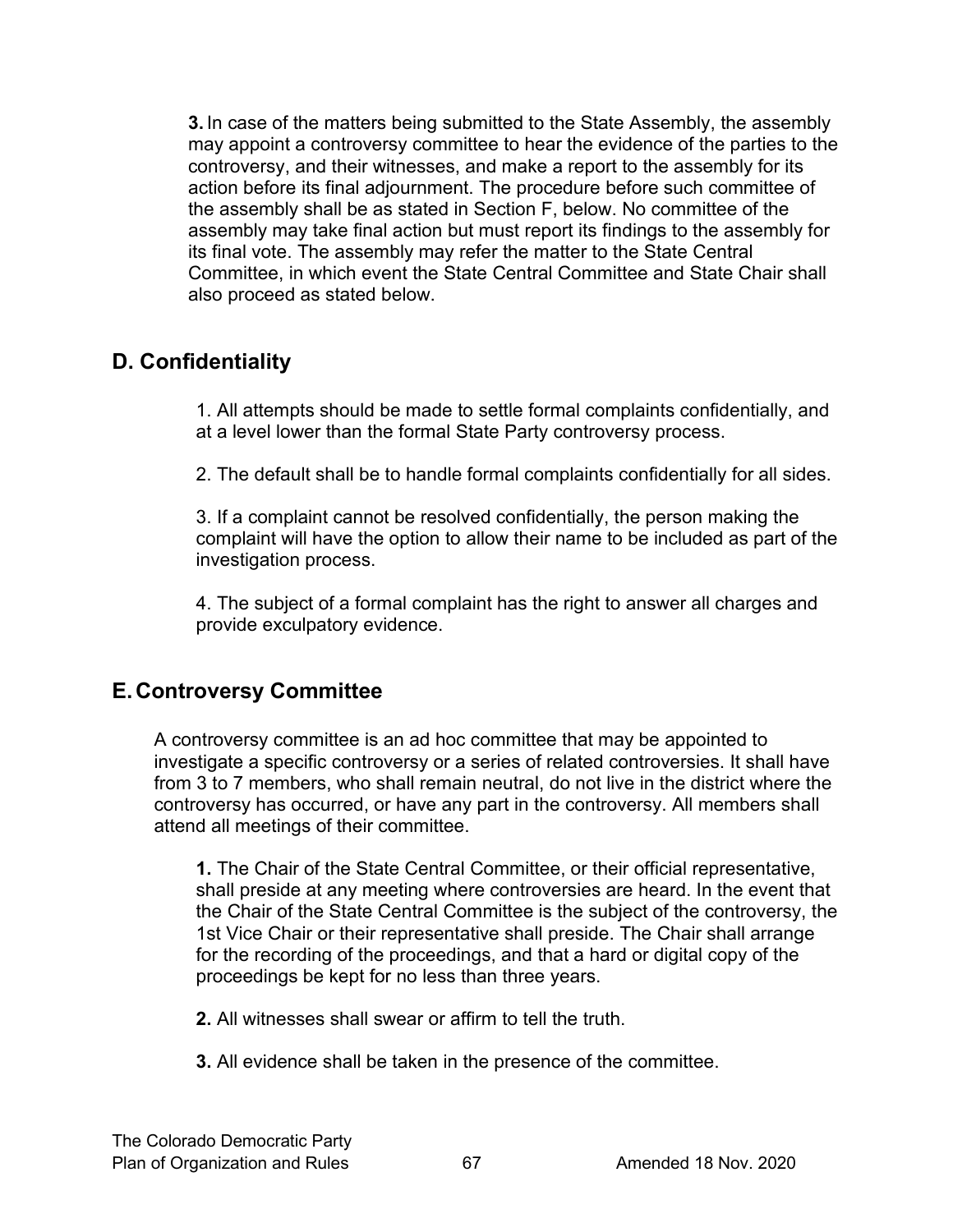**4.** Both sides of the dispute shall be allowed to introduce written or oral evidence.

**5.** Both sides to the controversy may be represented by counsel, or other individual of their choosing, who may question the witnesses and who shall be allowed to make arguments for their respective sides in the following order:

- a. Individual for the complainant may argue their case.
- b. Individual for the respondent may argue their case.
- c. Reply of individual for the complainant.

**6.** Any members of the committee may ask questions after the evidence has been introduced and the arguments conclude, then both the complainant and respondent and their counsel shall be excluded and the matter shall be open for discussion and determination by the vote of the majority of the committee.

**7.** The committee shall then present its report with all evidence presented to it, to the appropriate governing body, the chair, the State Executive Committee, the State Central Committee, or the State Assembly.

**8.** A controversy committee shall be considered terminated once its report has been presented to the appropriate governing body.

# <span id="page-67-0"></span>**F. Documentation**

**1.** All reports and results shall be maintained in a confidential archive by the State Party for not less than three (3) years.

**2.** Archived cases will be purged of names, dates, and other information not pertinent to provide precedents of action taken for the type of incident.

**3.** Access to confidential archives will be limited to the State Chair and staff as required for future controversies.

**4.** Reports that do not lead to referral for disciplinary action shall not be made public unless deemed relevant for future action by majority vote of the governing body.

# <span id="page-67-1"></span>**G. Enforcement**

#### **1. Controversy Committee of the State Assembly**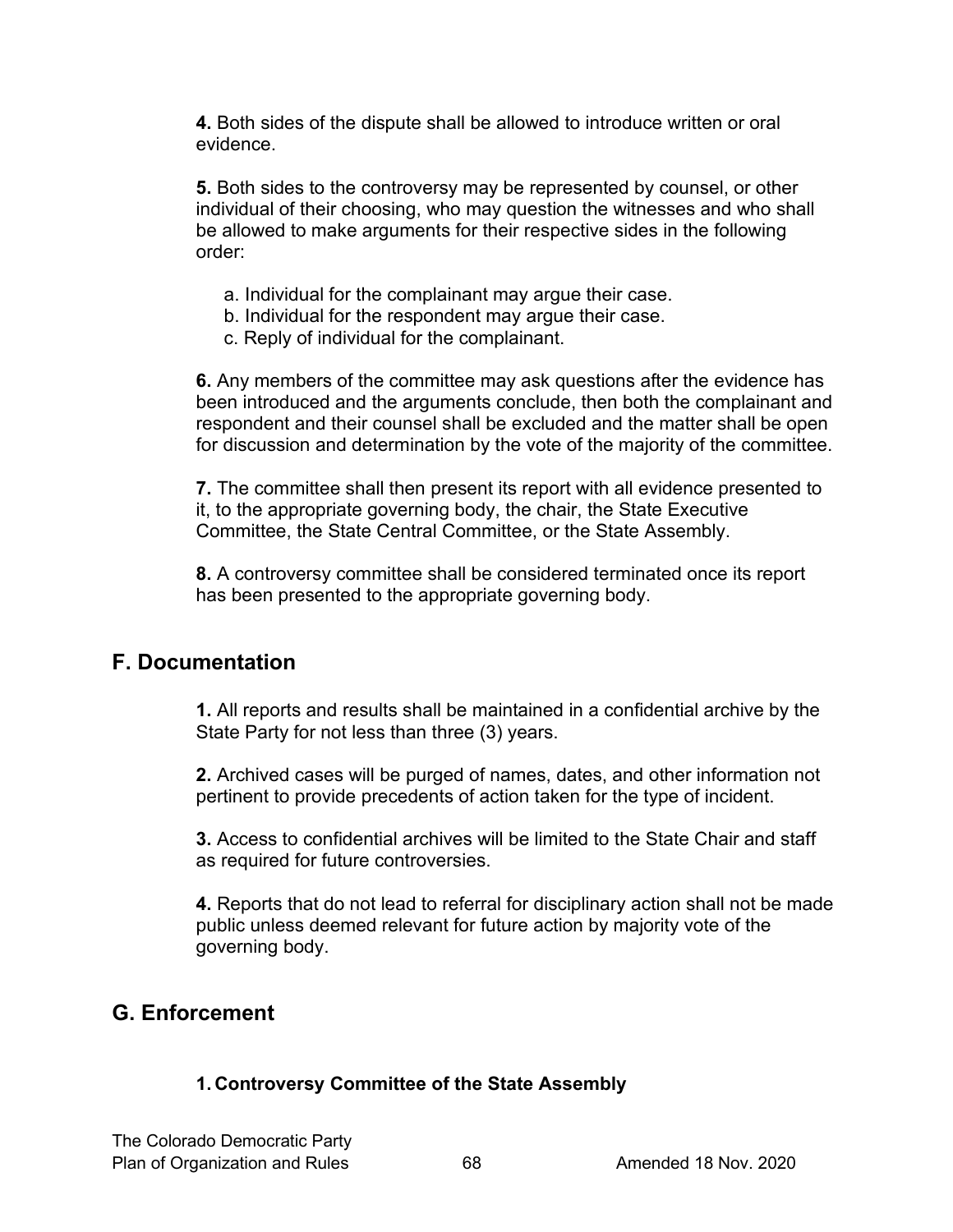Upon a report of a committee to the State Assembly, the Assembly may adopt, change, modify or disapprove the report, and make such findings and decisions as may be determined upon majority vote of the assembly. The vote of the assembly shall be final.

#### **2. Controversy Committee of the State Executive or Central Committee.**

The determination of the State Executive or Central Committee shall be final. Upon presentation of the decision by the Chair and the State Central Committee, and notice thereof to the complainant and respondent, they shall immediately submit to the decision and take such steps as may be required by law, or by the State Central Committee. The State Executive or Central Committee shall in all cases authorize the State Chair to dissolve any committee found to be illegally constituted, to remove from the office of Secretary of State, or County Clerk or City Clerk, any nomination found to be improperly filed; and to take each and every step to make effective its decision or judgment if complainant or respondent refuses to so do.

#### **3. Controversy Committee of the State Chair.**

If the complaint, in whole or part, is sustained by the State Chair, they shall make change orders or overrule the action complained of. Such orders shall immediately become effective.

# <span id="page-68-0"></span>**H. Corrective Actions**

After the investigation of a formal complaint, the controversy committee shall refer their findings, along with a recommendation for further action.

By simple majority of the controversy committee (present and voting), recommended actions may include, but are not limited to:

- $\circ$  Dismissal of the complaint, with an explanation provided to the complainant;
- o Private consultation between the controversy committee and complainant, with a report to the complainant;
- o Public censure;
- o Notice to cease and desist certain actions;
- o Suspension of party credentials for a specified period of time;
- o Suspension of access to VoteBuilder (VAN) for a specified period of time;
- o A ban from participating in all CDP and subsidiary meetings and events for a specified period;
- o A ban from participating in virtual meetings and spaces, such as Facebook groups controlled by the Party, for a specified period; and
- o Recommendations for how to remedy or prevent similar problems in the future.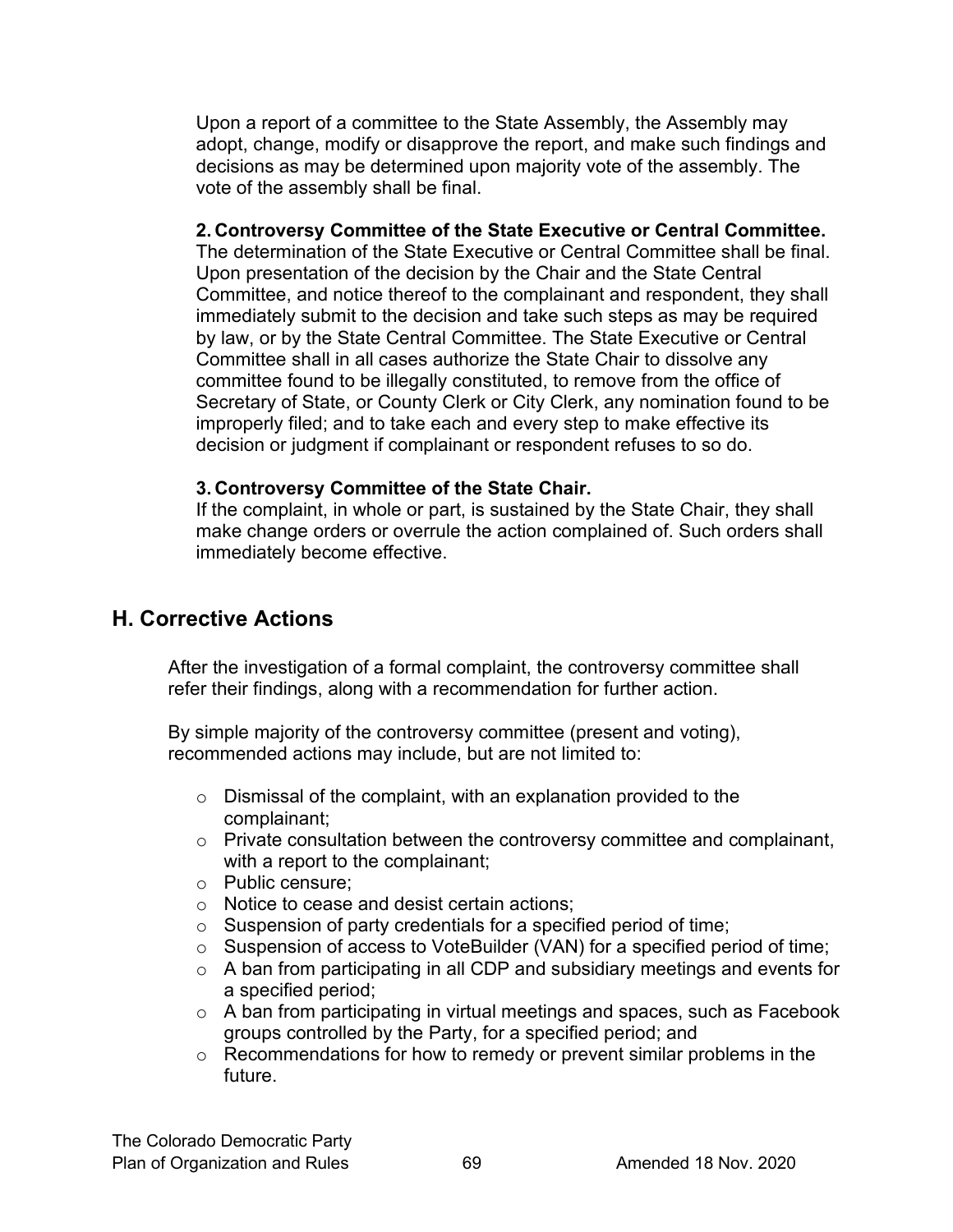Recommended actions shall remain in effect for a period specified by the controversy committee, except as specified by law.

# <span id="page-69-0"></span>**I. Delegates to Assemblies or Conventions**

Controversies involving the seating of delegates to any assembly or convention shall be resolved in accordance with the credentials section of these rules. [See Part 4.5.B.]